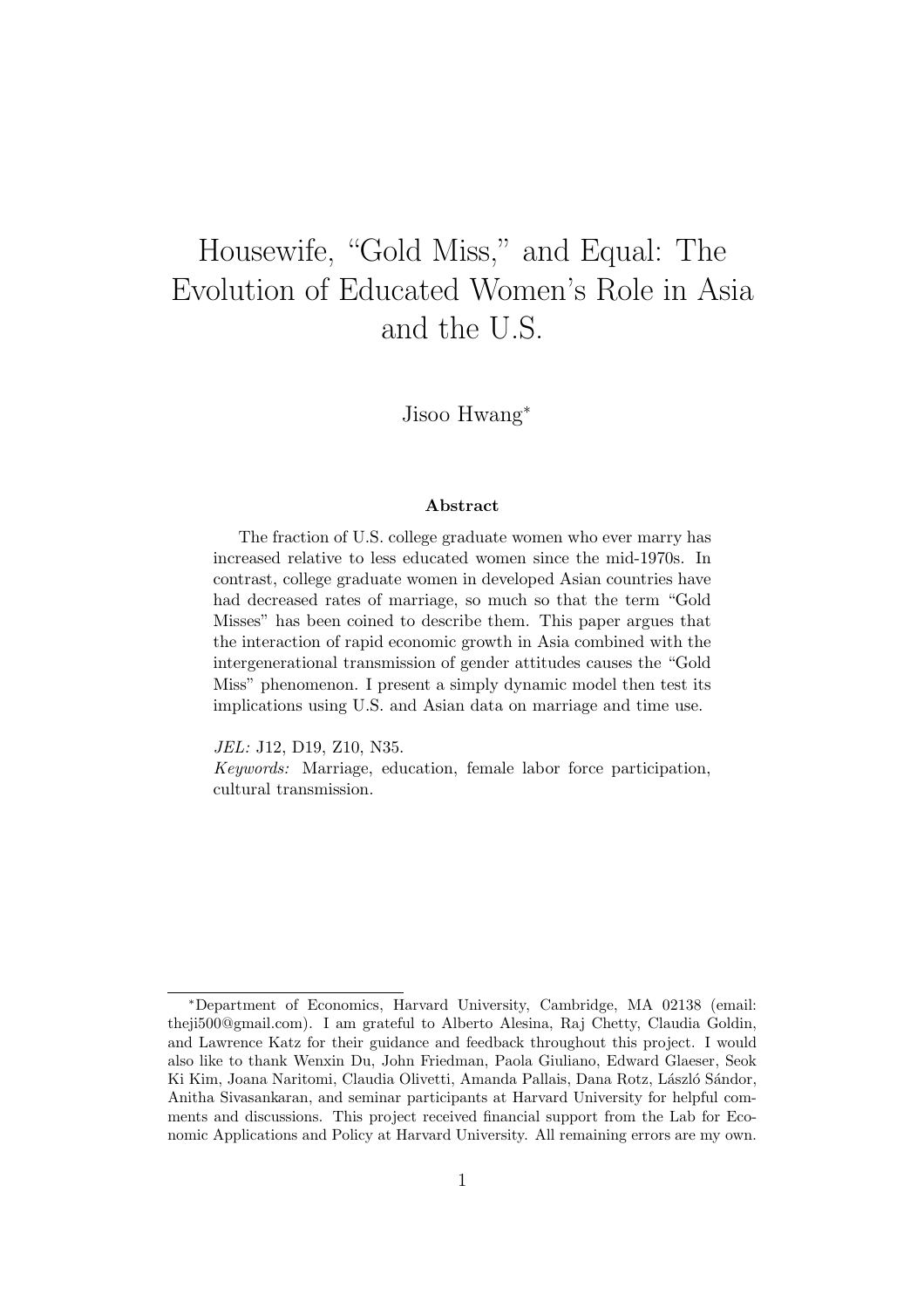# 1 Introduction

Marriage rates have decreased among women in Japan, South Korea (hereafter Korea), Taiwan, Singapore, and Hong Kong during the past several decades. As covered in a recent article in *The Economist*, "The Asian avoidance of marriage is new, and striking. ... In South Korea, young men complain that women are on marriage strike. $1$  The majority of women on this "marriage strike" are highly educated, four-year college graduates. Koreans call this growing group of educated single women "Gold Misses."<sup>2</sup>

Later marriages are common among the educated worldwide. What is striking about the phenomenon in Asia, however, is that Gold Misses are not merely delaying marriage. Rather, they are remaining single and at a much higher cost than in the West. Cohabitation is rare and out-of-wedlock childbirths make up less than 2 percent of total childbirths in Korea and Japan.<sup>3</sup> Moreover, the gap in marriage rates between college graduate and non-college graduate women has not diminished in Asia—it has grown. In the U.S., in contrast, the gap narrowed and reversed in the mid-1970s.<sup>4</sup>

Why are there Gold Misses and why are they increasing in developed Asia? This paper argues that the interaction of Asia's rapid economic growth combined with the intergenerational transmission of gender attitudes causes the Gold Miss phenomenon. Wage growth creates incentives for more women to become educated and to participate in the labor market. However, gender norms do not shift at once; they are passed from one generation to the next. Men are still accustomed to women being housewives as in their mothers' generation and have preference for wives' household

 $1$ <sup>1</sup> The Economist, "The flight from marriage," August 20th 2011.

<sup>&</sup>lt;sup>2</sup>Terms have been coined in each region to refer to this group—in Korean Gold Miss (because they are "old misses" but highly educated and financially independent), in Japanese Hanako-zoku (literally "Hanako tribe," named after the readers of the consumer magazine Hanako, which targets young single women) or Wagamama (translated as "single parasites" because most unmarried adults live with their parents), and in Chinese Sheng-nu (translated as "leftover women"). Among these, I choose to use the term Gold Miss throughout this paper.

<sup>3</sup>Korea and Japan are ranked the two lowest among OECD countries in out-ofwedlock childbirths. 38 percent of births are out-of-wedlock in the U.S. (OECD Family Database, 2011)

<sup>4</sup>For references on the trends of U.S. college graduate women's marriage and fertility, see for example, Kalmijn (1991), Goldin (2004), Schwartz and Mare (2005), and Stevenson and Wolfers (2007).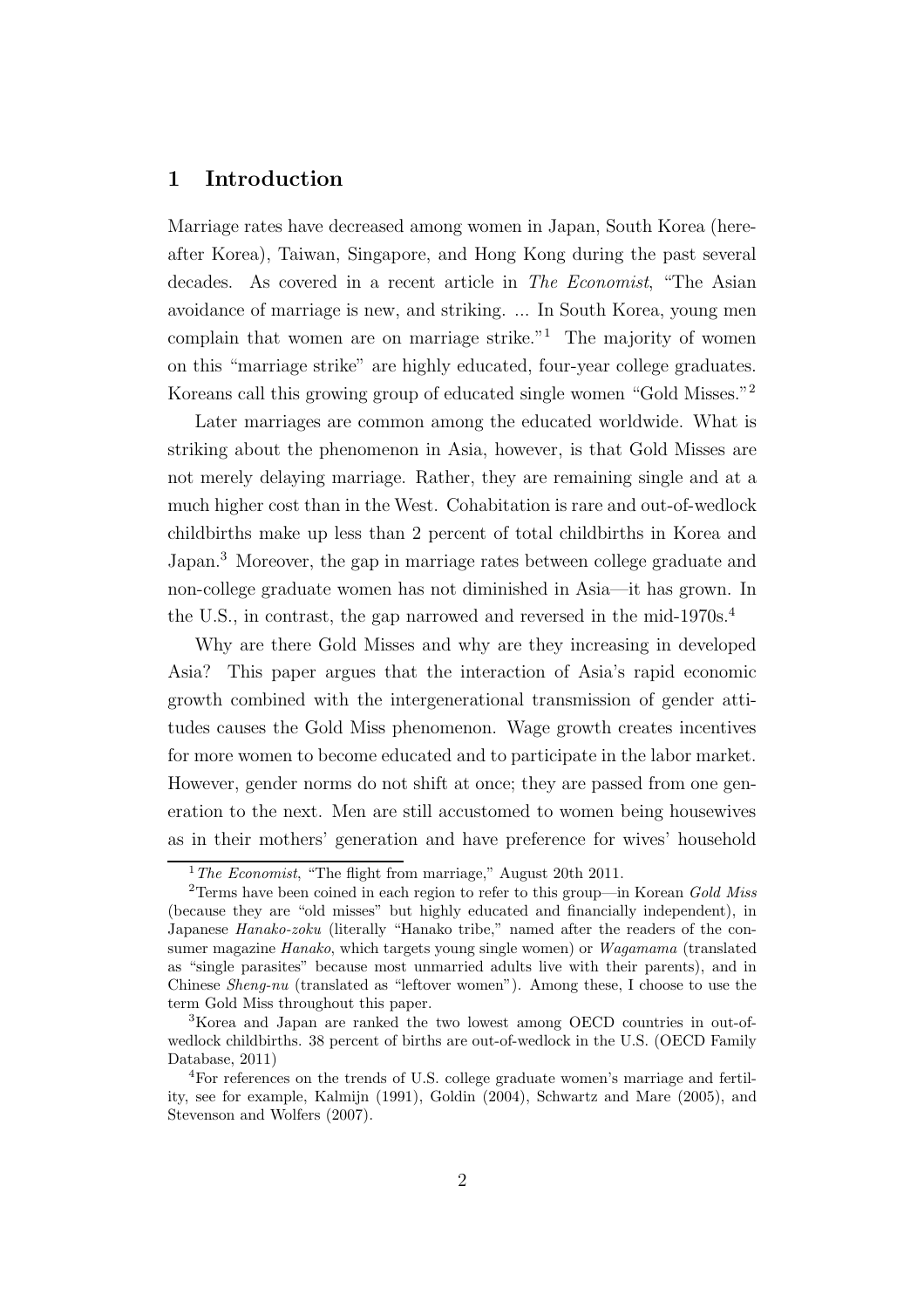services. Thus, some educated women choose to remain single rather than marry "traditional" men.

The story sketched above emerges from a simple dynamic model of intergenerational transmission of gender attitudes, in which the fraction of men with preference for wives' household time decreases with the fraction of educated women in the previous generation. Women's education, marriage, and household time allocation decisions are functions of the endogenously evolving preferences within the male population.<sup>5</sup> The model predicts that Gold Misses are more likely to arise in economies that experience rapid, rather than gradual, growth in women's wages.

To empirically evaluate this hypothesis, I use three different datasets. First, I use the Japanese General Social Survey to explore the gender attitudes and marriage patterns of Japanese men. Second, I use the American Time Use Survey to study time allocation at home among U.S. immigrants from Gold Miss countries. Lastly, I use the U.S. census data to analyze marriage patterns of men and women from two major Gold Miss countries— Korea and Japan.

I find evidence consistent with the implications of my model. First, men's gender attitudes are affected by the economic status of women in their parents' generation. Men in Japan who had working or college graduate mothers during childhood have more egalitarian views regarding gender roles, and are more likely to have working wives. Among U.S. immigrants from Gold Miss countries, U.S. born men spend about 3 hours per week more on housework relative to foreign born men while reducing their wives' time spent on housework.

Second, women marry "less traditional" men (rather than "traditional") when they are available. In Japan, the probability that a college graduate man ever marries is positively correlated with his mother's LFP. Among Koreans and Japanese residing in the U.S., foreign born women are 20 percentage points more likely than their male peers to marry a non-Korean or non-Japanese. I exploit regional variation in the composition of male population to show that Korean and Japanese women are more likely to marry out of their ethnic group when the foreign born share is higher among Korean and Japanese men.

 $5c.f.,$  Fernández et al.  $(2004).$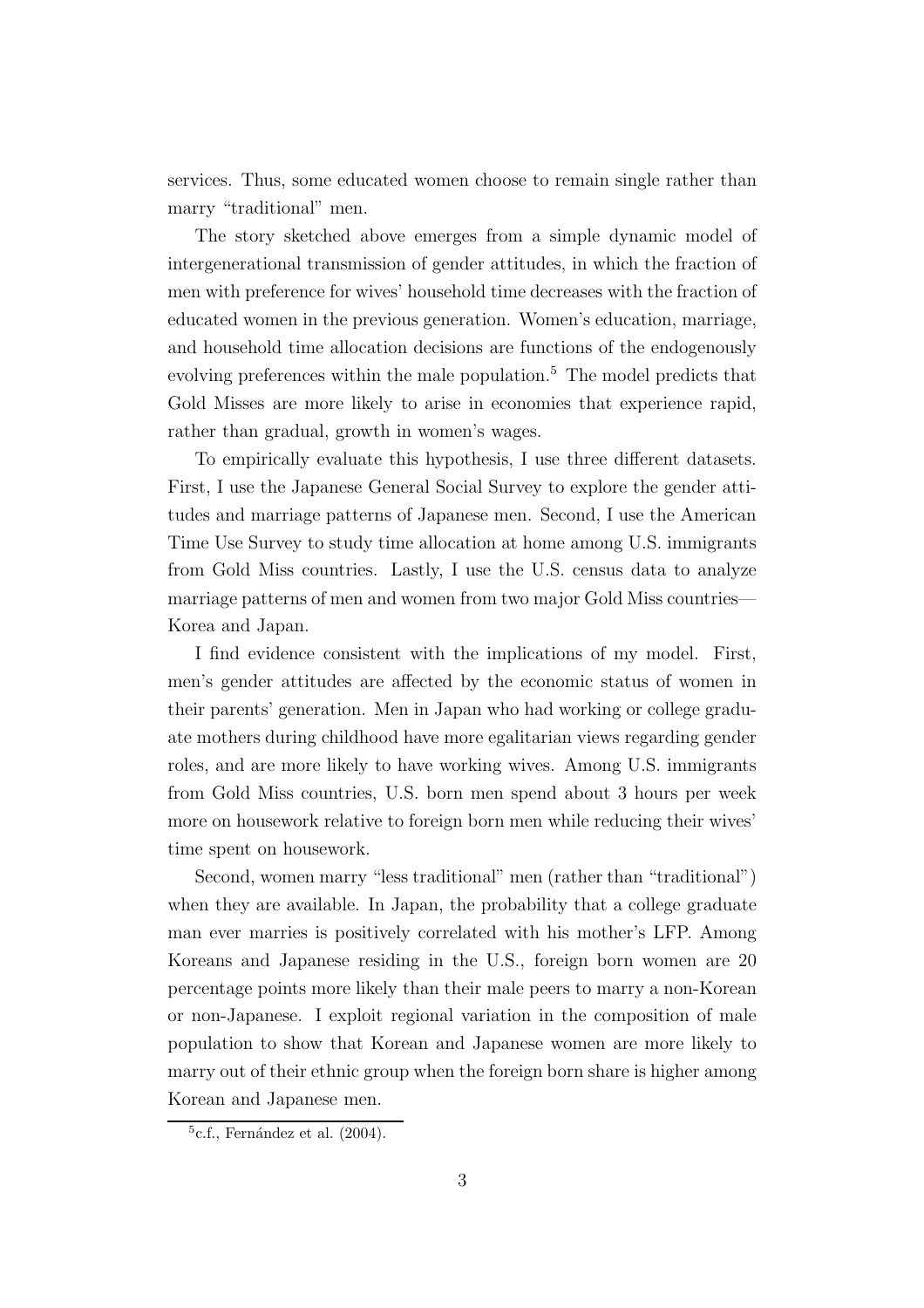Third, the increase in Gold Misses is less severe when the fraction of "less traditional" men in the marriage market is larger. In contrast to Korea and Japan, I find that college graduate Korean and Japanese women in the U.S. are as likely to be married as the non-college graduates.

The results indicate that educated women's marriage prospects are better when the generation gap in women's educational attainment (and LFP) is smaller. This offers new insight into the forces underlying the evolution of educated women's role. Previous studies have focused on the supply-side determinants such as the introduction of the pill, the opening up of co-ed universities, and the advancements in household appliances technology.<sup>6</sup> These changes enabled the supply of educated and working women to increase in the marriage market. However, this paper demonstrates that an equally important determinant is the demand-side—whether men *want* educated and working wives who outsource housework—and thereby shows how women's role may not transition smoothly from housewife to equal even with economic growth.<sup>7</sup> I also add to the line of research on cultural norms by providing an example of how rigid gender roles may weaken in response to changes in women's relative wages, and research on the assimilation of immigrants by explaining why there may be significant gender gaps in marital assimilation.<sup>8</sup>

The remainder of the paper is organized as follows. Section 2 provides an overview of the Gold Miss phenomenon with statistics from developed Asian countries. Section 3 presents the dynamic model. Section 4 lays out the empirical results. Section 5 concludes.

<sup>6</sup>See for example, Goldin and Katz (2002), Greenwood et al. (2005), and Goldin and Katz (2011).

<sup>7</sup>Feyrer et al. (2008) share similar intuitions, although they do not present a formal model. Looking at cross-country differences in fertility rates, they argue that countries where women's household status lags behind their labor market opportunities experience the lowest fertility rates.

<sup>&</sup>lt;sup>8</sup>See for example, Giuliano (2007), Fernández and Fogli (2009), Alesina and Giuliano (2010), Alesina et al. (2011), and Hwang (2013) for discussions on the persistence of family culture. Regarding assimilation profiles by gender, Blau and Kahn (2007) study Mexican immigrants in the U.S. and find dramatic assimilation in labor supply for female immigrants.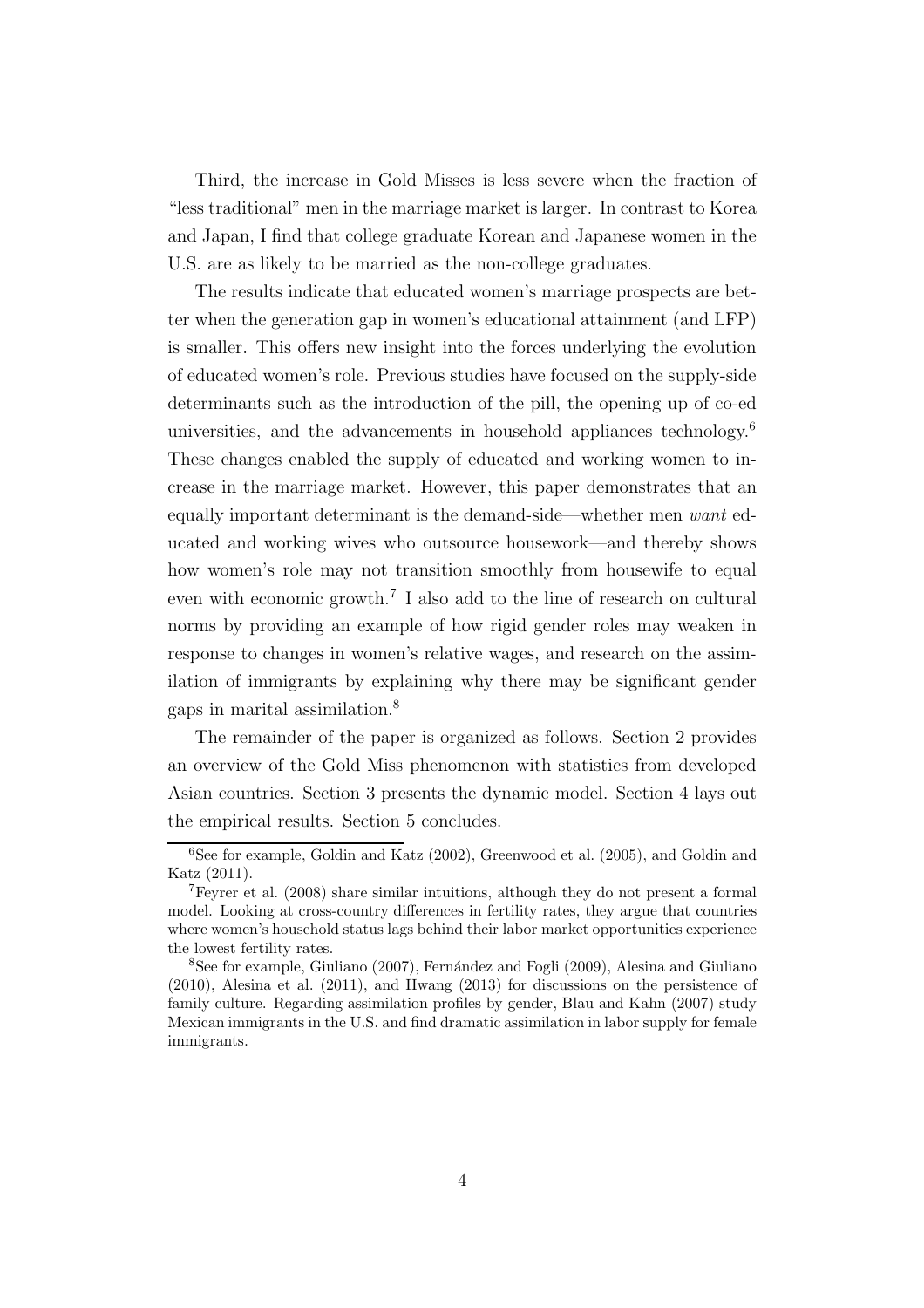# 2 Background: The Gold Miss Phenomenon in Asia

Gold Miss (and analogous terms used in Asia, see footnote 2) colloquially means a never married woman in her thirties or older who has received at least a four-year college education, has her own career, and earns a higherthan-average yearly income. She is not just a "Miss," she is a rich one. In order to use one general standard for different countries, in this paper I define Gold Miss as a *four-year college graduate woman over age 35 who has never married*. <sup>9</sup> The Gold Miss phenomenon then refers to the increase in the share of college graduate women who have never married relative to that of non-college graduate women.

The Gold Miss countries are the East Asian "tiger economies" that achieved economic miracles over the past half-century. Historical trends of GDP per capita in Hong Kong, Japan, Korea, Singapore, and Taiwan contrast starkly with that of the U.S. and the world average (see Appendix Figure A1). The growth trajectories of the Asian economies share a common pattern—rapid economic development from the 1960s onward (with growth rates in excess of 7 percent a year). The U.S. has had a higher GDP per capita than Asia since the early 20th century and follows a more gradual growth path throughout.

Asia's growth opened up (and benefited from) new opportunities for women. According to the United Nations statistics, labor force participation rates of women in the age group 25–34 in Japan, Korea, and Singapore increased by more than 17 percentage points from  $1985$  to  $2006$ .<sup>10</sup> Educational attainment shows a similar pattern. There were virtually no college graduate women in East Asia before World War II but with economic development and education reforms, tertiary enrollments greatly increased.

<sup>9</sup>Age thirty-five is young enough to capture recent developments and old enough to distinguish between "marriage delayed" and "marriage forgone" among women in Asia. Despite the rise in women's age at first marriage—29 in Japan and Korea, 28 in Taiwan, 30 in Hong Kong, and 28 in Singapore (Jones and Gubhaju, 2009)—marriage rates fall starkly once women reach their late thirties. The age-specific marriage rate for brides in age group 35–39 is only 12.2 (per thousand) in Korea and 9.2 (per thousand) in Japan (Statistics Korea, 2010 and Vital Statistics of Japan, 2009). This is not unrelated to the fact that female fertility drops sharply after age 35.

<sup>&</sup>lt;sup>10</sup>The statistics for Japan, Korea, and Singapore in 1985 are 56.6 percent, 39.2 percent, and 58.3 percent, respectively. U.S. begins at around 70 percent and increased by 5 percentage points from 1985 to 2006.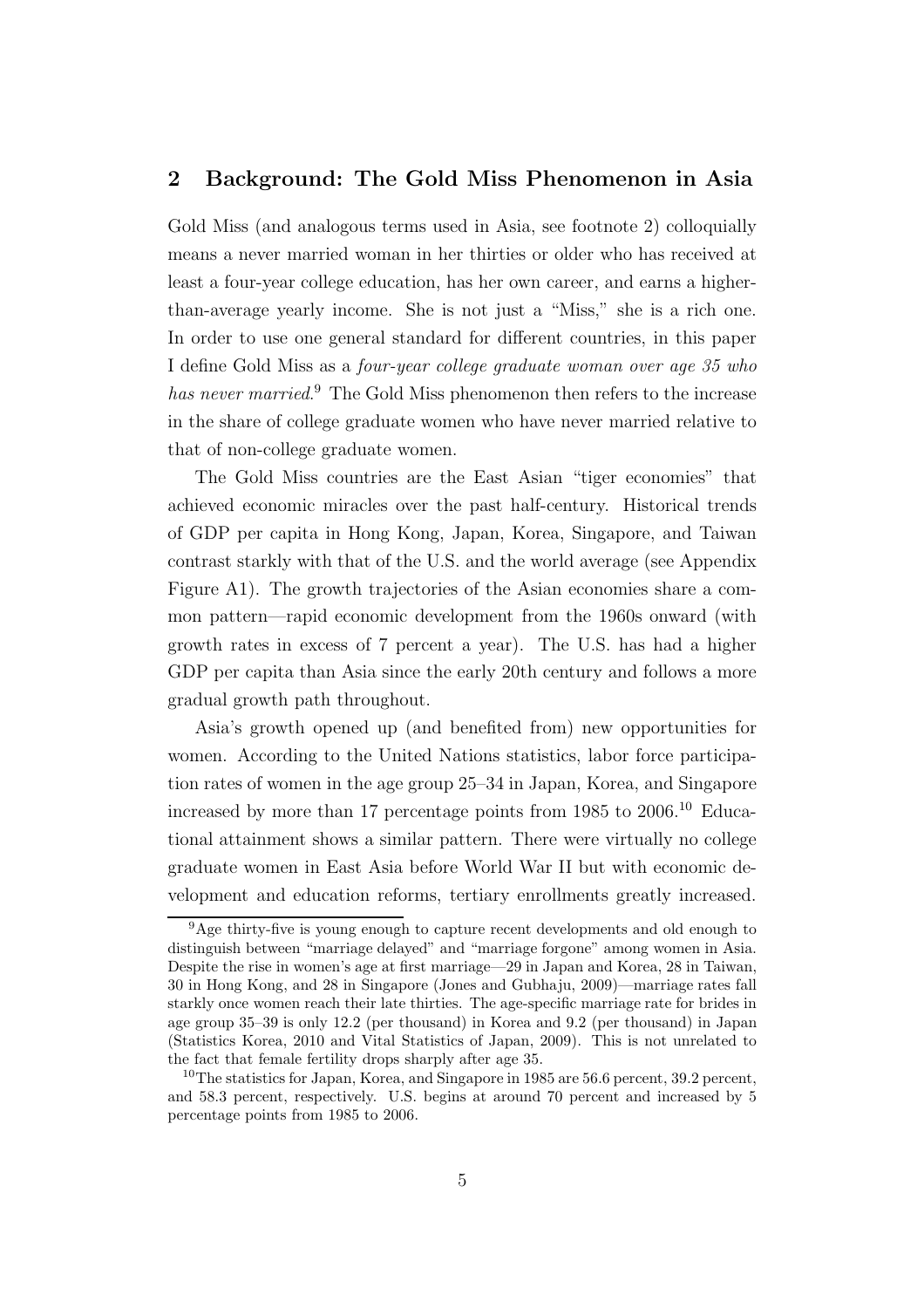In Japan, although the college gender gap persists, women's college enrollment rates rose from near zero in 1955 to 41 percent in 2007 (Basic School Survey). In Korea, women's college enrollment rates increased from 20 percent to 55 percent in just 18 years and the college gender gap has disappeared (Statistical Yearbook of Education).



Figure 1: Fraction Ever Married by Sex and Education, Ages 35–39

Notes. Fraction ever married among men and women in age group 35–39 by educational attainment level in each country. Data are from the 2006 Hong Kong Population Census, the 2000 Japanese Population Census, summary tables from the 2010 Korean Population Census, Singapore's "Population in Brief 2011," and the 2010 American Community Survey. Each country has a different education system but I divide them into four common groups for comparison. High school refers to "Senior Secondary" schools in Hong Kong, high schools in Japan, Korea, and the U.S., and "Post-Secondary" schools in Singapore. Junior college refers to "Post-secondary (non-degree)" in Hong Kong, "Junior College/Vocational School" in Japan, less than four-year colleges in Korea and the U.S., and "Diploma & Professional Qualification" in Singapore. College refers to "Post-secondary (degree)" in Hong Kong and four-year universities in other countries. See Appendix A.2 for details. Since Japan and Singapore do not report separately for graduate school, "College" also includes those with more than a college degree in these countries.

Despite the transformation in women's LFP and education, marriage prospects for educated women in developed Asian nations have evolved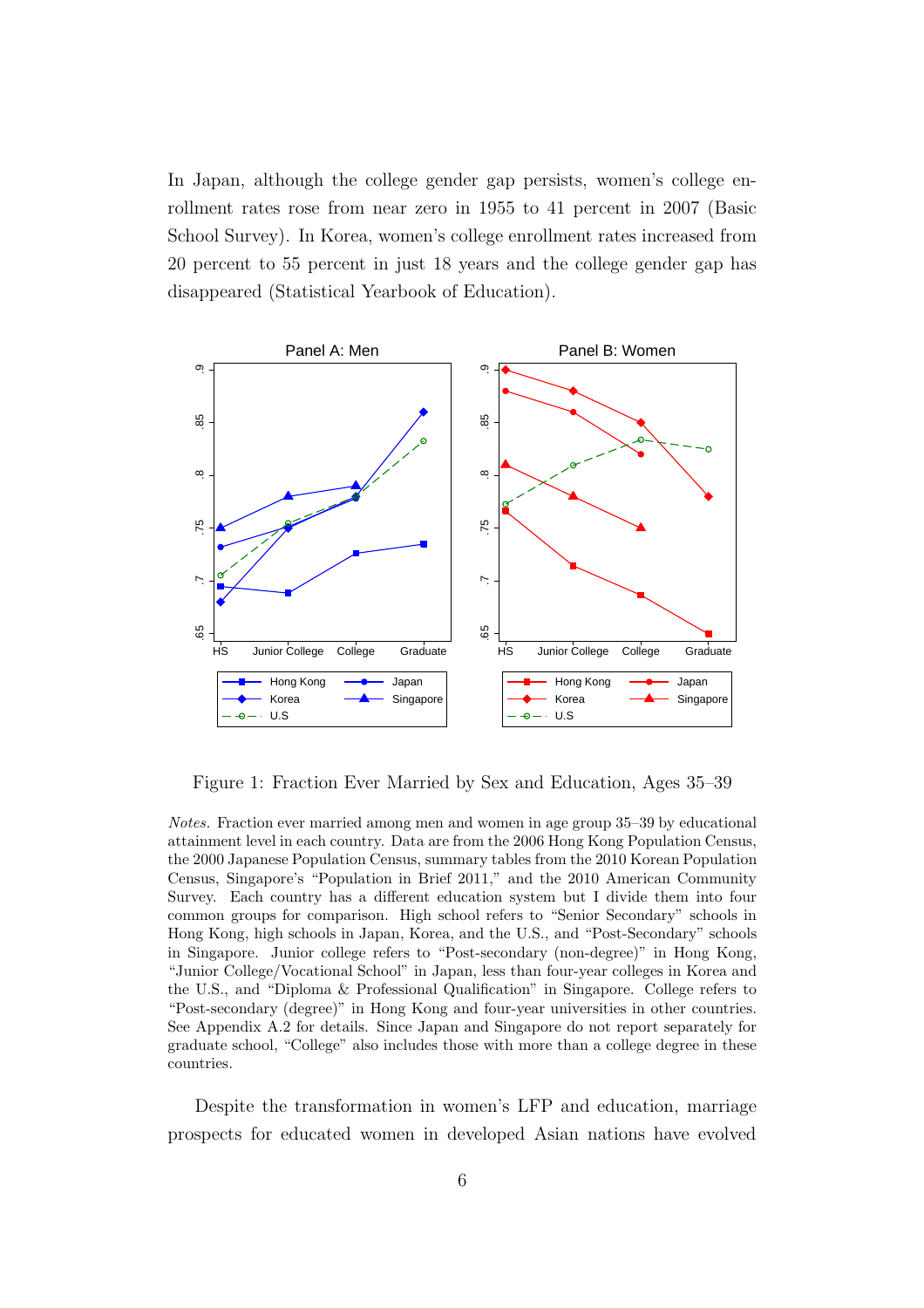quite differently from that of the West. Figure 1 depicts the fraction ever married among men and women in their late 30s in Hong Kong, Japan, Korea, Singapore, and the U.S. by education level. In all four Asian countries, higher education increases the marriage probability for men but lowers the marriage probability for women. The consequences are twofold: the least educated men are left single unless they "import" brides from, for example, developing South Asian countries, and highly educated women remain unmarried and become Gold Misses.<sup>11</sup> In the U.S., on the other hand, education has a positive relationship with marriage probability for both men and women.

The negative education gradient for women in Asia has even become steeper than in the past. Figure 2 plots the difference in fraction ever married between college graduates and non-college graduates in each birth cohort, among men and women over age 35 in Hong Kong, Japan, Korea, and the  $U.S.<sup>12</sup>$  Panel A shows that for men, college graduates' marriage probabilities increased relative to non-college graduates.' Panel B shows that for women, not only are college graduates less likely to be ever married than non-college graduates, but the gap has widened over time in Asian countries. For the most recent 1970s birth cohort, the difference amounts to 14 percentage points in Hong Kong and 5 percentage points in Japan and Korea. This contrasts with the upward slope in the U.S.: the difference in fraction ever married between college and non-college women has switched from negative to positive for American women.

How do the Asian college graduate women of earlier and later cohorts differ? One major difference is in their careers. College graduate women in Asia are now not only working but are also increasingly taking on professional full-time occupations once considered to be men's. Female-to-male median earnings of full-time employees in Japan increased from 45 percent

<sup>&</sup>lt;sup>11</sup>See Kawaguchi and Lee  $(2012)$  for a discussion about female migration from developing Asian countries to developed East Asian countries. They find that foreign brides currently comprise 4 to 35 percent of newlyweds in Japan, Korea, Singapore, and Taiwan although there is no raw sex ratio imbalance in these countries. Men with low socioeconomic statuses marry foreign women.

<sup>&</sup>lt;sup>12</sup>Singapore and Taiwan do not provide Census micro-data. Including all individuals over age 35 may overstate the marriage rates of earlier cohorts since they are being observed at later ages than recent cohorts. The bias is expected to be relatively unimportant, however, since first marriages are rare once women reach their late thirties. (See footnote 9 for more detail.)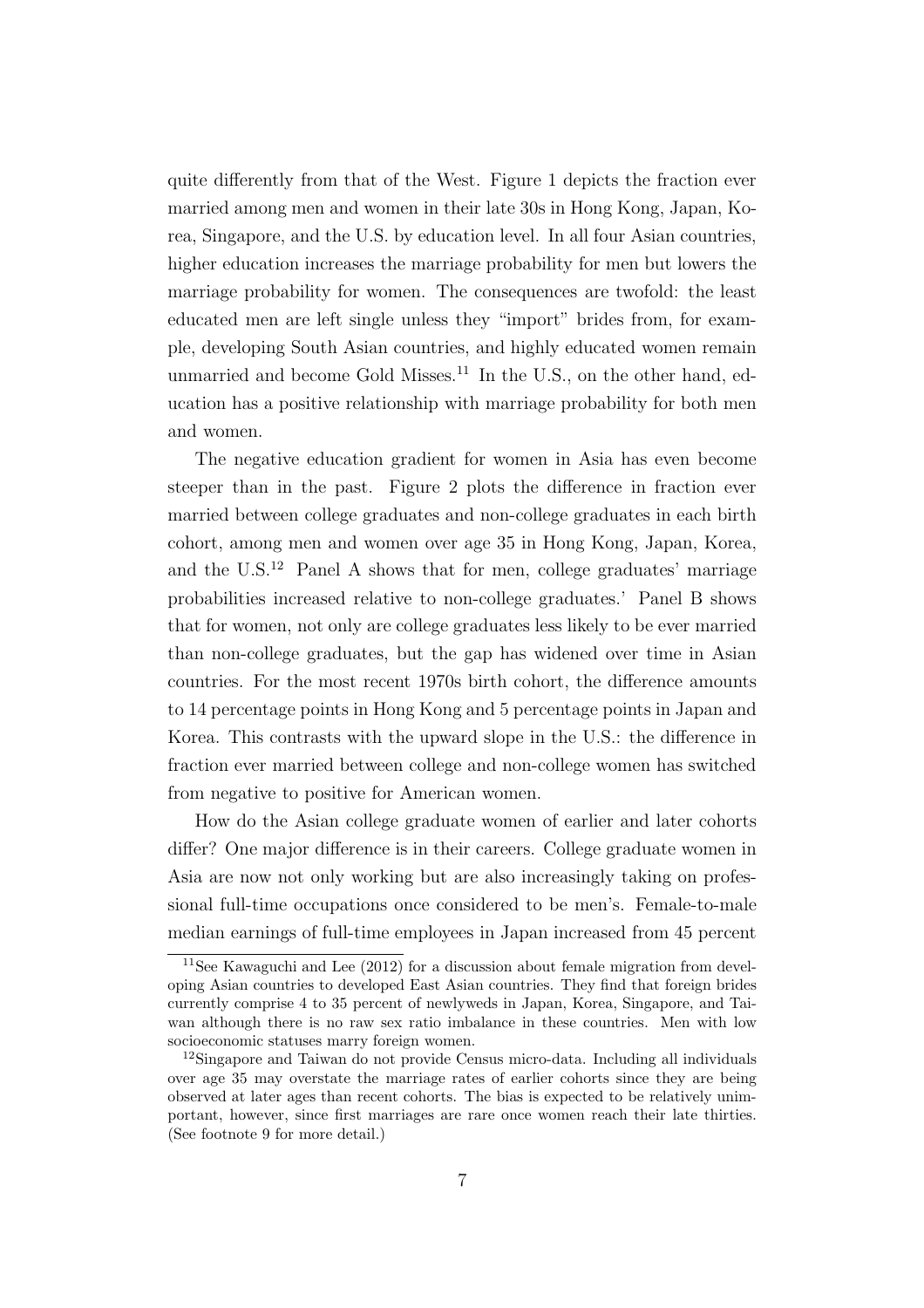in 1954 to 64 percent in 2006, and in Korea from 42 percent in 1975 to 67 percent in 2009. This contrasts with the earlier development in the U.S.—the ratio was 46 percent from as early as  $1890$ .<sup>13</sup>

Women's new roles imply conflict for Asian families. Confucian ethics prescribe gender norms in all Gold Miss countries that for centuries described the ideal woman as a "good wife, wise mother."<sup>14</sup> Despite the growing number of dual-earner households, the belief that women should be responsible for child rearing and housework continues. Arranged marriage has nearly disappeared but marriage is still considered a union of two families (rather than just the man and the woman). Hence, relatives and parents (in-laws) are continuously watching over the married couple's life. Pre-marital cohabitation and out-of-wedlock childbirths are socially stigmatized.

According to the 2005–2008 World Value Survey, the percentage of people who disagreed with the statement "When jobs are scarce, men should have more right to a job than women" is 66.4 percent in the U.S., but only 44.2 percent in Hong Kong, 17.9 percent in Japan, 26.4 percent in Korea, and 36 percent in Taiwan.<sup>15</sup> To the statement "It is more important for a wife to help her husband's career than to have one herself," 70.4 percent of Americans disagreed (General Social Survey) whereas the percentage of respondents who disagreed is less than half of that in Asia—22.9 percent in Japan, 35 percent in Korea, and 31.2 percent in Taiwan (East Asian Social Survey).<sup>16</sup>

Time Use Survey findings confirm these beliefs. Among dual-earner

<sup>13</sup>Japanese data are from the Statistics and Information Department of the Ministry of Health, Labour, and Welfare. Korean data are from the 1975–2009 Occupational Wage Survey. See Goldin (1990) Table 3.2 for U.S. data.

<sup>&</sup>lt;sup>14</sup>ryōsai kenbo in Japanese, hyun mo yang ch'o in Korean, and xián qi liáng mù in Chinese.

<sup>&</sup>lt;sup>15</sup>Possible answers are (1) Agree, (2) Disagree, and (3) Neither. (Don't know and missing are excluded.) The sample size for each country is U.S. 1,238, Hong Kong 1,225, Japan 1,042, Korea 1,197, and Taiwan 1,226. No statistics are available for Singapore on this question.

<sup>16</sup>Possible answers are (1) Strongly agree, (2) Agree, (3) Disagree, and (4) Strongly disagree in the GSS and (1) Strongly agree, (2) Fairly agree, (3) Somewhat agree, (4) Neither agree or disagree, (5) Somewhat disagree, and (6) Strongly disagree in the EASS. (Don't know and missing are excluded.) The sample size for each country is U.S. 13,748, Japan 2,130, Korea 1,605, and Taiwan 2,102. Singapore and Hong Kong are not included.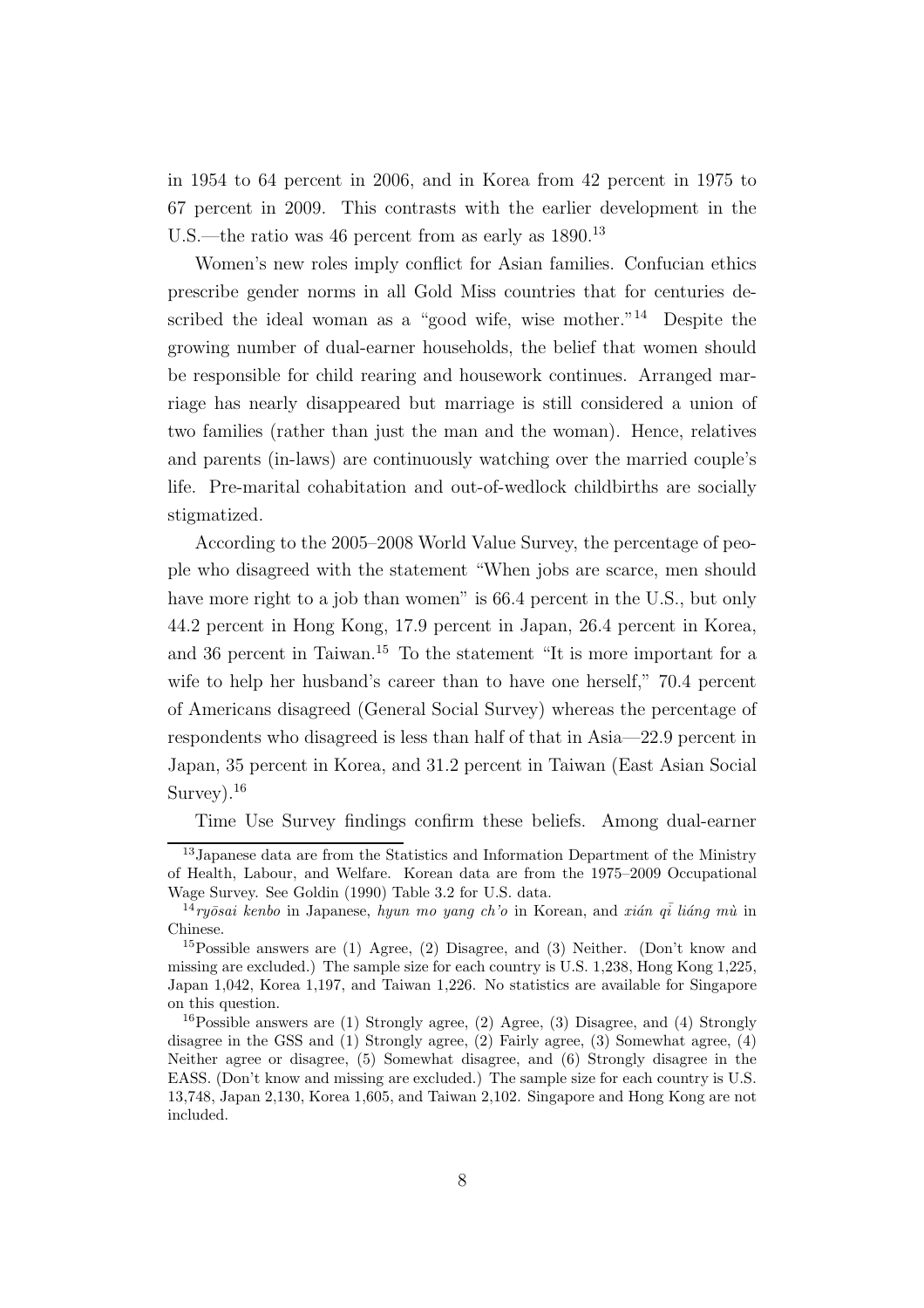households, women's average time spent on household activities is at least 2 hours (per day) longer than men's in Japan and Korea (Japanese Time Use Survey, 2006 and Korean Time Use Survey, 2009).<sup>17</sup> Gender gap exists in the U.S. as well, but the magnitude is much smaller—50 minutes per day (American Time Use Survey, 2003–2011).

There is virtually no difference in household appliances technology between the Gold Miss countries and other developed countries. The relative price of hiring a live-in domestic worker in the U.S. and in East Asia is also comparable, at about 40 percent of the mean wage of native college graduate women. In fact, the price is lower in Taiwan and Singapore, and particularly lower in Hong Kong, than in the U.S.<sup>18</sup>

Thus, although the Gold Miss phenomenon may look similar with what occurred in the U.S. and elsewhere when women first began to graduate from college, there are important differences. In the early twentieth century, women could not easily have both family and career with the (lack of) contraceptive methods, household appliances technology, market substitutes for household production, and labor market opportunities (Goldin, 2004). As surveyed in this section, women in developed Asia today do not face these conditions. Rather, the constraints of marriage derive from traditional household roles families expect from the wife and daughter-in-law.

<sup>17</sup>See Appendix A for information on these datasets.

<sup>18</sup>Hong Kong has a foreign domestic worker (FDW) program and the government sets the minimum wage for these workers. According to Cortes and Pan (2013), the minimum wage is more than four times lower than high skilled women's wage. Though limited, Taiwan and Singapore have similar programs; the FDW's wage is about 30–40 percent of native college graduate women's. Japan and Korea have stricter immigration policies. The relative price of live-in domestic workers is nearly half of native college graduate women's wage, as in the U.S. (See Huang et al., eds, 2005 for more information on foreign domestic workers.)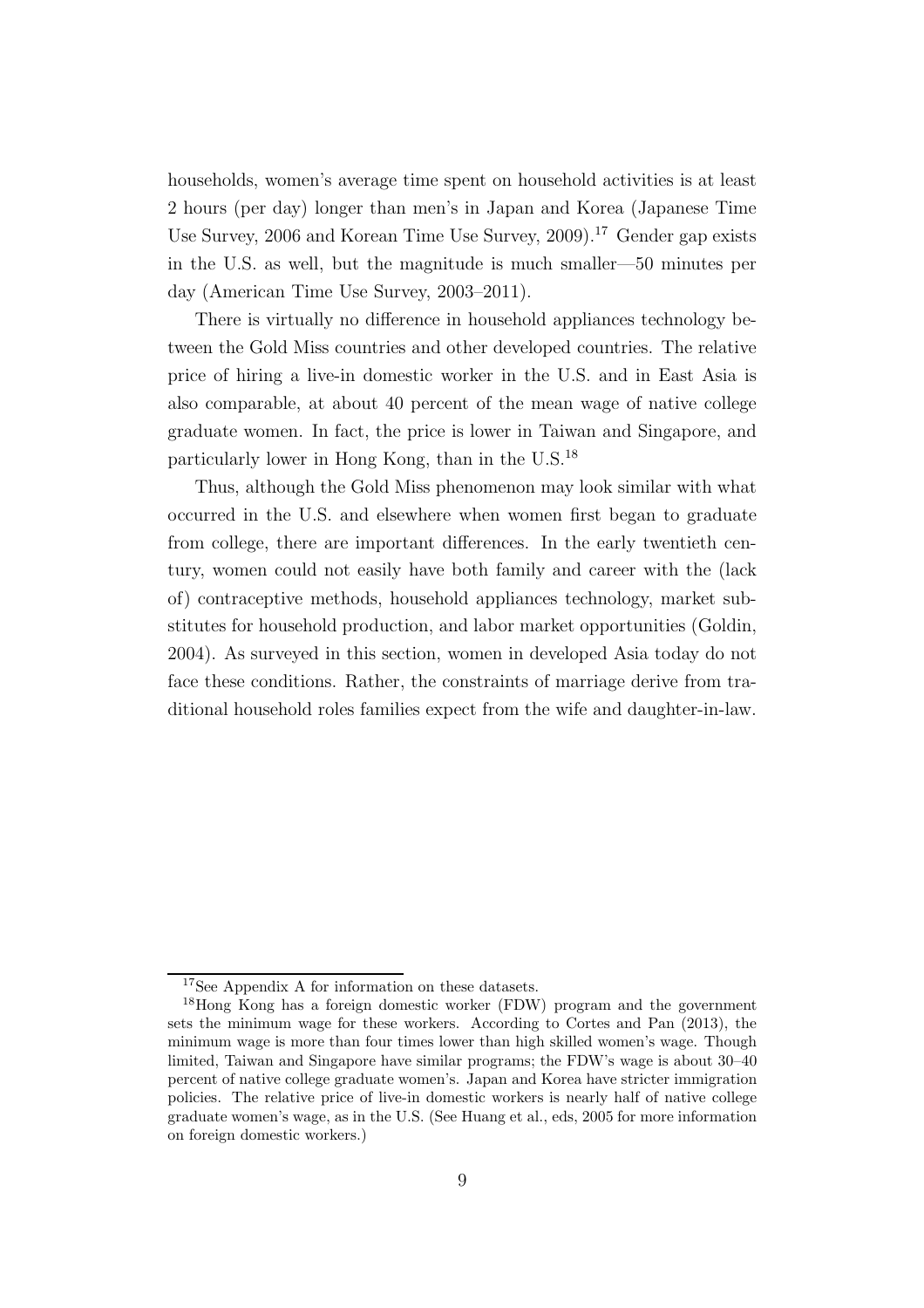

Figure 2: Difference in Fraction Ever Married Between College Graduates and Non-College Graduates, Over Age 35

Notes. Difference in the fraction ever married between college graduates and non-college graduates, among men and women over age 35 in each birth cohort. Data are from the 2006 Hong Kong Population Census, 2000–2008 Japanese General Social Survey, 1995 and 2000 Korean Population Census, 2012 Korean Economically Active Population Survey, and the 2010 American Community Survey. See Appendix A for details. The 1965 cohort in Japan includes birth years 1965–1972 and the 1970 birth cohort in Korea includes birth years 1970–1976. College refers to four-year colleges in Japan, Korea and the U.S., and post-secondary (degree) levels in Hong Kong. I exclude respondents still attending school at the time of the survey.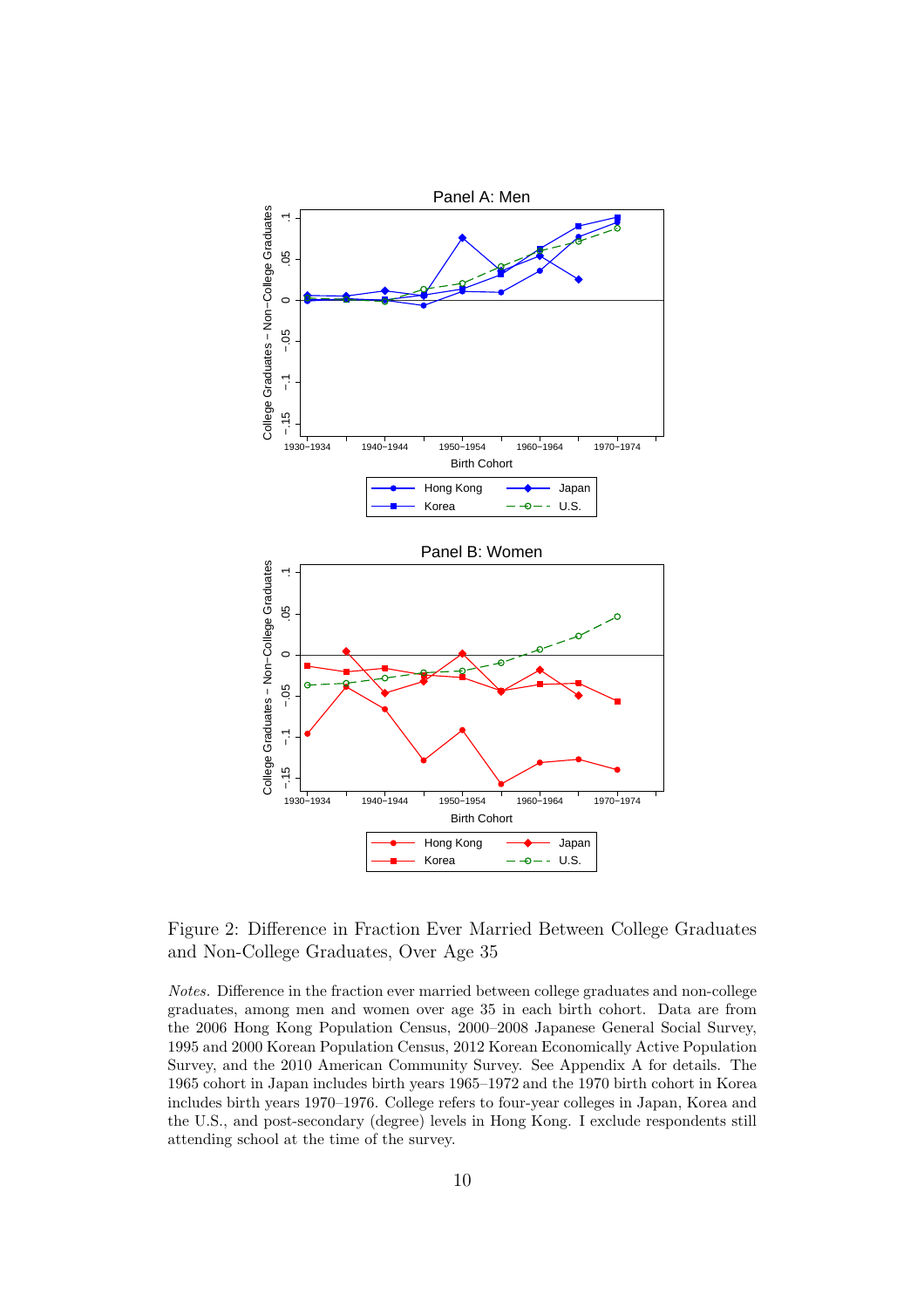# 3 Model of the Intergenerational Transmission of Gender Attitudes and of Marriage

Building on the framework of Fernández et al.  $(2004)$ , I develop a simple dynamic model where women's education, marriage, and labor force participation decisions are functions of wages and the endogenously evolving types within the male population—"traditional" and "modern." I define a man as traditional if he has preference for his wife's household services and modern if he is willing to substitute wife's housework with his own or with market goods and services. The fraction of modern men increases with the fraction of educated women in the previous generation.

When women's wages rise, more women choose to stay single than marry traditional husbands. The key distinguishing prediction of this model is the path dependency of the Gold Miss phenomenon. Given that men initially hold traditional values, economies where women's wages increased rapidly are more likely to experience the Gold Miss phenomenon compared with economies where women's wages increased gradually over time. In the rapid case, a large discrepancy appears between the women's roles when men were growing up and women's roles in their own cohort. As a result, there are not enough modern men for the newly educated women to marry.<sup>19</sup>

I make the following assumptions for tractability. Women differ in their effort costs of becoming educated and can choose to invest in education ("educated,"  $E$ ) or not ("uneducated,"  $U$ ). If a woman invests in her education, she gets wage  $w_E$  in the labor market, which is higher than the wage she would get if uneducated,  $w_U$ .  $w_E$  is randomly drawn from a distribution that varies exogenously over time. Men, on the other hand, are assumed to have homogeneous skill level and earn  $w_m$  in the labor market.<sup>20</sup>

<sup>19</sup>Standard models of household production can also show that growth in women's earning power reduces the gain from marriage or that positive assortative mating becomes optimal as technology advances (Becker, 1991). However, they cannot explain why marriage patterns would evolve differently across similarly developed countries. Intra-household models also face this limitation if bargaining power is a function of only wages. (See Chiappori and Donni, 2011 for a survey of this literature.) Assuming that the sharing rule is affected by other "distribution factors," in which gender attitudes can be a component, is an option. The difference with my model would then be that the husband's type affects the wife's utility via consumption.

<sup>&</sup>lt;sup>20</sup>If men also differed in their educational attainment and wages, there would be four categories of men, with the modern and educated being the most attractive husband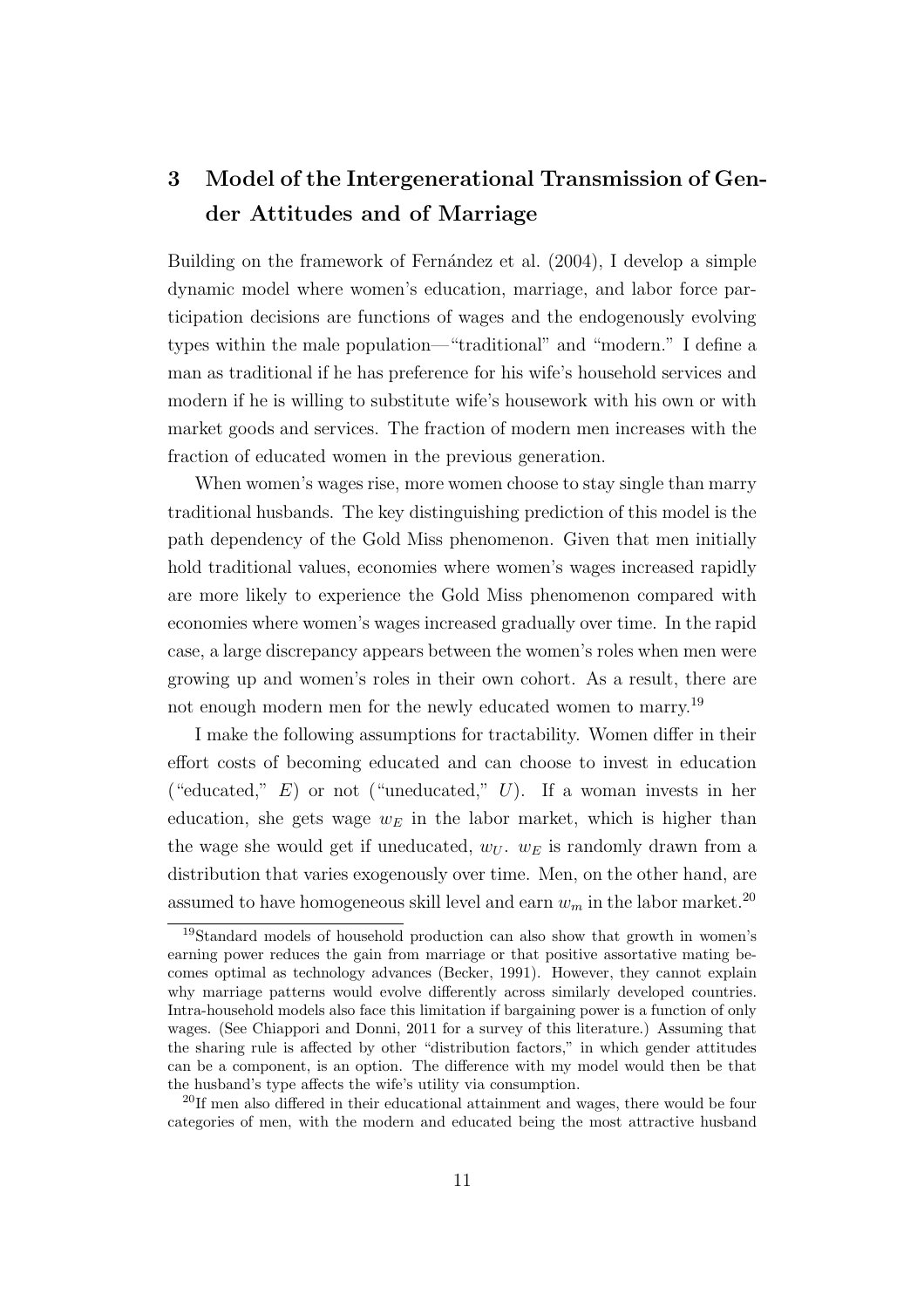Men differ in their cultural upbringing: those who grew up around educated women develop less traditional gender attitudes ("modern," M) compared with those who grew up around housewives ("traditional,"  $T$ ). All agents are rational and forward-looking.

The timing in the model is as follows. In the first period, women decide whether or not to become educated. In the second period, men and women are randomly matched and decide whether to get married or remain single. In the third period, men and women decide on a time allocation between market activity and household production. Below I describe the intergenerational dynamics and then solve for each stage of the decision-making process.

# 3.1 Intergenerational Dynamics

Gender attitudes (or more specifically, men's preferences for wives' household services) are transmitted from mother to son. Assuming, as is reasonable for Asia, that only married women have children, the fraction of modern men  $(\lambda_M)$  in cohort t then depends on the fraction of married educated women in the previous cohort. The dynamics of the system are thus given by:

$$
\lambda_{Mt+1}(\lambda_{Mt}) = p_{Et}(\lambda_{Mt})\lambda_{Et}(\lambda_{Mt})
$$
\n(1)

where  $p_{Et}$  is the marriage probability of educated women and  $\lambda_{Et}$  is the fraction of educated women at t (both are functions of  $\lambda_{Mt}$ ).<sup>21</sup>

This intergenerational linkage can be supported by at least two different mechanisms. First, parents exert a direct socialization effort to influence their children's process of preference formation. This is similar to the idea of "direct vertical socialization" discussed in Bisin and Verdier (2000). Educated mothers teach their sons that a family can function well with substitutes of her time.

Second, people tend to imitate others and like those who are similar to

and the traditional and uneducated being the least attractive. Figure 1 Panel A and Kawaguchi and Lee (2012) address this outcome. Since my paper's focus is on the Gold Misses, I do not add the education dimension to men. But the traditional and uneducated men not being able to marry is a by-product of the Gold Miss phenomenon, and can thus be explained by the same mechanisms addressed here.

 $^{21}p_{Et}$  is defined in equation (6) below. How  $\lambda_{Et}$  is endogenously determined is discussed in Section 3.4.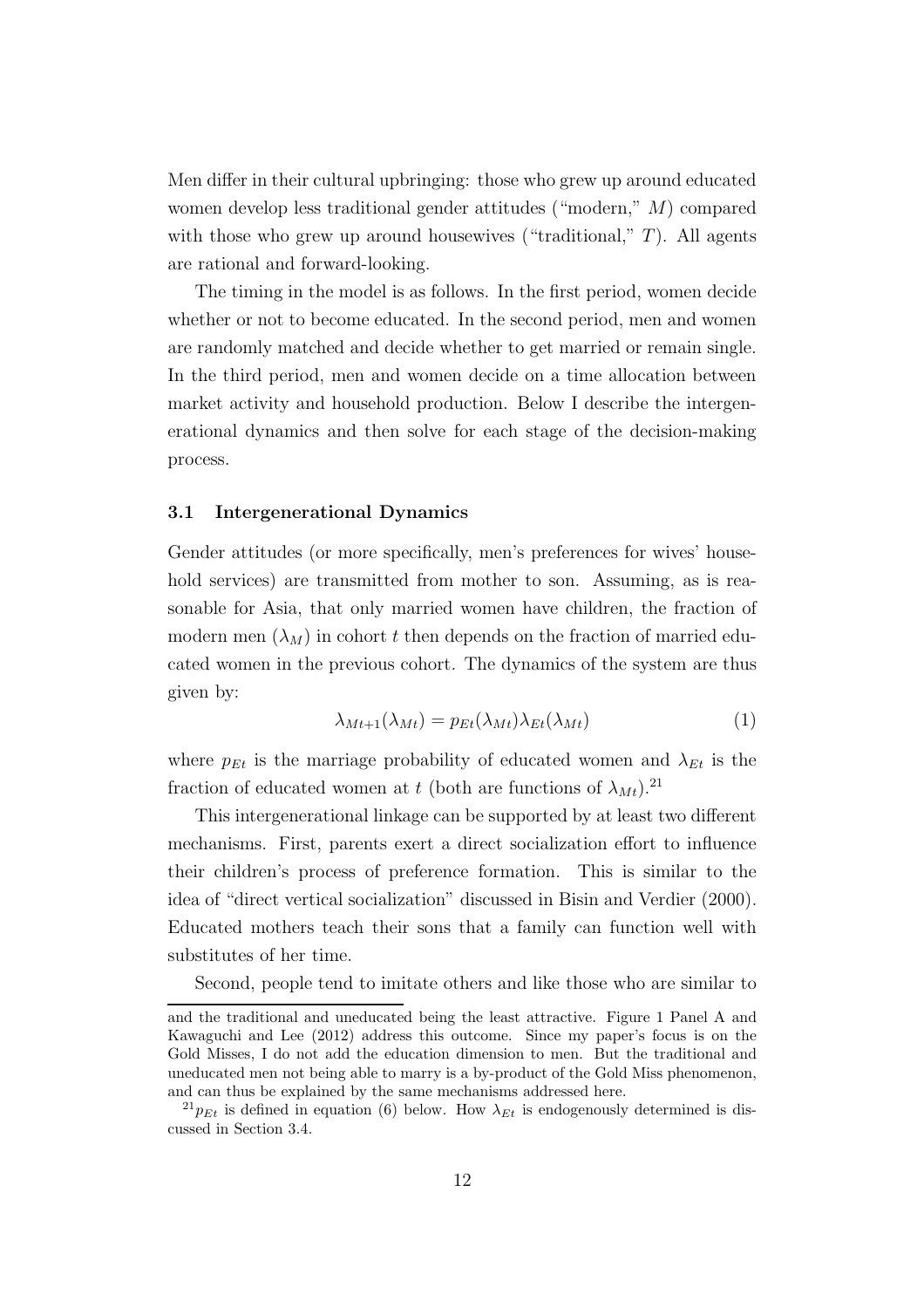themselves, as is well-documented in research on peer effects, discrimination, and social norms.<sup>22</sup> Even if mothers do not teach specific values to their children, boys are likely to emulate their parents or other role models when they form their own families.<sup>23</sup>

Whichever mechanism is at work (or most likely, a combination of these mechanisms), the dynamics can be expressed as equation (1) in reduced form.<sup>24</sup> Note that since preferences are formed during childhood, men cannot freely choose to be one type or the other (the cost of changing one's attitudes is very high).

# 3.2 Household Decision

All individuals are endowed with a unit of time. Within a married household, each spouse decides how much time  $t$  to allocate to market activity; the remaining time  $(1 - t)$  is allocated to household production. Market activity yields a marginal return (wage) of  $w_m$  for men and  $w_f$  for women, where I assume  $w_m > w_f$ .<sup>25</sup> Time allocations are a Nash equilibrium of a game in which each spouse decides his or her time allocation taking as given the time allocation of the other partner. (Results do not depend on the this specification. See Appendix B.1.1.)

The welfare of a married individual consists of utility from consumption and utility from household public goods. Consumption is derived from

 $22$ See for example, Becker (1957) and Akerlof and Kranton (2000).

<sup>23</sup>Similar effects may exist for girls as well: girls who grew up in male-breadwinner households may be more traditional than those who grew up in dual-earner households. For example, Olivetti and Patacchini (2012) study how women's working behavior is influenced by the working status of their mothers and their childhood friends' mothers using the National Longitudinal Survey of Adolescent Health. However, when economic growth creates opportunities for girls that did not exist for their mothers, girls are no longer constrained to traditional roles. Thus, given the time frame of my model the past century during which women's wages increased greatly—the intergenerational transmission plays a much smaller role (on net) for girls than for boys. Section 4.1 presents supportive evidence (see footnote 39).

 $^{24}$ I do not take a stance on the specific mechanism as I do not attempt to distinguish between them in my empirical work.

<sup>&</sup>lt;sup>25</sup>When  $w_f$  is higher than  $w_m$ , the wife works full-time whereas the husband works part-time  $(t_f = 1, t_m = 1 - \frac{2\beta}{w_m})$ . When  $w_f$  becomes sufficiently higher,  $\nu_f$  intersects with  $V_{fM}$ . After that point, an educated woman would choose not to marry even the modern type because the gain from consuming her income all by herself becomes larger than the gain from having a husband doing housework. In all countries, however, women's wages are still lower than men's, and hence I abstract from this case.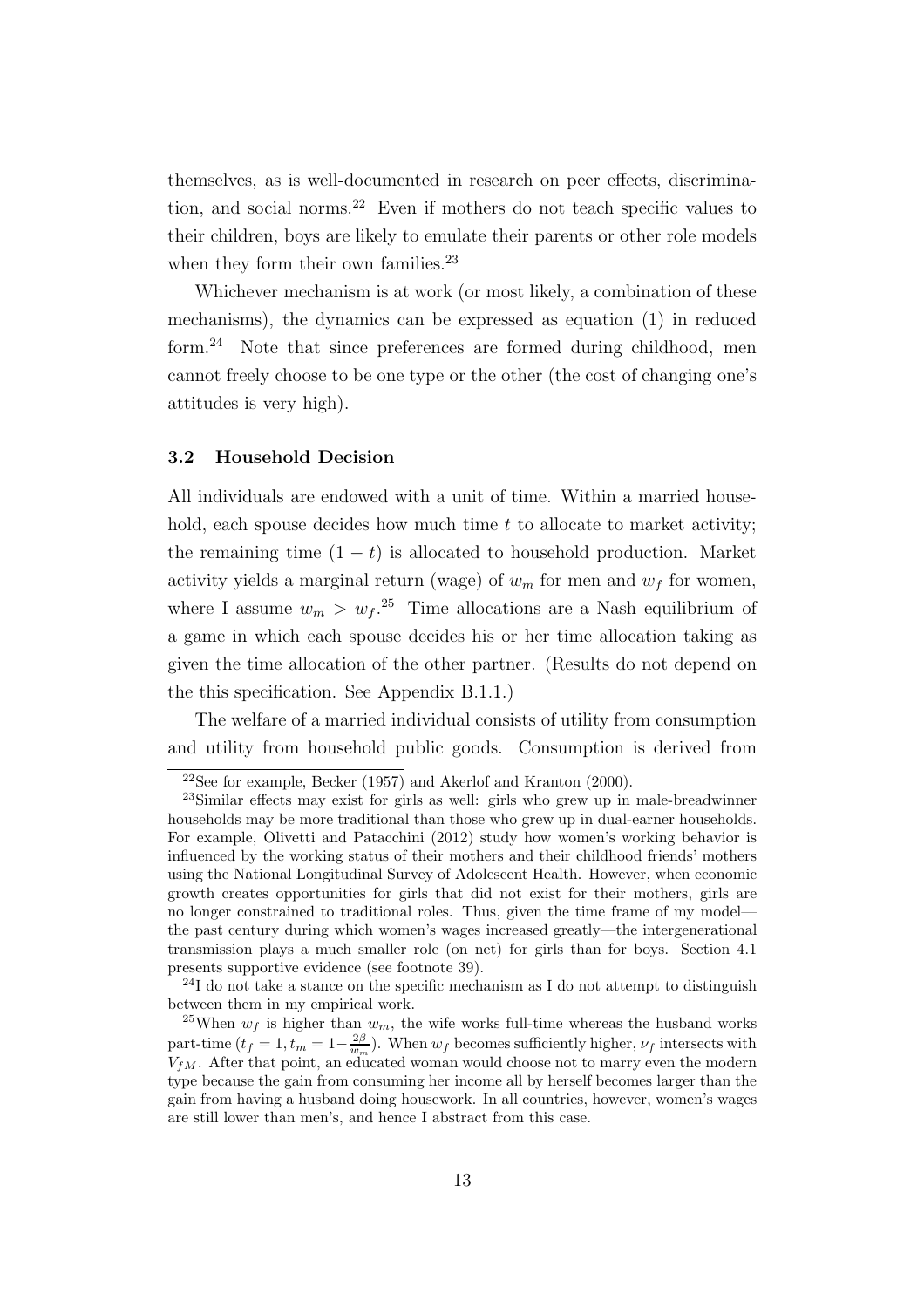total household earnings,  $w_m t_m + w_f t_f$ , which is split equally between the couple. The household public good is a function of the total time invested in household production,  $(1 - t_m) + (1 - t_f)$ , and  $\beta > 0$  is the value of the public good to each individual.

The utility function of a man  $m$  married to a woman  $f$  is:

$$
V_m(w_m, w_f) = \max_{0 \le t_m \le 1} \frac{1}{2} (t_m w_m + t_f w_f) + \beta \log((1 - t_m) + (1 - t_f)) \tag{2}
$$

where he takes  $t_f$  as given. Men's utility function depends only on wages.

On the other hand, the utility function of a married woman  $f$  also differs by husband's type  $j = M, T$ :

$$
V_{fj}(w_m, w_f) = \max_{0 \le t_f \le 1} \frac{1}{2} (t_m w_m + t_f w_f) + \beta \log((1 - t_m) + (1 - t_f))
$$
  
 
$$
- (\alpha_0 + \alpha_1(t_f))I_{j=T}
$$
 (3)

where  $I_{j=T}$  is an indicator for whether husband is traditional type. That is, a married woman incurs a direct disutility of  $\alpha_1(t_f)$ , which is an increasing function of  $t_f$ , and a fixed amount of  $\alpha_0$  if her husband is traditional.<sup>26</sup> For analytical purposes, let  $\alpha_1(t_f)$  be an indicator function:  $\alpha_1 > 0$  when  $t_f > 0$  and  $\alpha_1 = 0$  when  $t_f = 0$ . Emotional gain from marriage may be reduced when the husband and in-laws are traditional, due to increased marital tensions, pressure to take better care of family members or to quit her job, or domestic violence.<sup>27</sup>

Note that the share  $\frac{1}{2}$  is not affected by male type. That is, a traditional husband does not "steal" more from his wife than a modern husband, and hence there is financial benefit from marriage regardless of the husband's type. This is a conservative assumption; if the share also depends on the husband's type such that women married to traditional men get less than half, this would make traditional men even less attractive as partners (see footnote 19). Men's productivity at home is also assumed to be the

<sup>26</sup>See Appendix B.1.1 for a discussion on how the model changes when the disutility term is only in the men's utility function.

<sup>&</sup>lt;sup>27</sup>Refer to Section 2 to see cross-country variation in responses to stylized gender role questions. Research on the relationship between husbands' gender attitudes and the quality of marital relations provide further evidence. See for example, Hochschild and Machung (1989) and Rubin (1983).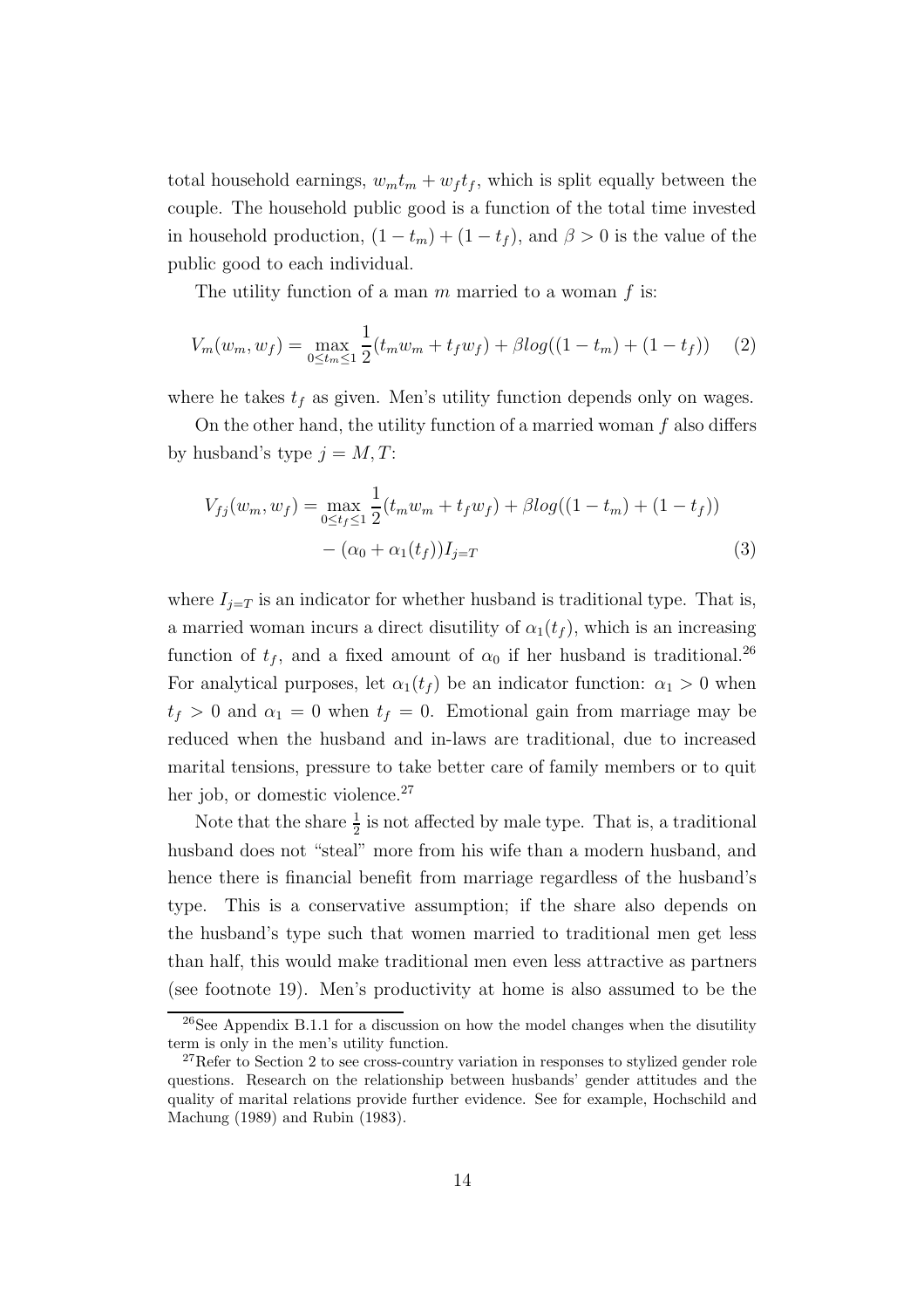same. The willingness to engage in household tasks may differ (and hence be incorporated in the disutility term), but it is unlikely that there are fundamental differences across men in their ability to do them.

The first order conditions of equations (2) and (3) when the husband is a modern type yield:

$$
\begin{cases} 2 - t_m - t_f = \frac{2\beta}{w_m} \\ 2 - t_m - t_f = \frac{2\beta}{w_f} \end{cases}
$$

respectively. Because  $w_m \neq w_f$ , at least one of the agents must be at a corner solution. There are two possible cases: (i) when  $w_f \leq 2\beta$ ,  $t_m = 1$ and  $t_f = 0$ , (ii) when  $w_f > 2\beta$ ,  $t_m = 1$  and  $t_f = 1 - \frac{2\beta}{m_f}$  $\frac{2\beta}{w_f}$ . It is always optimal for married men to work full-time regardless of women's wages because men's wages are higher than women's. A married woman becomes a housewife in case (i) but works part-time in case (ii).<sup>28</sup> Henceforth, I assume for clarity that uneducated women's wages are lower than  $2\beta$  and educated women's wages are higher than  $2\beta$ .

When the husband is a traditional type, because of the disutility term  $\alpha_1(t_f)$ , the wife starts to work at a wage higher than  $2\beta^{29}$  I denote this threshold wage as  $\underline{w}_E$ .

An individual's utility when single is defined analogously.<sup>30</sup>

$$
\nu_i = \max_{0 \le t_i \le 1} w_i t_i + \beta \log(1 - t_i) \tag{4}
$$

The optimal time allocation is  $t_i = 0$  when  $w_i \leq \beta$  and  $t_i = 1 - \frac{\beta}{w_i}$  $w_i$ when  $w_i > \beta$ . I assume that household production is valued such that  $V_m(w_m, w_U) \geq \nu_m$  (i.e. men prefer to marry a housewife than to remain

<sup>28</sup>Outcomes are not assumed to be Pareto efficient ex-ante. Case (i) turns out to be Pareto efficient but (ii) is not when  $w_f$  is high enough to allow an educated woman to reject a traditional man. A Pareto improvement is then possible if the traditional man offers her a "bribe" to compensate her for the disutility she incurs from marrying him. Whether this can be a binding contract is highly questionable, however. The contract would require the husband to allow his wife to consume more than half the total income, and this would not be time-consistent if the traditional man could renege once the educated woman is married to him (and there is a non-trivial cost of divorce).

 $^{29}\alpha_0$  is a level effect, and hence does not affect the threshold wage itself.

<sup>30</sup>Alternatively, I can assume that the value of household production is smaller for unmarried agents (i.e. smaller than  $\beta$ ) if for instance, children are the main source of utility in household public goods and unmarried agents do not have children. I keep the same  $\beta$  as in equations (2) and (3) to keep the algebra as simple as possible.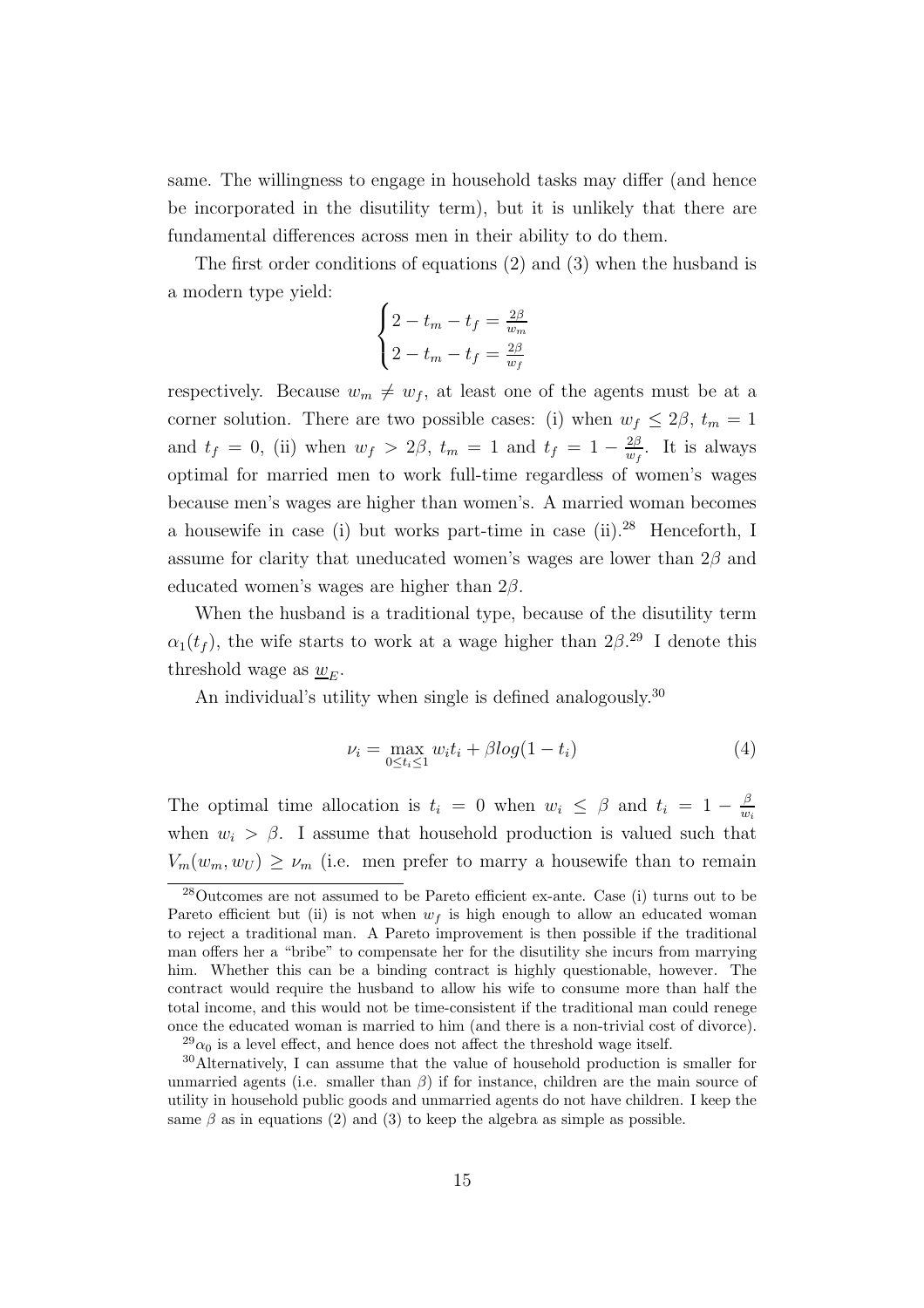single).

# 3.3 Marriage Decision

Matching is done as a one-period random search in which the probability of meeting another individual (of a different sex) of type  $j$  is given by the fraction of type j in the population.<sup>31</sup> Hence the probability that a woman is matched to a modern type is  $\lambda_M$  and the probability that she is matched with a traditional type is  $1 - \lambda_M$ . Individuals decide whether to stay in a match (that is, marry) and obtain utility  $V_{ij}$  as in equations (2) and (3) or to remain single and obtain utility  $\nu_i$  as in equation (4). An individual i chooses to marry j if and only if  $V_{ij} \geq \nu_i$  holds.

 $V_m(w_m, w_U) \geq \nu_m$  implies that men marry educated women as well as uneducated women, since  $V_m$  increases in  $w_f$ . A woman's marriage decision depends on her wage and the type of man she is matched to. If matched to a modern type, she chooses to marry. But if matched to a traditional type, she may prefer to remain single when her wage is sufficiently high. Given the disutility term,  $\nu_f > V_{fT}$  is possible as  $w_f$  rises because the marginal return from one's wage is higher when it is not shared with a spouse.

Denote the woman's wage at which  $\nu_f$  intersects with  $V_{fT}$  as  $\widetilde{w}_E$ . Depending on the relative size of  $\alpha_0$  and  $\alpha_1$ , I then get the following relationship between  $\underline{w}_E$ ,  $\widetilde{w}_E$ , and  $w_m$ :

# Proposition 1.

$$
\beta \log 2 < \alpha_0 + \alpha_1 < \frac{1}{2}(w_m - \underline{w}_E) + \beta \log 2 \tag{5}
$$

*When*  $\alpha_0$  *and*  $\alpha_1$  *satisfy equation* (5),  $\underline{w}_E < \widetilde{w}_E < w_m$ *. When they are larger,*  $\widetilde{w}_E < \underline{w}_E < w_m$ . When they are smaller,  $\underline{w}_E < w_m < \widetilde{w}_E$ .

(The proof for this and all other propositions can be found in Appendix B.2.)

<sup>31</sup>Allowing individuals who are unmarried after the first round to redraw does not make any difference in the fraction and type of men and women who remain single, because only educated women and traditional men would remain. A directed search model would yield a higher fraction of married agents in the population, because modern men prefer educated women to uneducated women  $(V_m$  increases in  $w_f$ ). However, a directed search model would require all women to correctly anticipate ex-ante what fraction of her contemporaries would choose to become educated.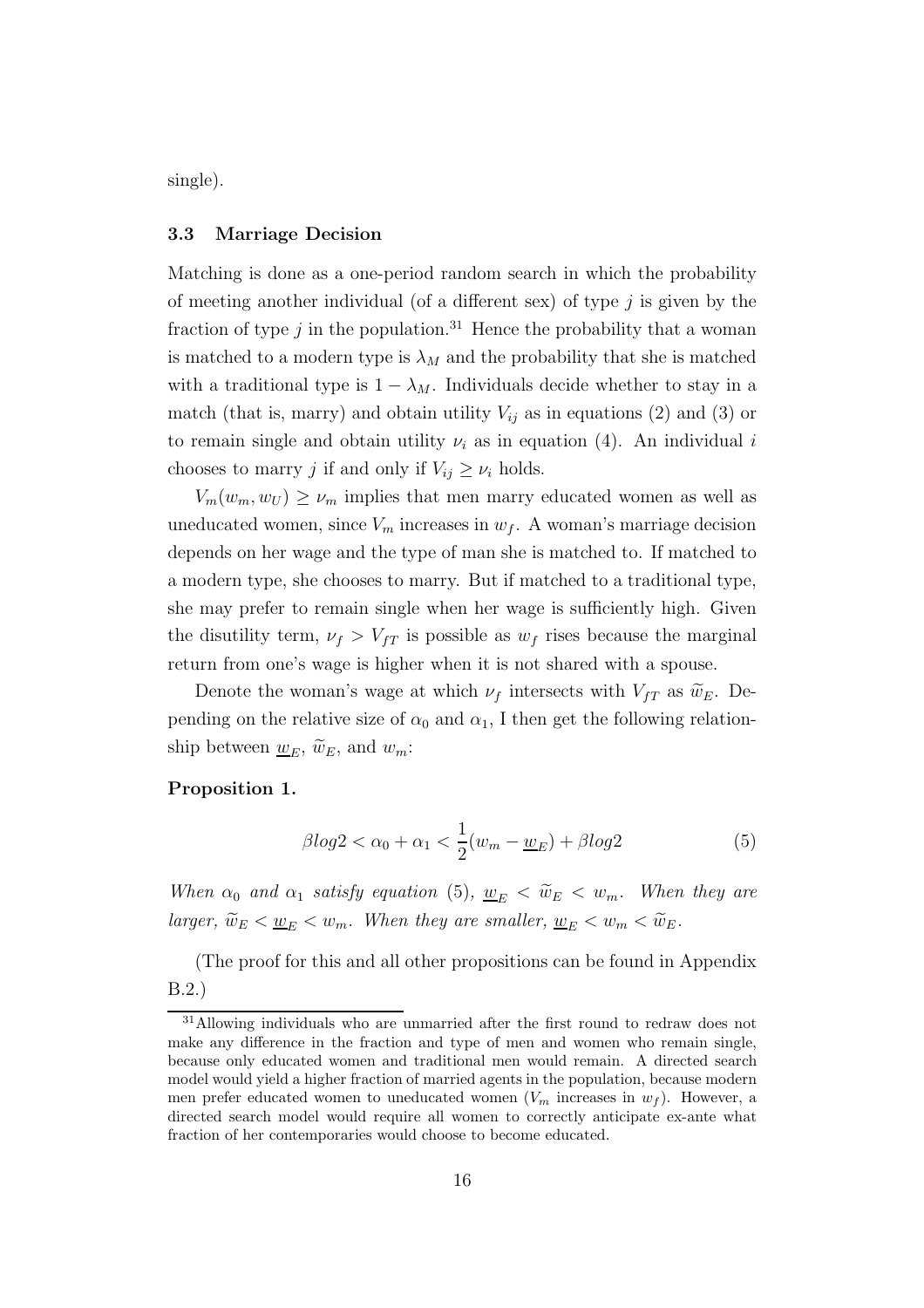In words, if the disutility from having a traditional husband is too large, all educated women will decide to stay single when matched to traditional men. On the other hand, if the disutility is small, then all women will choose to marry even when they are matched to traditional men. In the intermediate case where  $\alpha_0$  and  $\alpha_1$  satisfy equation (5), an educated woman's marriage decision changes as her outside option improves. I focus on this last, non-trivial case. Assume that equation (5) holds and that  $\alpha_0 \leq \beta \log 2$ , so that  $\alpha_1$  is strictly larger than zero.

An implication of this search model is that when  $w_E < \tilde{w}_E$ , women's marriage probabilities are invariant to the fraction of modern men in the marriage market because all women choose to marry. Thus, uneducated women always marry. When  $w_E \geq \tilde{w}_E$ , however, educated women matched to traditional types do not marry because  $\nu_f > V_{fT}$ . An educated woman with a high enough wage need not tolerate a traditional husband for the sake of his income.

Therefore, the expected marriage probability  $p_i$  of uneducated  $(U)$  and educated  $(E)$  women can be expressed as in equation  $(6)$ , given that educated women randomly draw wages from  $W(.)$  with support  $(2\beta, w_m)$ .<sup>32</sup>

$$
\begin{cases} p_U(\lambda_M) = 1\\ p_E(\lambda_M) = \int_{2\beta}^{\widetilde{w}_E} 1 dW + \int_{\widetilde{w}_E}^{w_m} \lambda_M dW \end{cases}
$$
 (6)

Consequently, a woman's expected utility conditional upon her educational attainment can be expressed as:

$$
\begin{cases}\nV_U(\lambda_M) = \lambda_M V_{UM} + (1 - \lambda_M) V_{UT} \\
V_E(\lambda_M) = \int_{2\beta}^{\tilde{w}_E} (\lambda_M V_{EM} + (1 - \lambda_M) V_{ET}) dW \\
+ \int_{\tilde{w}_E}^{w_m} (\lambda_M V_{EM} + (1 - \lambda_M) \nu_f) dW\n\end{cases} \tag{7}
$$

where  $V_{fj}$  and  $\nu_f$  are as defined in equations (3) and (4).

<sup>32</sup>See Appendix B.1.2 for a discussion on how wages may instead be proportionate to the effort exerted such that a greater e generates a better wage distribution.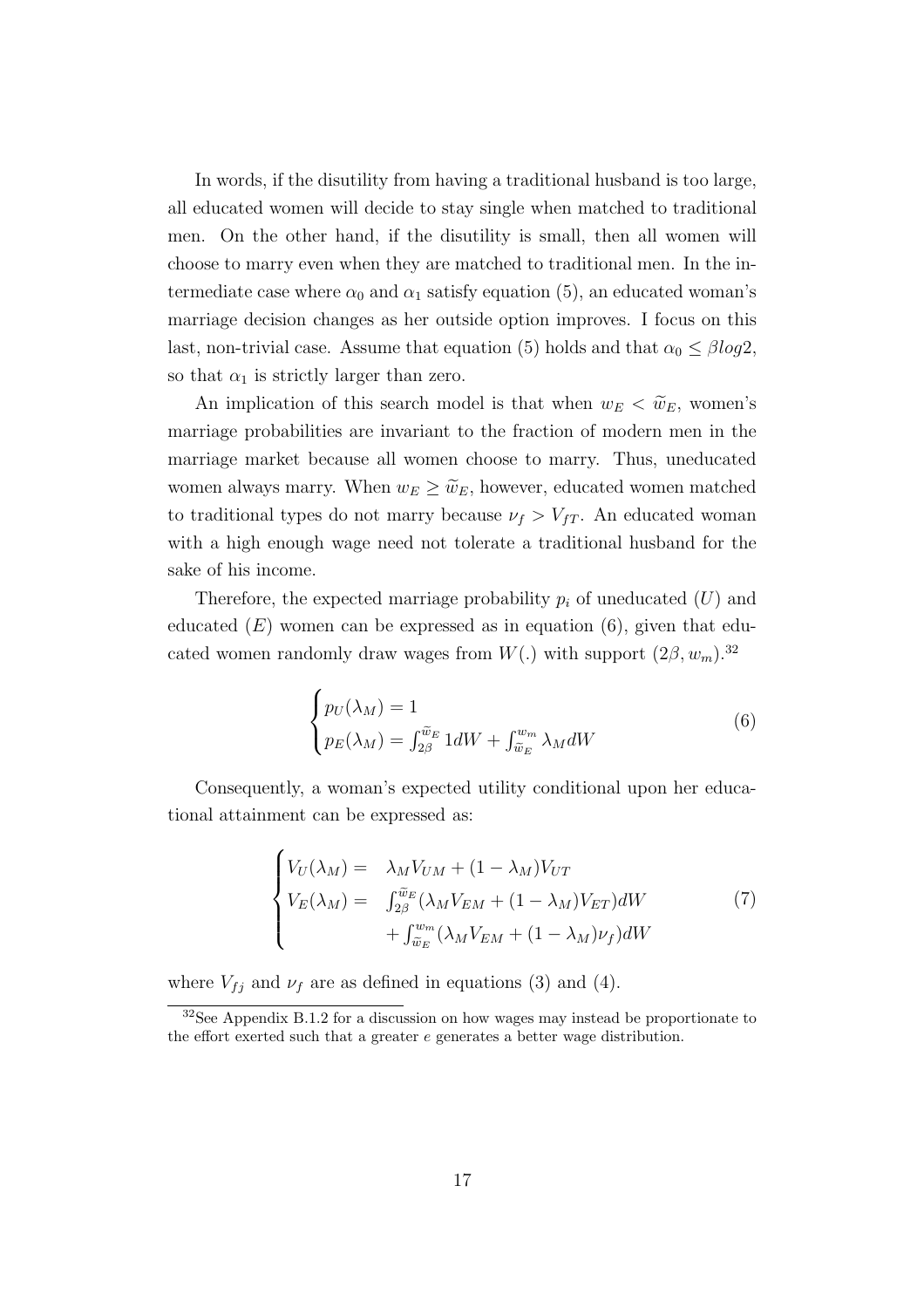# 3.4 Education Decision

I assume that each woman faces an idiosyncratic effort cost e of becoming educated, where  $e$  is an iid random draw from a continuous cumulative distribution function  $G(.)$ . Let

$$
\widehat{e}(\lambda_M) \equiv V_E(\lambda_M) - V_U(\lambda_M) \tag{8}
$$

be the expected utility differential between an educated and uneducated woman given the fraction of modern men,  $\lambda_M$ . Because wages are exogenous,  $\hat{e}(\lambda_M)$  is independent of the fraction of women who decide to become educated.<sup>33</sup>

 $\widehat{e}(\lambda_M)$  has the following properties:

**Proposition 2.**  $\widehat{e}(\lambda_M)$  *is an increasing function of*  $\lambda_M$ *, and*  $\widehat{e}(\lambda_M) \geq 0$ *always holds.*

Since all women with effort cost  $e \leq \hat{e}(\lambda_M)$  decide to invest in education, the equilibrium  $\lambda_E(\lambda_M)$ —fraction of educated women—at any point in time is:

$$
\lambda_E(\lambda_M) = G(\widehat{e}(\lambda_M))
$$
\n(9)

It follows directly from Proposition 2 that  $\lambda_E(\lambda_M)$  is also a continuous, increasing function of  $\lambda_M$  on [0, 1].  $\lambda_E = 1$  (and therefore  $\lambda_M = 1$ ) is ruled out, because e can be unboundedly large. In words, more women find it worthwhile to invest in education when there is a larger fraction of modern men because marriage prospects are better. But it is never the case that all women become educated because there are always a few whose cost of investing in education is very high.

# 3.5 Shock to Women's Wages and the Gold Miss Phenomenon

There are equal numbers of men and women in the society. Let the number of educated women at period t be denoted as  $F_{Et}$ :

$$
F_{Et} \equiv \lambda_{Et}(\lambda_{Mt})F_t \tag{10}
$$

<sup>33</sup>I abstract from general equilibrium effects on wages.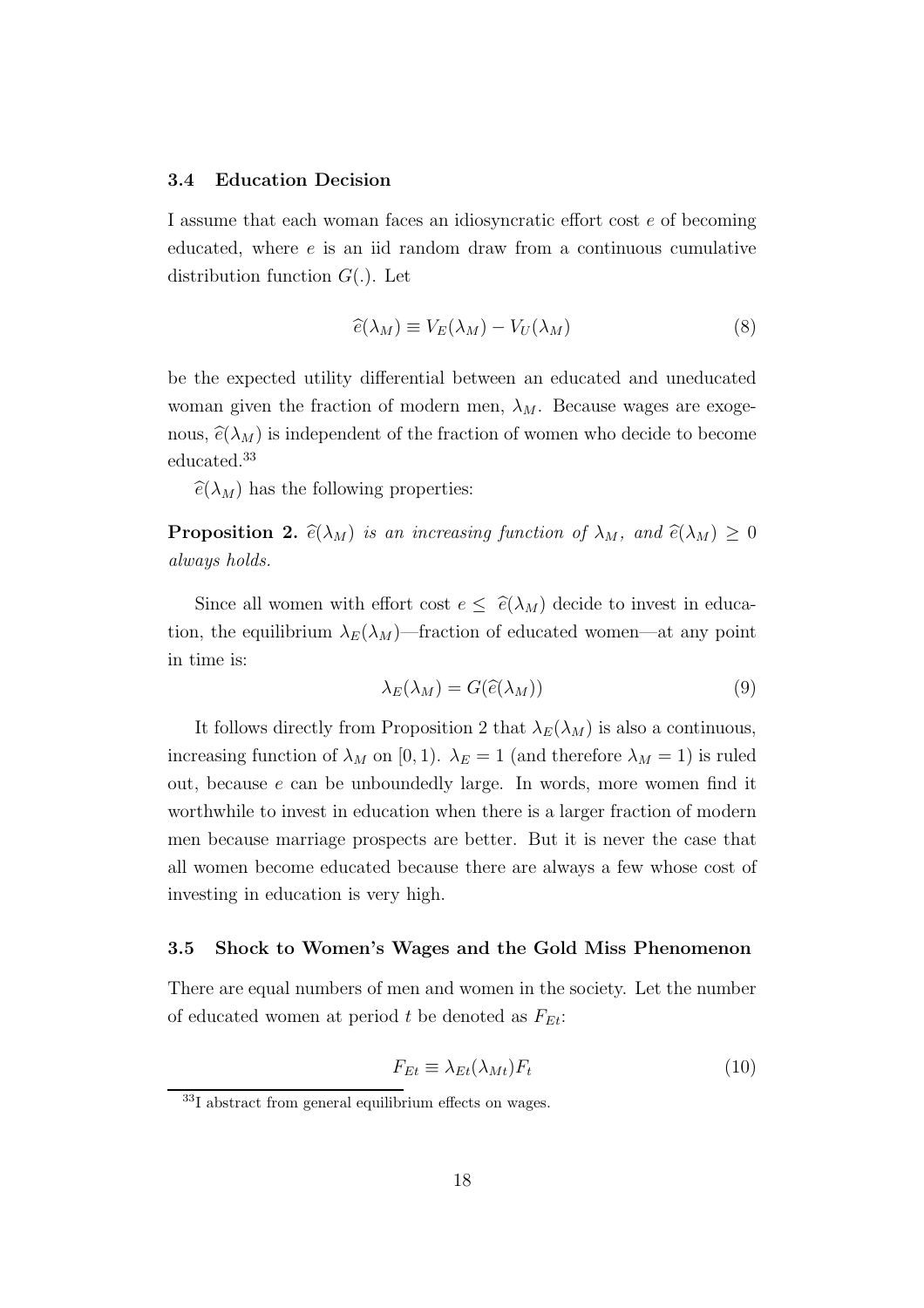where  $F_t$  is the total number of women at t. The conditional probability of being unmarried when educated (being a Gold Miss), is simply  $1-p_E(\lambda_{Mt})$ , where  $p_E(\lambda_{Mt})$  is the marriage probability of educated women as defined in equation (6).

 $W_t(.)$  is the continuous cumulative distribution function of educated women's wages in generation t over support  $(2\beta, w_m)$ . The following comparative statics can be made with regards to contemporaneous wages:

**Proposition 3.** *Given*  $W_{t-1}$ (.) *and*  $\lambda_{Mt-1}$ *, if the distribution*  $W_{t1}$ (.) *firstorder stochastically dominates*  $W_{t2}$ (.),  $F_{Et1} \geq F_{Et2}$ .

**Proposition 4.** *Given*  $W_{t-1}(.)$  *and*  $\lambda_{Mt-1}$ *, educated women's marriage* probability is an increasing function of  $W_t(\widetilde{w}_E)$ . Hence if the distribution  $W_{t1}$ (.) *first-order stochastically dominates*  $W_{t2}$ (.)*,*  $p_{Et1} \leq p_{Et2}$ *.* 

That is, both the number of educated women and the probability that they remain unmarried are increasing in educated women's current wages. Proposition 3 is straightforward; more women are incentivized to invest in education when the returns to education are greater. Proposition 4 results because women with wages higher than  $\tilde{w}_E$  can afford to stay single when matched to traditional men.

More important, however, is whether the probability of becoming a Gold Miss increases or decreases as wages rise *over time*, i.e.  $p_{Et} - p_{Et-1}$ <sup>34</sup>

**Proposition 5.** *Suppose*  $W_t(.)$  *first-order stochastically dominates*  $W_{t-1}(.)$ *at all t. The decrease in*  $p_E$  *from*  $t-1$  *to*  $t$  *is larger when (i) the drop in*  $W(\widetilde{w}_E)$  *from*  $t-1$  *to*  $t$  *is larger and (ii) the shift in*  $W(.)$  *from*  $t-2$  *to*  $t-1$ *is smaller.*

That is, the Gold Miss phenomenon is more likely to arise in economies where there was a large, one-time shock to women's wages than in those that had a more gradual wage growth.

To understand why this is so, notice that wage increase affects  $p_E$  in two opposite directions. First, there is the contemporaneous effect: higher wages allow educated women to remain single when matched to traditional type and thus *lowers* marriage probability (Proposition 4). On the other

<sup>&</sup>lt;sup>34</sup>Since uneducated women always marry,  $p_{Ut} - p_{Ut-1} = 0$ .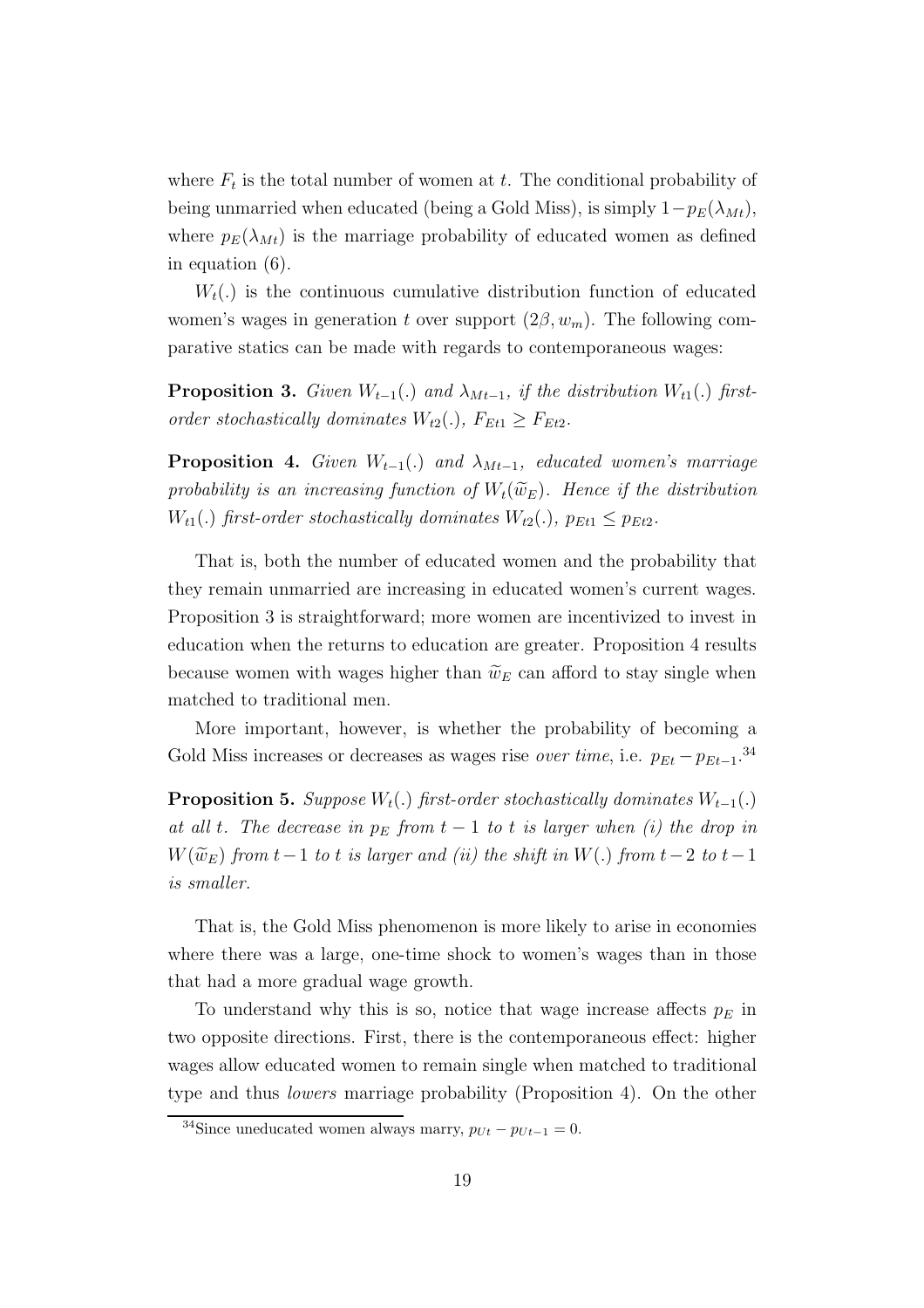hand, more women have an incentive to become educated when wages are high (Proposition 3) and this generates a larger fraction of modern males in the next generation. This intergenerational effect *raises* educated women's marriage probability by increasing the pool of marriageable men. The second effect, unlike the first, is lagged.

Condition (i) in Proposition 5 enlarges the first effect whereas condition (ii) curtails the second, resulting in the Gold Miss phenomenon. But if either of the conditions fail to hold, the two opposing effects come into play and  $p_{Et}$  may fall only slightly relative to  $p_{Et-1}$ , or may even increase.

In sum, the Gold Miss phenomenon should be best observed when there is a shock to women's wages in a country with a large fraction of traditional men. The key observation is that the results do not depend on societies being endowed with different types of men. Even if all countries had equally traditional men at  $t = 1$  and the same wage level at  $t = T$ , mismatch in the marriage market would be a function of how rapidly the economy grew *between*  $t = 1$  and  $t = T$ . Therefore, similarly developed countries at  $t = T$ can have very different gender norms, which in turn dictates the variation in the degree of mismatch we observe in the marriage market.

Finally, it is worth noting that this path dependency feature may result in prolonged repercussions, well beyond the arising of the Gold Miss phenomenon. Countries may become "stuck" in the Gold Miss equilibrium because as long as the Gold Misses do not have children, they cannot contribute to producing a new cohort of modern males (equation (1)). But if the fraction of modern men depends on the fraction of *all* educated women in the previous cohort (regardless of marital status), then the fraction of modern men would increase greatly after the Gold Miss generation.

# 4 Evidence on the Effect of Cultural Transmission on the Gold Miss Phenomenon

I focus my empirical exploration of the model on four testable implications. First, men who grew up around highly educated women are less traditional than those who grew up around less educated women. Second, husband's type affects household time allocation; a woman is more likely to work in the labor market when her husband is a modern type. Third, women marry less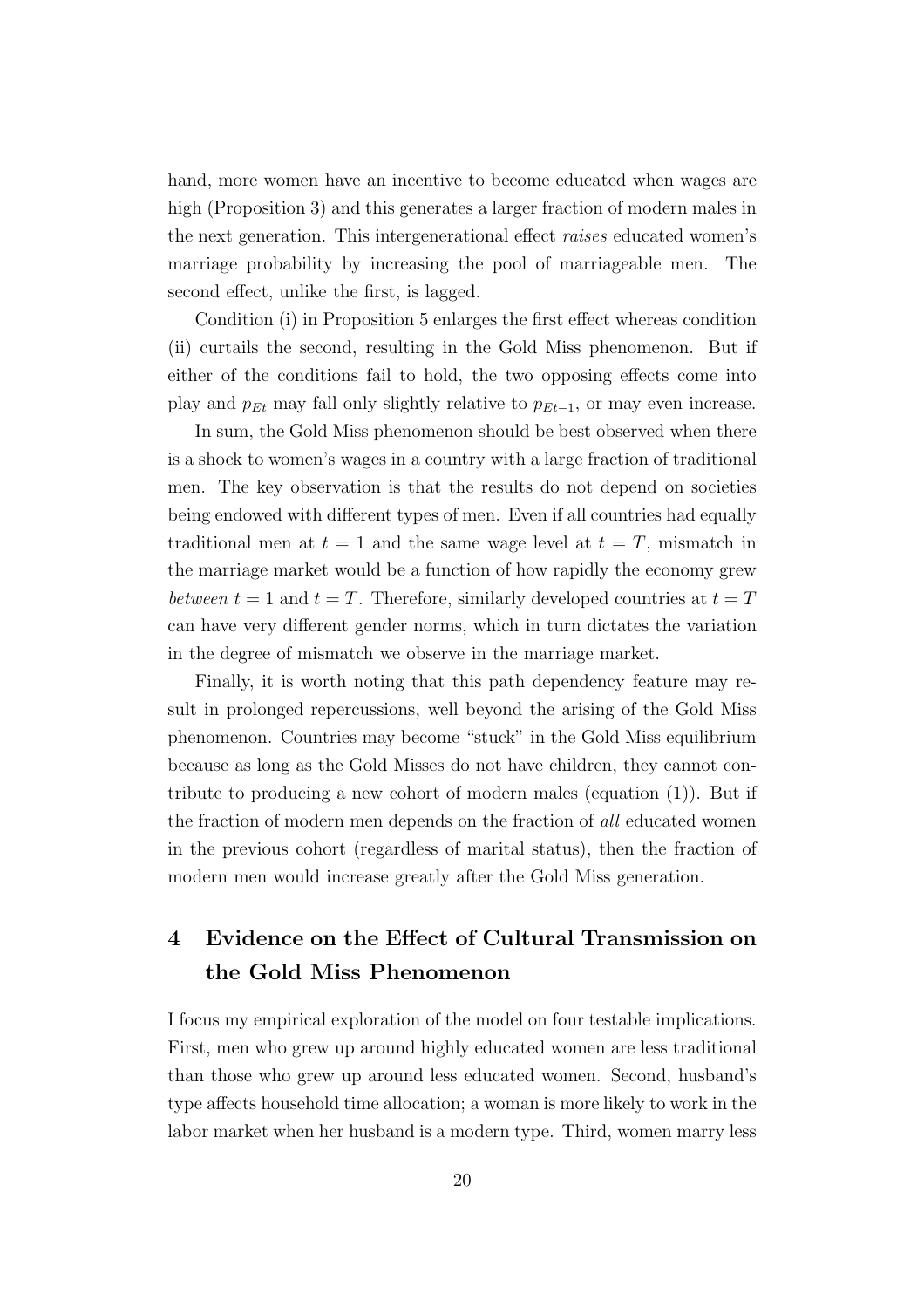traditional men (rather than traditional) when they are available. Fourth (and as a consequence of the prior points), the Gold Miss phenomenon is less severe when there is a larger fraction of modern men in the marriage market.

The ideal way to test these predictions would be to exogenously vary wage growth paths or the composition of male types within an initially traditional country and then see how the marriage market unfolds generations later. Because this is not feasible, I use three different datasets the Japanese General Social Survey, the U.S. Census and the American Community Survey, and the American Time Use Survey—to test the four elements above.

# 4.1 Gender Attitudes and Marriage Patterns in Japan

I first analyze the Japanese General Social Survey (JGSS) to evaluate how a mother's education and employment affect her son's gender attitudes and marriage patterns in one of the Gold Miss countries—Japan.

# 4.1.1 Data

The JGSS is designed to solicit political, sociological, and economic information from men and women living in Japan and has been conducted seven times during the  $2000s^{35}$  I pool these years for the analyses. Respondents younger than 25 or still attending school are excluded in order to obtain more accurate data on final education. Appendix Table A1 contains descriptive statistics of the key variables.

# 4.1.2 Results

My model rests on the notion that gender norms are subject to change and that men's views of gender roles are influenced by their mothers. I investigate this using individual's responses to five questions in the JGSS specifically designed to capture gender attitudes.

Respondents are asked whether they agree or disagree with the following statements: "If a husband has sufficient income, it is better for his wife not

<sup>35</sup>2000, 2001, 2002, 2003, 2005, 2006, and 2008. The sample size is about 3,500 per year.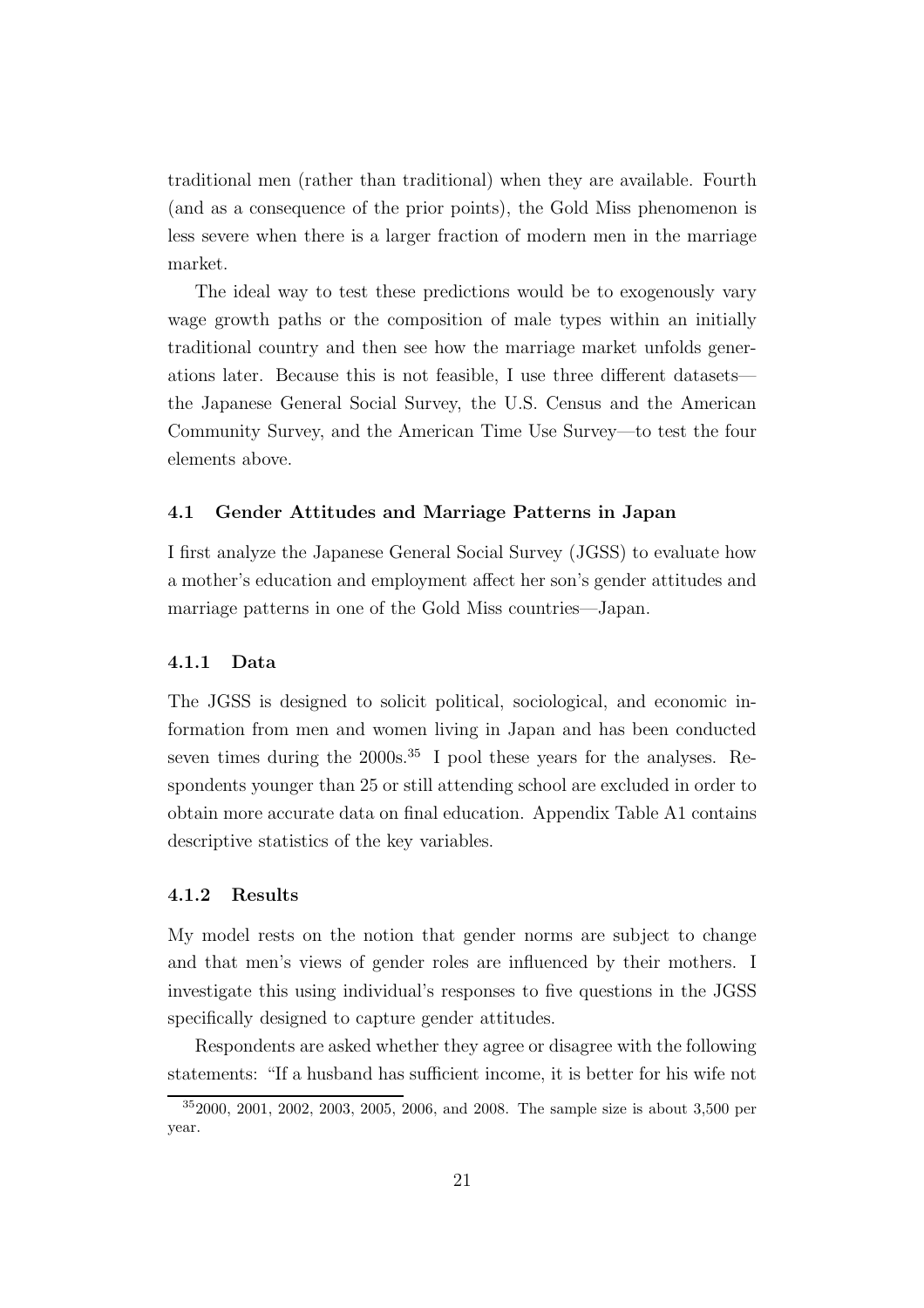to have a job," "Men should cook and look after themselves," "A husband's job is to earn money; a wife's job is to look after the home and family," "A preschool child is likely to suffer if his/her mother works," and "It is more important for a wife to help her husband's career than to have one herself." An individual can be defined as less traditional if he/she agrees with the second statement, and disagrees with the other statements.<sup>36</sup>

To investigate whether the mother-to-son transmission exists, I estimate the following linear probability model:

$$
Y_{ist} = \beta_0 + \beta_1 X_{ist} + \beta_2 M o m L F P_{ist} + \beta_3 M o m Col l_{ist} + \gamma_t + \delta_s + \varepsilon_{ist} \tag{11}
$$

where the dependent variable  $Y_{ist}$  is an indicator variable that equals 1 if the response to the specific question (listed above) is less traditional for a man i who lives in region s and belongs to cohort t.  $MomLFP_{ist}$  equals 1 if his mother had a paying job when he was about 15 years old, and  $MomColl<sub>ist</sub>$  equals 1 if his mother is a college graduate.<sup>37</sup>  $X<sub>ist</sub>$  represents a set of demographic controls such as respondent's age, education, and income. In addition to regional and urban dummies  $\delta_s$ , I include cohort fixed effects  $\gamma_t$  to take into account time trends.<sup>38</sup>

Table 1 contains the estimation results. The coefficients on having had a working and college graduate mother are always positive, and are statistically significant in cols. 1, 3, and 4. The probability that a man disagrees with the statements "If a husband has sufficient income, it is better for his wife not to have a job," "A husband's job is to earn money; a wife's job is to look after the home and family" and "A preschool child is likely to

<sup>36</sup>Responses to these five statements differ by sex and cohort. I find that women are always less traditional than men and the gap is larger in recent cohorts. Also, there has been a significant evolution of beliefs for both men and women over time. Those who were born after 1960 responded less traditionally to at least one or two more statements compared with those born in the 1920s.

<sup>&</sup>lt;sup>37</sup>The JGSS asks "When you were about 15 years old, did your mother have any paying job? If so, what did she do?"  $MomLFP_{ist}$  is zero for those who answered "She was not working." Respondents who "Don't know" or did not have a mother at that time are excluded.  $MomColl_{ist}$  equals 1 for four-year colleges (not junior college or college of technology).

<sup>38</sup>There are 47 prefectures in Japan, which are governmental bodies larger than cities, towns, and villages. The prefectures are grouped into six regions ("blocks") in the JGSS. Urban is a set of three dummies for the size of municipality—largest cities, other cities, and town/village. Largest cities are the "Cabinet-Order designated cities" that have more than 500,000 people.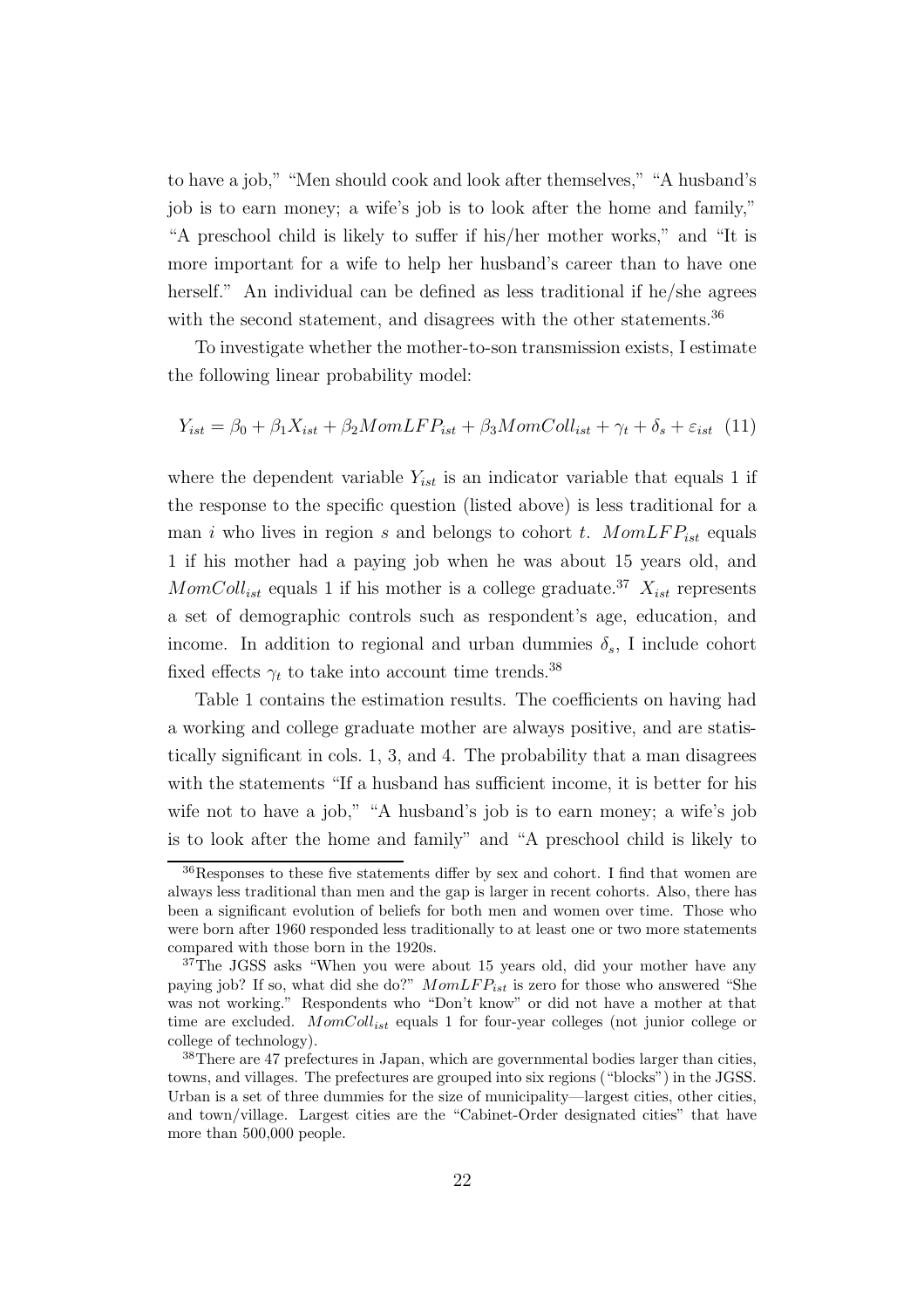| Dependent variable=1 if less traditional |                  |                           |            |                |             |
|------------------------------------------|------------------|---------------------------|------------|----------------|-------------|
| View on:                                 | Wife job         | Men housework Wife's role |            | Working mother | Wife career |
|                                          | $\left(1\right)$ | (2)                       | (3)        | (4)            | (5)         |
|                                          |                  |                           |            |                |             |
| Mother's LFP at age 15                   | $0.064***$       | 0.019                     | $0.043**$  | $0.050***$     | 0.017       |
|                                          | (0.019)          | (0.015)                   | (0.019)    | (0.019)        | (0.019)     |
| Mother college graduate                  | $0.145**$        | 0.012                     | $0.104*$   | $0.211***$     | 0.080       |
|                                          | (0.062)          | (0.039)                   | (0.062)    | (0.054)        | (0.060)     |
| Father college graduate                  | $-0.035$         | 0.014                     | $-0.025$   | $-0.028$       | 0.011       |
|                                          | (0.031)          | (0.022)                   | (0.031)    | (0.031)        | (0.032)     |
| College graduate                         | $0.074***$       | $0.057***$                | $0.105***$ | $0.051***$     | $0.104***$  |
|                                          | (0.019)          | (0.014)                   | (0.019)    | (0.019)        | (0.020)     |
| ln(Income)                               | 0.006            | $-0.015$                  | $-0.007$   | $-0.028**$     | $-0.002$    |
|                                          | (0.013)          | (0.011)                   | (0.013)    | (0.013)        | (0.013)     |
| Currently married                        | 0.031            | $-0.045***$               | $-0.006$   | 0.024          | $0.076***$  |
|                                          | (0.024)          | (0.017)                   | (0.023)    | (0.023)        | (0.024)     |
| Control for age                          | Yes              | Yes                       | Yes        | Yes            | Yes         |
| Rural at age 15 FE                       | Yes              | Yes                       | Yes        | Yes            | Yes         |
| Region and Urban FE                      | Yes              | Yes                       | Yes        | Yes            | Yes         |
| Cohort FE                                | Yes              | Yes                       | Yes        | Yes            | Yes         |
| N                                        | 3,890            | 3,576                     | 3,883      | 3,865          | 3,554       |
| Dependent variable mean                  | 0.49             | 0.83                      | 0.48       | 0.50           | 0.57        |

Table 1: Effect of Mother's LFP and Education on Gender Attitudes, Men in Japan

Notes. Effect of mother's LFP and education on gender attitudes, among men in Japan. Data are from the 2000–2008 JGSS. See Appendix A.3 for details. Each column refers to the following statements, respectively: (1) "If <sup>a</sup> husband has sufficient income, it is better for his wife not to have <sup>a</sup> job," (2) "Men should cook and look after themselves," (3) "A husband's job is to earn money; <sup>a</sup> wife's job is to look after the home and family," (4) "A preschool child is likely to suffer if his/her mother works," and (5) "It is more important for <sup>a</sup> wife to help her husband's career than to have one herself." The dependent variable equals <sup>1</sup> if the respondent either "Disagree" or "Somewhat disagree" to the statements (except for (2), where the dependent variable equals <sup>1</sup> if "Agree" or "Somewhat agree"). Mother's LFP at age <sup>15</sup> equals <sup>1</sup> if mother had <sup>a</sup> paying job when respondent was about <sup>15</sup> years old. ln(Income) is the log of total persona<sup>l</sup> income (in <sup>1999</sup> yen). Region is <sup>a</sup> set of six dummies, and urban is <sup>a</sup> set of three dummies for the size of municipality. Birth cohort is grouped into six decennial periods, from 1920–1929 to 1970–1983. <sup>I</sup> exclude respondents under age <sup>25</sup> or enrolled inschool at the time of the survey. Robust standard errors in brackets.  $*$   $p < 0.10, **$   $p < 0.05, **$   $p < 0.01$ .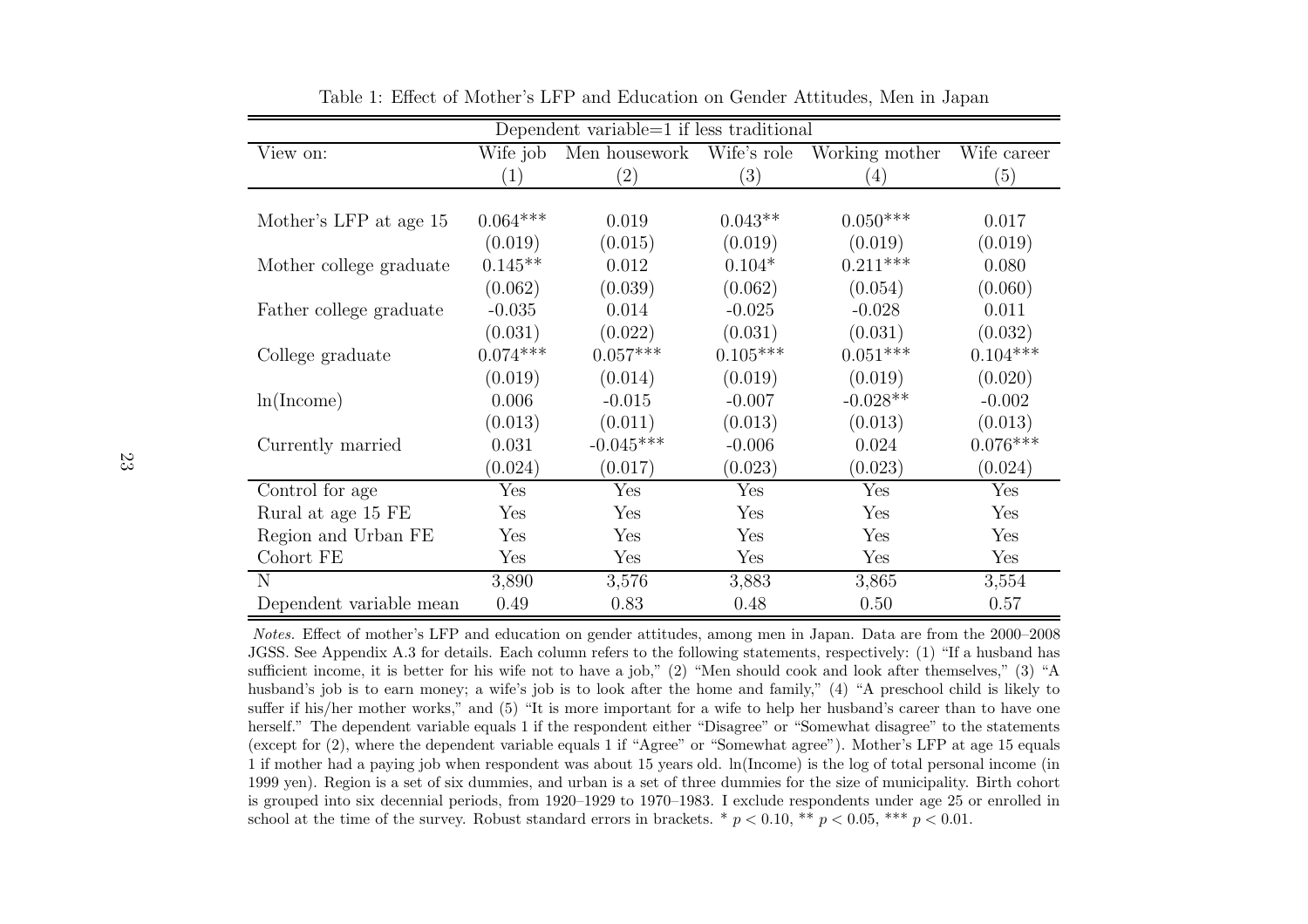suffer if his/her mother works" increases by about 5 percentage points if his mother worked relative to if his mother did not work when he was young and by more than 10 percentage points if his mother is a college graduate. These are comparable in magnitude to the marginal effect of the respondent himself being college graduate. Father's educational attainment, on the other hand, has no statistically significant effect. The results are robust to restricting the sample to currently married men.<sup>39</sup>

If men who had working and/or college graduate mothers are indeed less traditional, are they more likely to be married than men who had housewife mothers? And are their wives more likely to work after marriage? I find that the correlations between a mother's educational attainment and employment with her son's marriage probability and her daughter-in-law's LFP are indeed positive (see Appendix Table A2).

Altogether, these results suggest that a mother's work experience and educational attainment affect her son's gender attitudes and marriage. Consistent with the model's assumption on intergenerational transmission, men who had working and college graduate mothers are more likely to have egalitarian gender attitudes. The probability that a man ever marries and that he has a working wife also increases with his mother's LFP and education.

# 4.2 Time Use of Married Asians in the U.S.

We have just seen that Asian men are tradition-bound but are less so when their mothers are more educated and work outside the home. The supply of modern men in Asia is therefore limited. What happens when educated Asian women live in areas with more modern men? In this section, I explore time use of married Asians in the U.S. to see whether a husband's type—as proxied by his country of origin and U.S. nativity—affect his and his wife's time spent on household chores.

 $39$ When I replicate this analysis for *female* respondents, I find that both mother's LFP and mother being a college graduate do not have statistically significant effects on women's gender attitudes. Consistent with the model's assumption, the intergenerational transmission of gender attitudes matters more for men than women.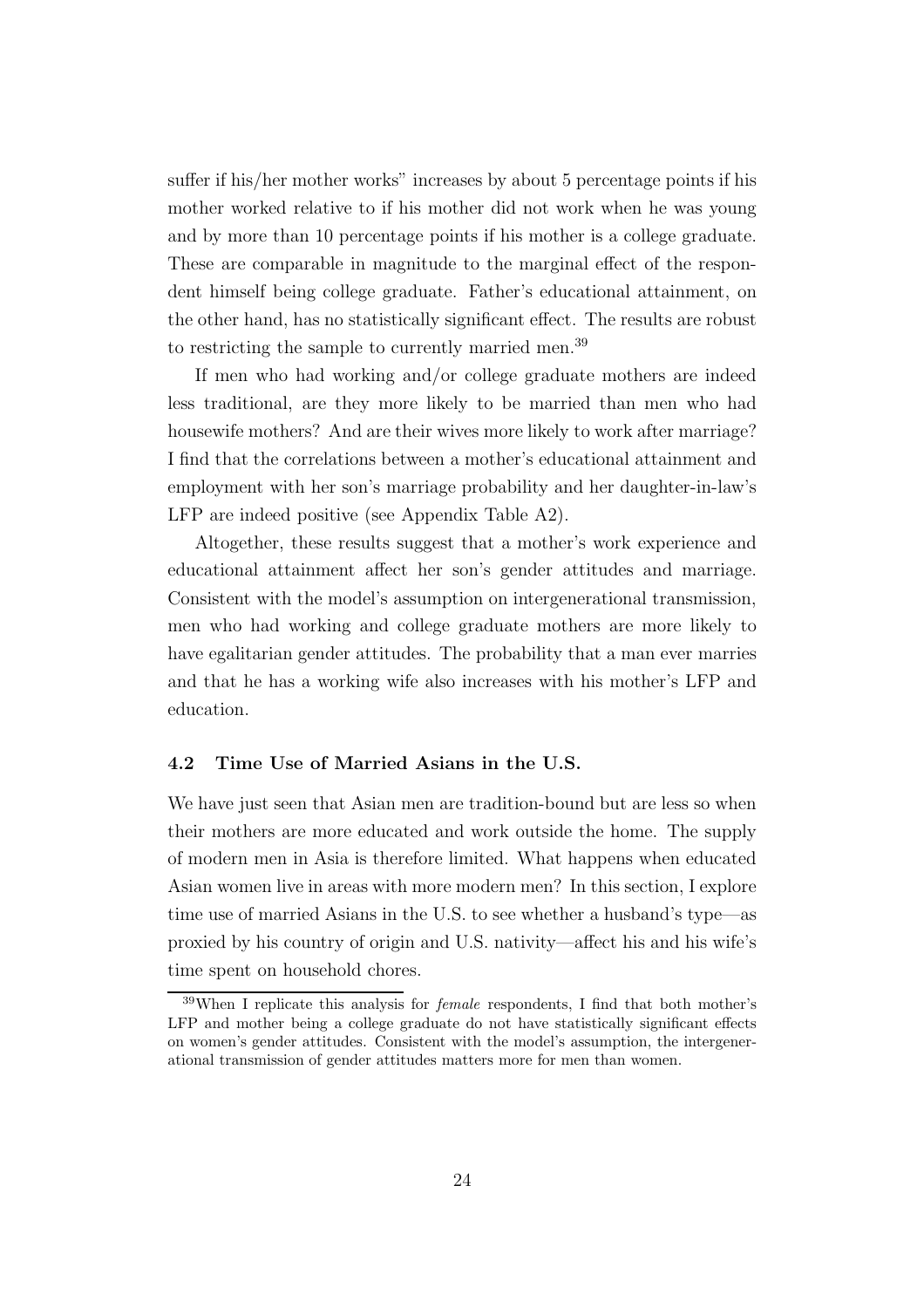# 4.2.1 Data

I use the 2003–2011 waves of the American Time Use Survey (ATUS) to explore the time spent by respondents (and their household members) on both market and non-market activities. Using information on father's birthplace, I restrict my sample to respondents from the Gold Miss countries—Hong Kong, Japan, Korea, Taiwan, and Singapore.

For all analyses in this section, only married couples with spouse present are considered since couples who are currently separated or divorced do not face the same constraints in determining time allocation as couples living together. Couples with either respondent or spouse under age 25 are excluded. In comparing across generations, I distinguish between foreign born and second generation.<sup>40</sup> Appendix Table A3 contains the summary statistics of my sample.

#### 4.2.2 Results

There are several ways to group non-market activities. I have chosen to use "core non-market work" in Guryan et al. (2008), which includes activities such as food preparation, indoor cleaning, and washing/drying clothes. Time spent on shopping, and other home production such as home maintenance, outdoor cleaning, vehicle repair, gardening, and pet care are excluded, as well as time spent on child care, medical care, education, and restaurant meals. Throughout, I refer to "core non-market work" as housework.<sup>41</sup>

According to the model, U.S. born Asian men are more likely to be modern type than foreign born Asian men because they have been exposed to U.S. gender norms and families from childhood. I estimate the following equation to investigate the effect of cultural background on men's house-

 $40$ All foreign born immigrants are categorized as foreign born regardless of their age at migration. There are no respondents who are foreign born yet with a U.S. born father in the sample, reducing the possibility of bias from adoptees. I also do not exclude those who have migrated to the U.S. as adults because unlike education and marriage decisions in Section 4.3 below, time use at home within married couples is an everyday practice, and thus is not contingent on the decisions made before coming to the U.S. Second generation is U.S. born respondents whose fathers are foreign born.

<sup>&</sup>lt;sup>41</sup>All findings are robust to using a broader definition that includes other home production activities, such as "total non-market work" in Guryan et al. (2008).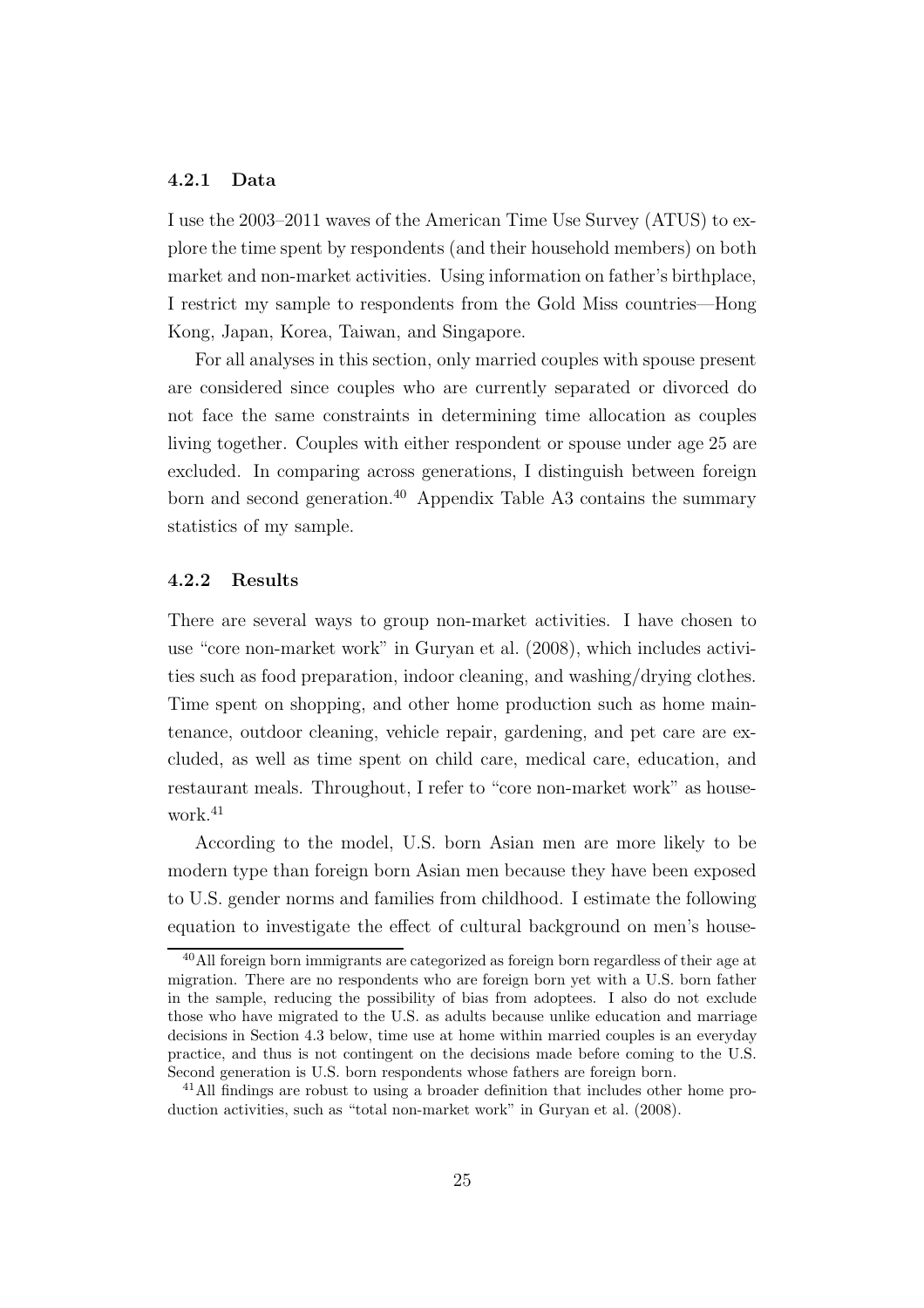work hours:

$$
Y_{ist} = \beta_0 + \beta_1 X_{ist} + \beta_2 U.S.born_{ist} + \gamma_t + \delta_s + \varepsilon_{ist} \tag{12}
$$

where the  $X_{ist}$  are demographic controls such as age, education, usual work hours, the number of children in household, and the age of the youngest child in household.  $\gamma_t$  and  $\delta_s$  are year and state fixed effects, respectively.<sup>42</sup> The variable  $U.S.born_{ist}$  equals 1 if the respondent is U.S. born and 0 if foreign born. Standard errors are clustered by father's birthplace.

Table 2 presents the estimates from the OLS regression. Despite the small sample size, the coefficient on U.S. born is large and highly significant. Relative to foreign born, Asian American men spend about four hours more on housework when the couple's demographics and working hours are considered (cols. 1 and 2) and 2.5 hours more when the number and age of children are considered as well (col. 3).<sup>43</sup>

Thus, U.S. born husbands spend more time on housework than traditional foreign born husbands, taking into account couple's demographics, working hours, and children. However, given that men earn higher wages than women in most families, the important distinction between modern and traditional type males may not be in their own housework hours but in how much they want the housework to be done by their wives. The model predicts that a woman married to a traditional husband does more housework than a woman married to a modern one, ceteris paribus.

Therefore, I investigate the effect of husband's cultural background on wife's housework hours, where I use female labor force participation (FLFP) rates in father's birthplace to divide countries into traditional and less traditional groups.<sup>44</sup> The United Nations (UN) provides data (from the

 $42$ Usual work hours are only available for individuals who are employed. I recode the variable to zero for those currently unemployed. Individuals who responded "hours vary" are excluded from the analyses. Race has 21 categories and includes multiple-race in addition to all major single race classifications.

<sup>&</sup>lt;sup>43</sup>Hwang (2013) obtains similar results for men from countries with low female labor force participation (FLFP) rates in general. Unsurprisingly, the U.S. born effect is not statistically significant when the sample is restricted to men from countries with FLFP rates as high as that of the U.S.

<sup>44</sup>I can alternatively use mother's birthplace and the results are similar (95 percent of respondents have parents born in the same country). FLFP is commonly used in the political economy literature as an indicator of a country's family culture and women's economic status. See for example, Alesina and Giuliano (2010) and Fernández and Fogli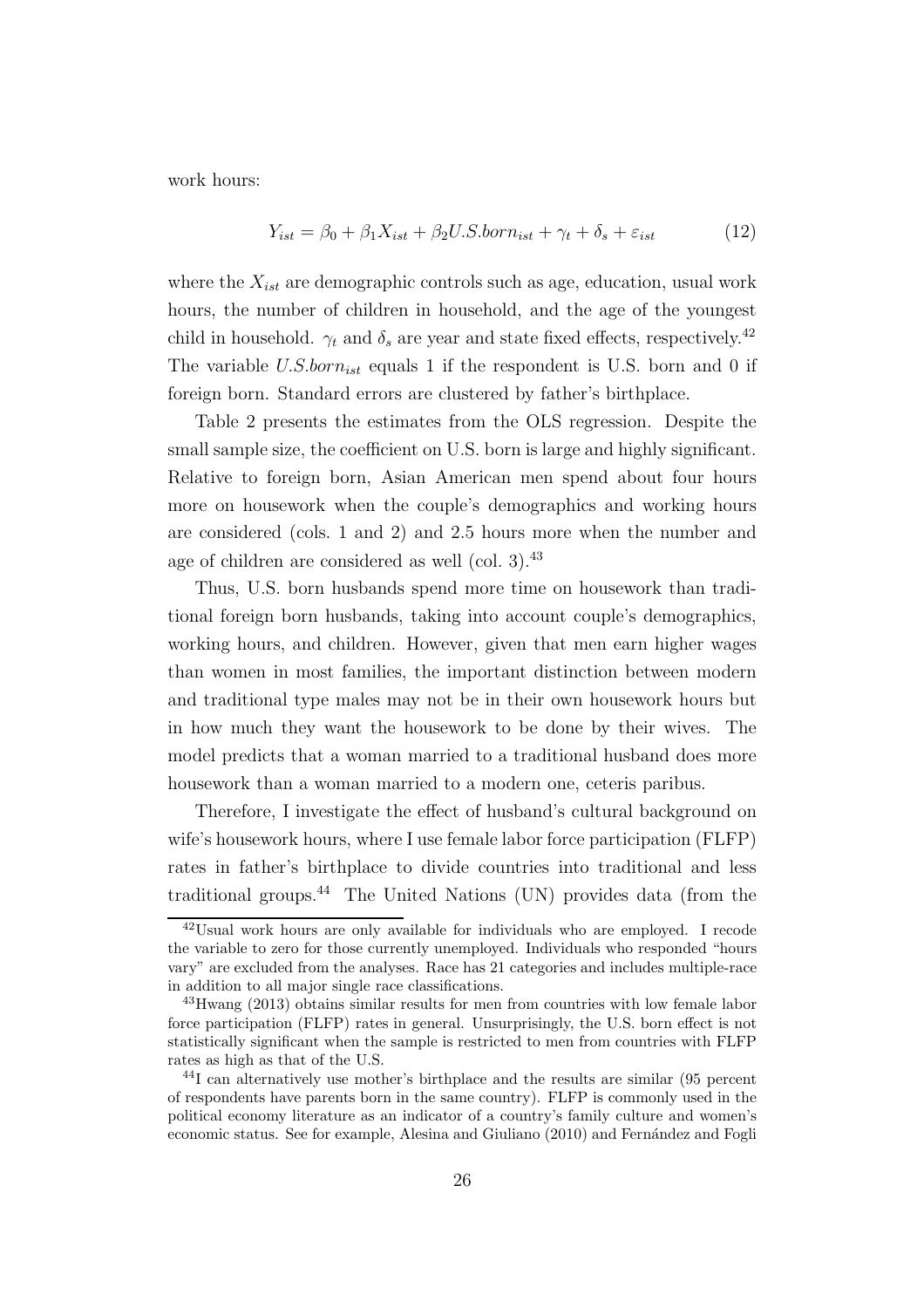| Dependent variable: Man's housework time (hours per week) |            |            |            |  |
|-----------------------------------------------------------|------------|------------|------------|--|
|                                                           | (1)        | (2)        | (3)        |  |
|                                                           |            |            |            |  |
| U.S. born                                                 | $4.022***$ | $4.246***$ | $2.471**$  |  |
|                                                           | (0.706)    | (1.204)    | (1.154)    |  |
| $ln(Family\ income)$                                      | $0.913*$   | 0.330      | 0.493      |  |
|                                                           | (0.497)    | (0.435)    | (0.383)    |  |
| Usual work hours                                          |            | $-0.019$   | $-0.007$   |  |
|                                                           |            | (0.013)    | (0.009)    |  |
| Wife's usual work hours                                   |            | $0.071***$ | $0.079***$ |  |
|                                                           |            | (0.017)    | (0.013)    |  |
| No. of children under 18                                  |            |            | $-0.258$   |  |
|                                                           |            |            | (0.497)    |  |
| Age of youngest child in household                        |            |            | $-0.106**$ |  |
|                                                           |            |            | (0.045)    |  |
| Control for age, educ                                     | Yes        | Yes        | Yes        |  |
| State and Year FE                                         | Yes        | Yes        | Yes        |  |
| N                                                         | 131        | 116        | 80         |  |
| Dependent variable mean                                   | 3.14       | 3.30       | 1.93       |  |

Table 2: Assimilation of Housework Time, Men from Gold Miss Countries

Notes. Effect of being U.S. born on housework hours, among married men whose father's birthplace is Hong Kong, Japan, Korea, Singapore, or Taiwan. Data are from the 2003–2011 ATUS. See Appendix A.4 for details. ln(Family income) is the log of family income (in 1999 dollars). Controls for both respondent's and husband's age and whether college graduate are included. I exclude respondents under age 25 or enrolled in school at the time of the survey. Standard errors are clustered by father's birthplace. \*  $p < 0.10$ , \*\*  $p < 0.05$ , \*\*\*  $p < 0.01$ .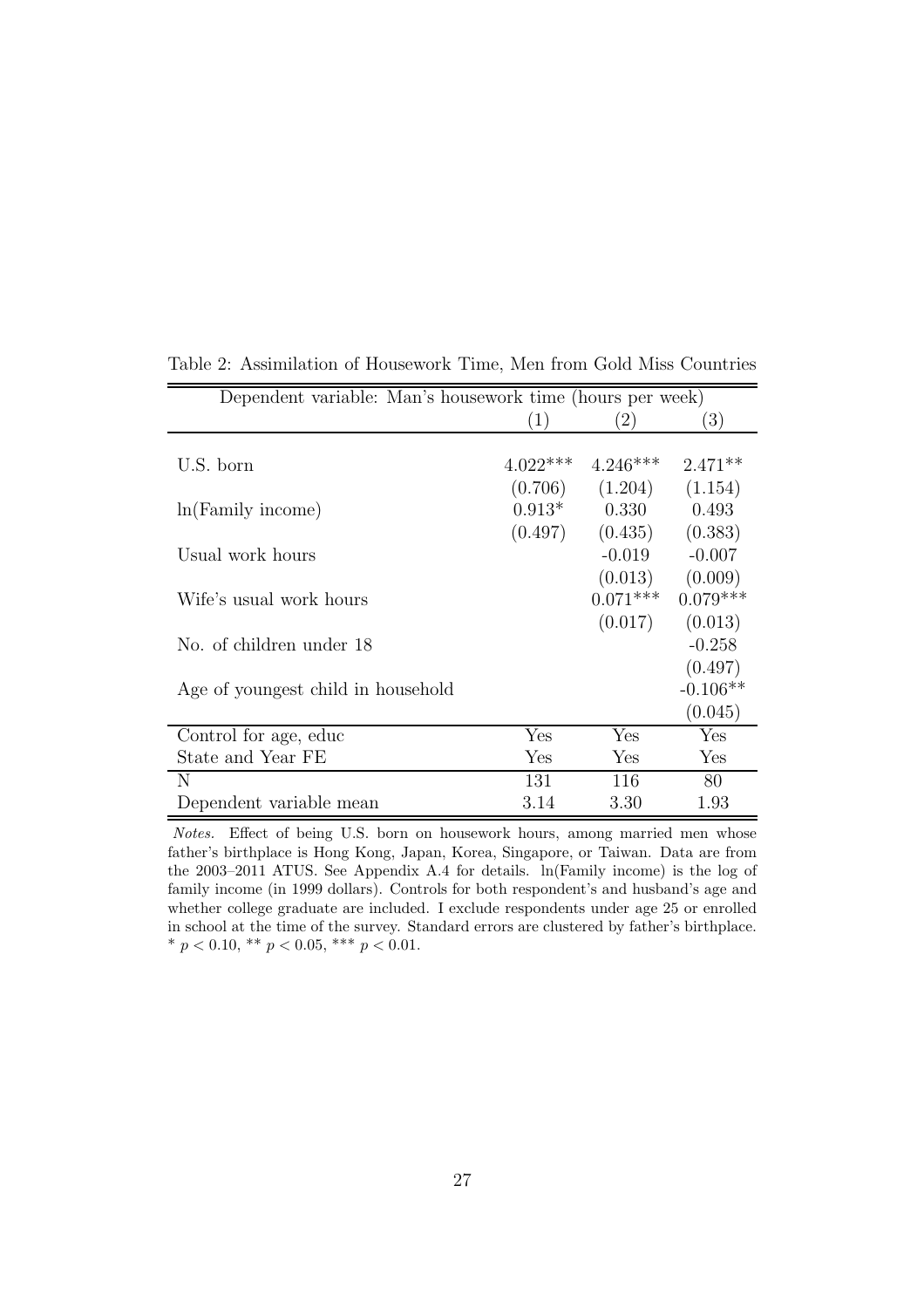International Labor Organization) on women's share of labor force in 187 countries starting from 1985. To focus on adult women's LFP and to obtain statistics for as many countries as possible, I use the FLFP rate of the 25– 34 age group. I also use the oldest data available, 1985, to better reflect the gender norms that immigrants were exposed to before migrating to the U.S.

I define high (low) FLFP countries as *countries where women's LFP rates in 1985 were higher (lower) than that of the U.S*.—70.9 percent. U.S. is used as the standard since the shift in gender norms that immigrants experience derives from the contrast between their country of origin and the U.S. A total of 121 countries in the UN data are matched to father's birthplace in the ATUS sample, of which 42 countries are high FLFP and 79 are low FLFP. (See Appendix Figure A2 for a map of the countries by category.) The Gold Miss countries all belong to the low FLFP category.

The regression is similar to equation (12) but with husband's background as the key covariates, and standard errors clustered by husband's father's birthplace. Table 3 contains the estimation results. The size of the coefficients are large: husband's country of origin and U.S. nativity have marginal effects of more than five hours per week when considered separately (cols. 1 and 2). When both are included as covariates in col. 3, the average housework time of Asian women married to men from high FLFP countries is about four hours less than those married to men from low FLFP countries. The magnitude translates into more than a 25 percent drop in married women's housework time.<sup>45</sup>

These results are consistent with the prediction that variation in housework hours of married women can be partly attributed to husbands' cultural backgrounds. The type of men matters not so much because men do the housework but because they do not mind their wives' doing less and outsourcing more.

Furthermore, the findings above imply that cross-country differences in the substitutability between household production and market goods cannot be the main determinant of the Gold Miss phenomenon. As mentioned

<sup>(2009).</sup> For my purposes, married women's LFP rates would be ideal, but they are not available in cross-country datasets.

<sup>45</sup>I obtain similar results when I use the actual FLFP rate in the husband's father's birthplace instead of the dichotomous distinction of high and low FLFP origins.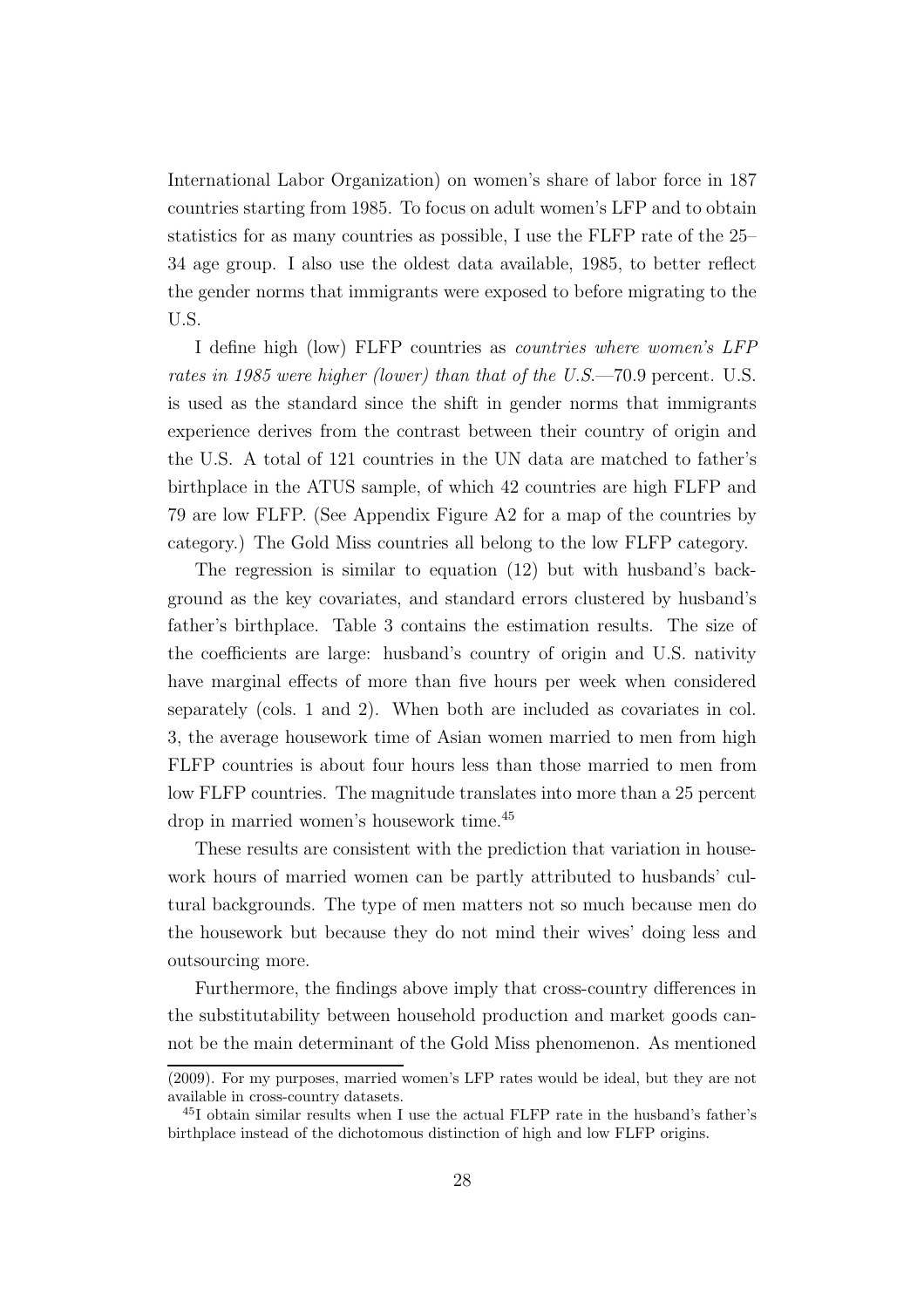| Dependent variable: Woman's housework time (hours per week) |             |                               |                         |
|-------------------------------------------------------------|-------------|-------------------------------|-------------------------|
|                                                             | (1)         | (2)                           | (3)                     |
|                                                             |             |                               |                         |
| Husband low FLFP origin                                     | $5.983**$   |                               | $4.260*$                |
|                                                             | (2.446)     |                               | (2.544)                 |
| Husband U.S. born                                           |             | $-5.430**$                    | $-3.625$                |
|                                                             |             | (2.145)                       | (2.833)                 |
| U.S. born                                                   | $-1.611$    | $-2.994$                      | $-1.110$                |
|                                                             |             | $(2.661)$ $(2.856)$ $(2.543)$ |                         |
| Usual work hours                                            | $-0.146***$ | $-0.095***$                   | $-0.146***$             |
|                                                             |             | $(0.051)$ $(0.032)$           | (0.051)                 |
| Husband's usual work hours                                  | $0.215***$  | 0.119                         | $0.202***$              |
|                                                             |             | $(0.073)$ $(0.086)$           | (0.067)                 |
| $ln(Family\ income)$                                        |             | $-4.736***$ $-3.777**$        | $-4.849***$             |
|                                                             |             | $(1.596)$ $(1.779)$ $(1.545)$ |                         |
| No. of children under 18                                    |             | $3.854***$ $2.817**$          | $3.651**$               |
|                                                             |             | $(1.459)$ $(1.413)$           | (1.407)                 |
| Age of youngest child in household                          | 0.381       | $-0.301$                      | 0.230                   |
|                                                             | (0.278)     | (0.279)                       | (0.388)                 |
| Control for age, educ                                       | Yes         | Yes                           | $\overline{\text{Yes}}$ |
| State and Year FE                                           | Yes         | Yes                           | Yes                     |
| N                                                           | 95          | 106                           | 95                      |
| Dependent variable mean                                     | 16.88       | 16.51                         | 16.88                   |

Table 3: Effect of Husband's Country of Origin and U.S. Nativity on Housework Time, Women from Gold Miss Countries

Notes. Effect of husband's country of origin and U.S. nativity on housework time, among married women whose father's birthplace is Hong Kong, Japan, Korea, Singapore, or Taiwan. Data are from 2003–2011 ATUS. See Appendix A.4 for details. ln(Family income) is the log of family income (in 1999 dollars). Controls for both respondent's and spouse's age and whether college graduate are included. I exclude respondents under age 25 or enrolled in school at the time of the survey. Standard errors are clustered by husband's father's birthplace. \* $p < 0.10,$  \*\* $p < 0.05,$  \*\*\* $p < 0.01.$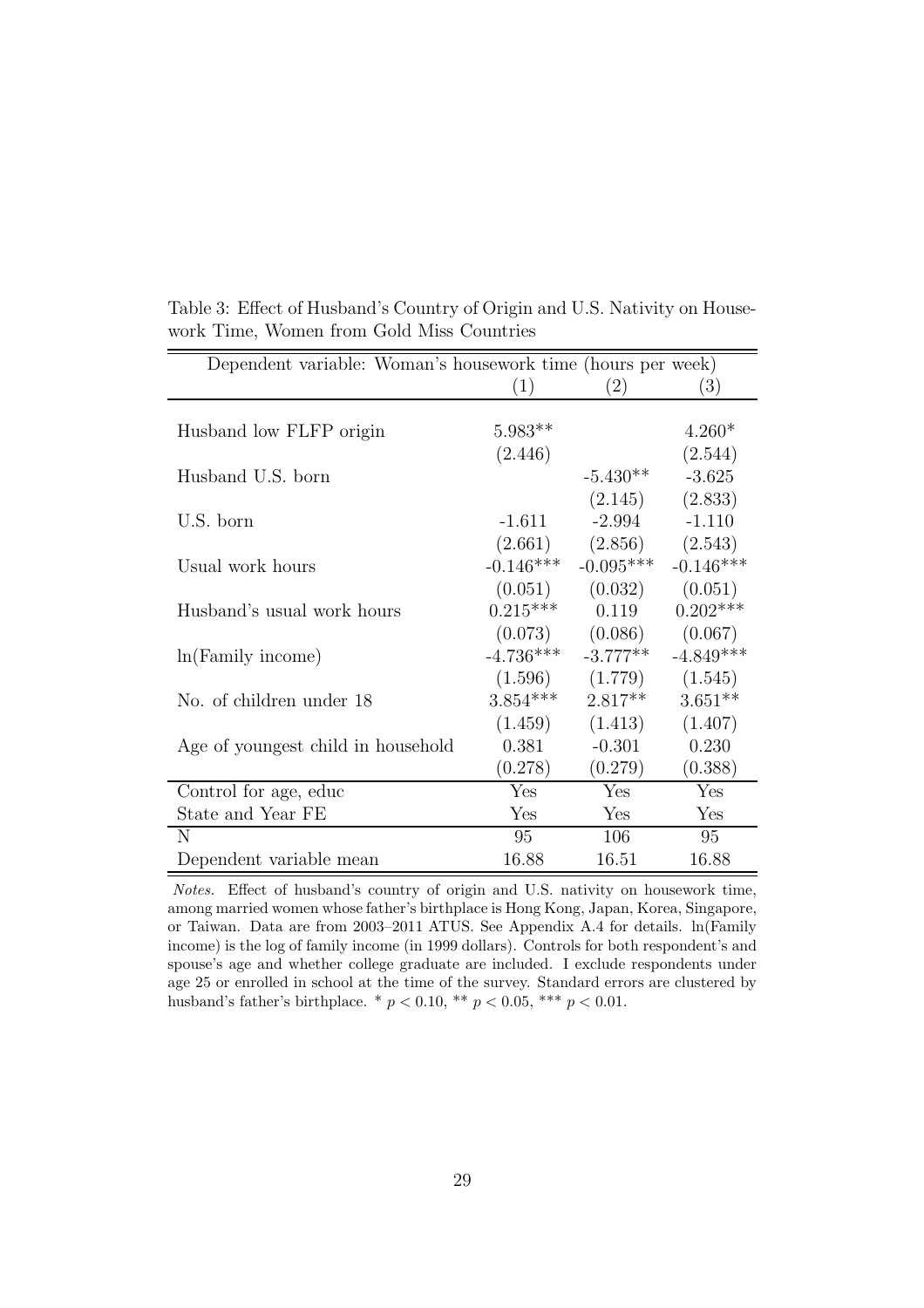in Section 2, not only are the relative prices of outsourcing housework in the U.S. and East Asia similar, but as shown here, there is a wide cultural variation in household time allocations even among those living in the same country.

#### 4.3 Marriage Patterns of Koreans and Japanese in the U.S.

My research and others suggest that immigrants are culturally similar to those in their home countries and U.S. born men are less traditional than Asian born men.<sup>46</sup> Thus, immigration from the Gold Miss countries to the U.S. can demonstrate how the marriage market equilibrium would change when more modern males become available in Asia. I use the U.S. census data to examine whether the Gold Miss phenomenon similarly exists among Koreans and Japanese in the U.S., and if not, whom the women are marrying in the U.S.

# 4.3.1 Data

I use the 1980, 1990, 2000 Census and the 2001 to 2010 American Community Survey (ACS) IPUMS files.<sup>47</sup> A respondent is defined as Korean or Japanese if categorized as "Korean" or "Japanese" in the single race variable.<sup>48</sup> (Hong Kong, Taiwan, or Singapore is not recognized as single race categories. They are grouped as "Other Asian" or "Chinese.") Individuals younger than 25 or still attending school are excluded.

I distinguish between first and higher generations of immigrants. Because immigrants may have chosen to come to the U.S. after completing their final education in their home countries or getting married, bringing their spouses with them, I only use respondents who immigrated to the U.S.

<sup>46</sup>See footnote 8 for references on U.S. immigrants' cultural and economic assimilation. <sup>47</sup>The Census and the ACS are the only datasets that have sufficiently large sample size to study the Koreans and Japanese in the U.S.

<sup>48</sup>The Census and ACS collect parent's birthplace only for respondents who live with their parents at the time of the survey (less than 5 percent of the adult population). Single race is assigned according to respondent's self-reported race in the survey and is comparable across all years and is available for all respondents (including those with multiple-race). Individuals with multiple-race are assigned to the single race category deemed most likely. However, multiple-race is extremely rare among Koreans and Japanese: 99 percent of Koreans and 98 percent of Japanese self-reported themselves as "Korean" or "Japanese" in the detailed race question (and not "Korean and White" or "Japanese and White," for instance).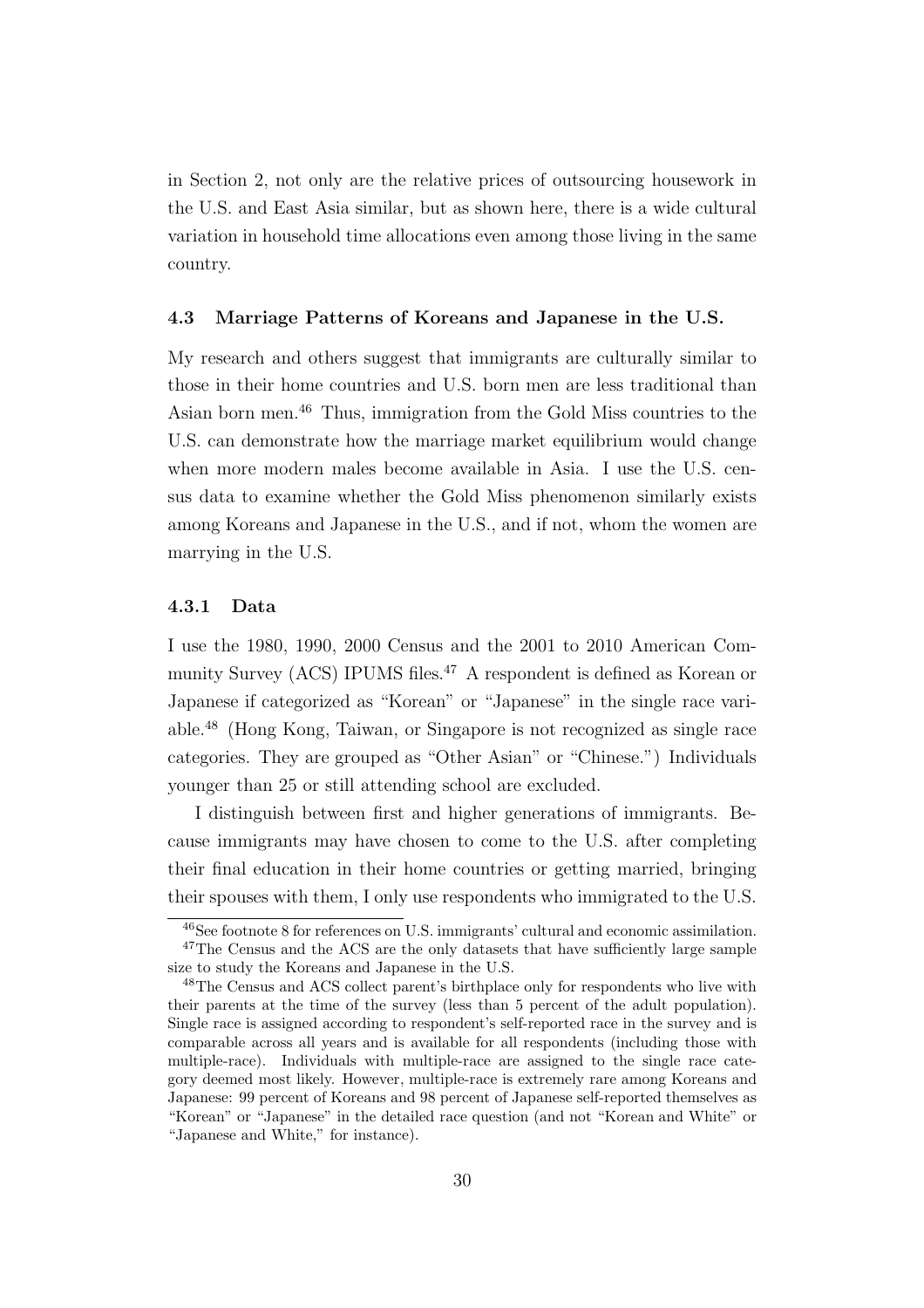when they were younger than 18 years old. I also exclude respondents who migrated before three years old to limit the bias from including Korean and Japanese adoptees.<sup>49</sup> Foreign born in this section refers to *immigrants who came to the U.S. between ages 3 and 17*. Second and higher generations are grouped as U.S. born.<sup>50</sup>

Appendix Table A4 reports the descriptive statistics of my sample. Foreign born are comprised of fewer Japanese because the wave of immigration from Korea has been more recent. Hence, I control for respondent's ethnicity in all my analyses.

# 4.3.2 Results

The percentage of four-year college graduates among Korean and Japanese women increased from less than 20 percent in the 1930s birth cohort to more than 60 percent in the 1980s birth cohort. Although there were more male college graduates in the early cohorts, the increase was more gradual for men, resulting in a switch in the educational gender gap.<sup>51</sup>

Hence, the Gold Miss phenomenon among Koreans and Japanese who immigrated to the U.S. may well be more severe because the sex ratio among college graduates in the U.S. is less in favor of women than in Korea and Japan, where there are more male than female college graduates. However, Figure 3 shows that college graduate Koreans and Japanese are as likely to be married as the non-college graduates. For both sexes, the fraction married among college graduates relative to non-college graduates

<sup>49</sup>See Appendix A.5 for how age at migration is calculated. Adoptees may be identified as Korean or Japanese in the Census despite having been brought up by American parents and not having any cultural connections to Korea or Japan. According to the Intercountry Adoption statistics from the U.S. Department of State, 99 percent of adoptees from Korea and Japan in 1999–2011 arrived in the U.S. when they were younger than three years old. The Holt International Children's Services data in Sacerdote (2007) also shows similar figures for Korean adoptees placed during 1964–1985: 91.4 percent of children arrived under the age of three.

 $50$ It is impossible to distinguish between these generations without information on parent's birthplace. Since the immigration wave from East Asia began in the 1960s (after the Immigration and Nationality Act Amendments of 1965), however, third or higher generations are expected to comprise a small fraction of my sample. Naturalized citizens are categorized as foreign born.

<sup>51</sup>The overall development across time is similar for the foreign born and the U.S. born. The fraction college graduate is larger among Koreans and Japanese in the U.S. than among white Americans (less than 40 percent).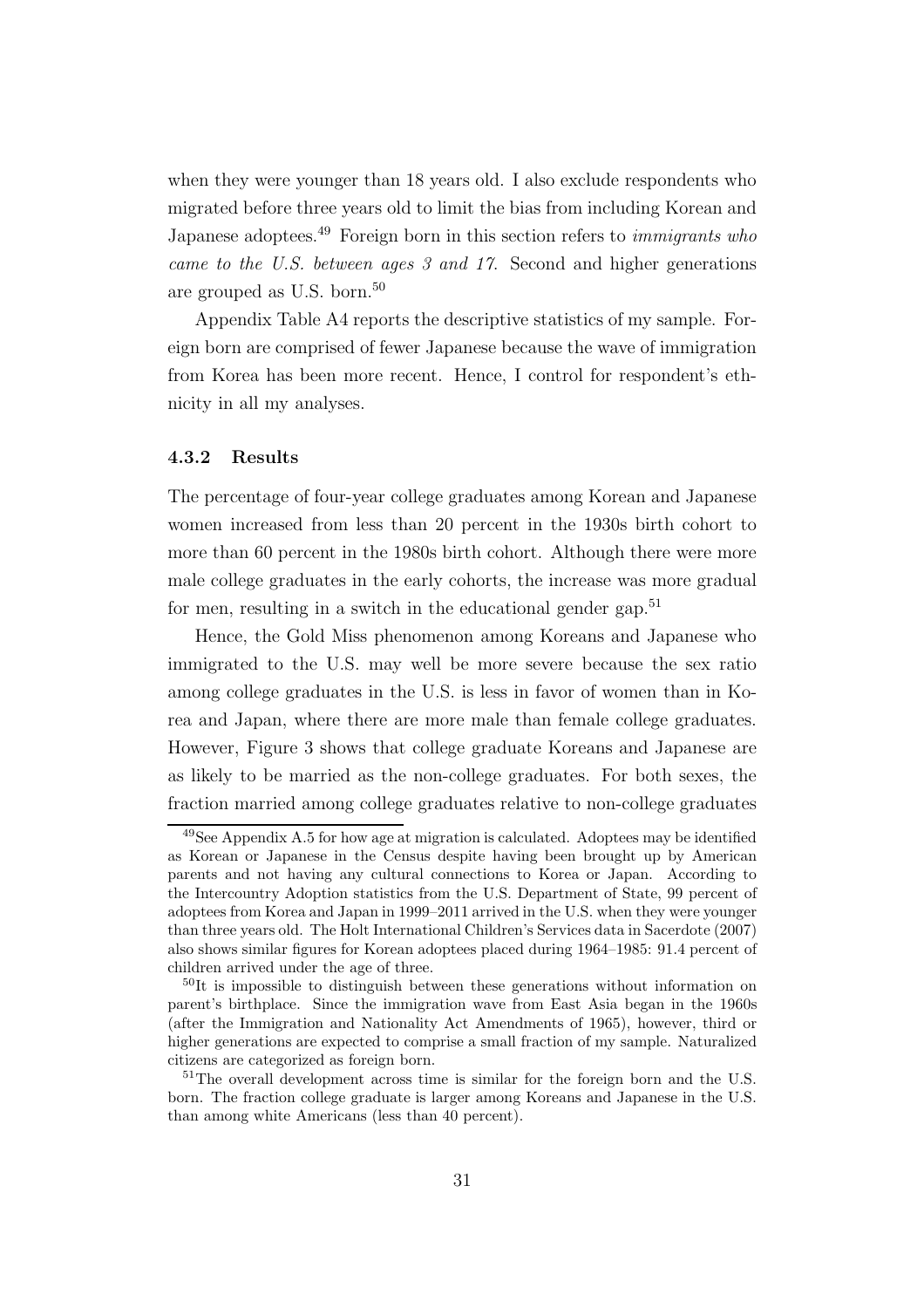

Figure 3: Difference in Fraction Ever Married Between College Graduates and Non-College Graduates, Koreans and Japanese Over Age 35 in the U.S.

Notes. Difference in the fraction ever married between college graduates and non-college graduates, among Koreans and Japanese in the U.S. over age 35 in each birth cohort. Data are from the 1980, 1990, 2000 Census and 2001–2010 ACS. I exclude respondents who have migrated to the U.S. under age 3 or over 17, or still attending school at the time of the survey.

has been increasing across cohorts, and the difference switched from negative to positive for women. This contrasts starkly with the downward trend found in Asia and is instead similar to the trend observed among Americans overall (see Figure 2). That is, the Gold Miss phenomenon does not hold in the U.S.

Because women's educational attainment, labor force participation, and wages increased decades earlier in the U.S. than in Asia, men who grew up in the U.S. have less traditional gender attitudes than those who grew up in Korea or Japan. College graduate women would then have greater options in the U.S. marriage market than in Korea or Japan.

This notion appears to have much validity. Among the college graduate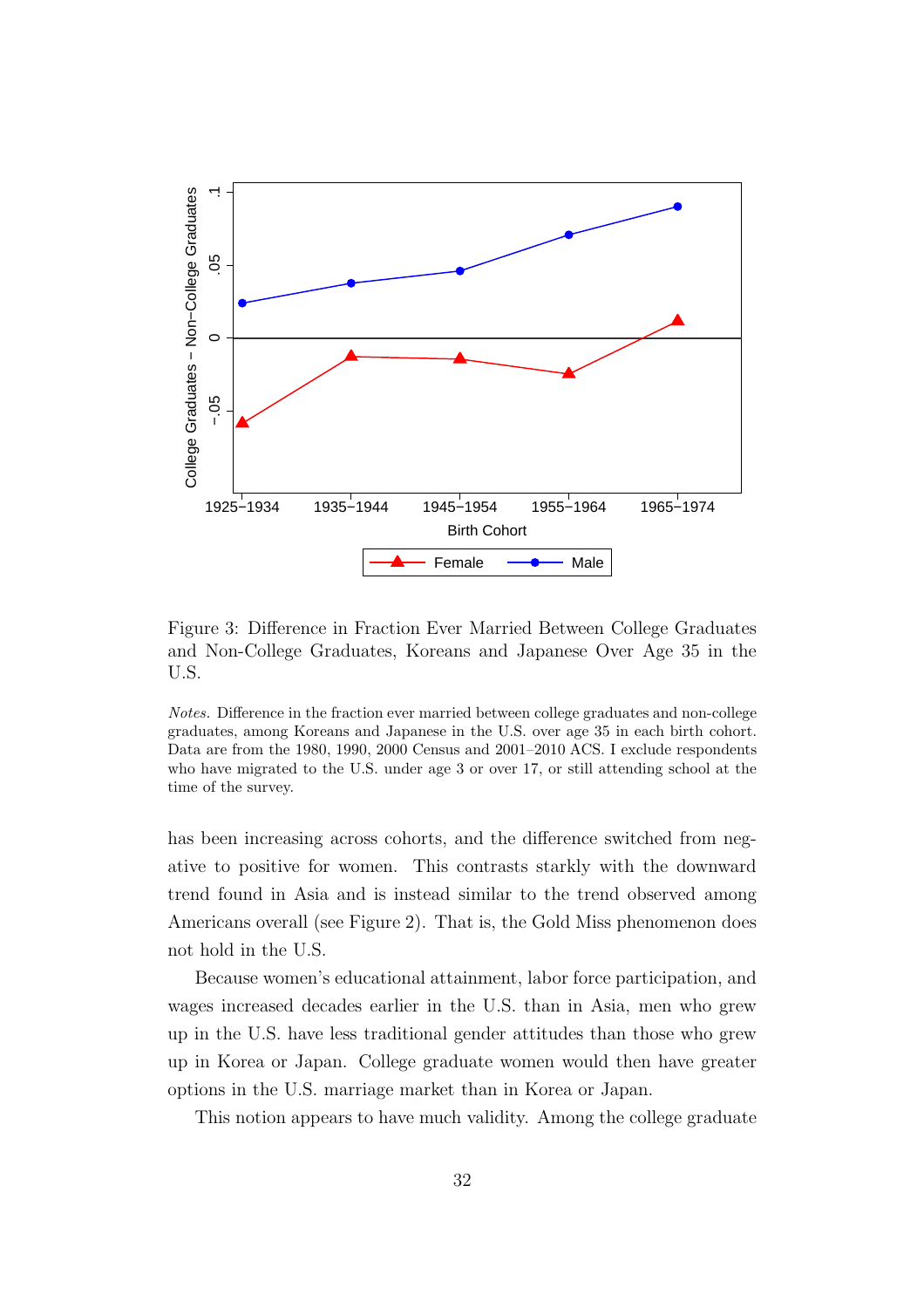| Panel A: Husband is: |                        |                   |              |           |  |  |
|----------------------|------------------------|-------------------|--------------|-----------|--|--|
|                      | KrJp                   | KrJp              | Not KrJp     | Not KrJp  |  |  |
|                      | Foreign born U.S. born |                   | Foreign born | U.S. born |  |  |
| <i>Woman is:</i>     |                        |                   |              |           |  |  |
| Foreign born KrJp    | 0.526                  | 0.063             | 0.067        | 0.344     |  |  |
| U.S. born KrJp       | 0.058                  | 0.409             | 0.044        | 0.488     |  |  |
| Total                | 0.187                  | 0.314             | 0.051        | 0.449     |  |  |
|                      |                        |                   |              |           |  |  |
|                      |                        | Panel B: Wife is: |              |           |  |  |
|                      | KrJp                   | KrJp              | Not KrJp     | Not KrJp  |  |  |
|                      | Foreign born U.S. born |                   | Foreign born | U.S. born |  |  |
| Man is:              |                        |                   |              |           |  |  |
| Foreign born KrJp    | 0.722                  | 0.068             | 0.052        | 0.159     |  |  |
| U.S. born KrJp       | 0.125                  | 0.452             | 0.068        | 0.355     |  |  |
| Total                | 0.287                  | 0.348             | 0.063        | 0.302     |  |  |

Table 4: Spouse's Ethnicity and U.S. Nativity, College Graduate Koreans and Japanese in the U.S.

Notes. Fraction of spouses in each ethnicity and nativity group, among college graduate and married Koreans and Japanese (KrJp) in the U.S. Data are from the 1980, 1990, 2000 Census and 2001–2010 ACS. Foreign born spouse refers to non-U.S. born regardless of spouse's age at migration. Foreign born respondent only includes those who migrated to the U.S. between ages 3–17. I exclude respondents under age 25 or still attending school at the time of the survey.

and foreign born Koreans and Japanese, women are much more likely than men to have a spouse who is neither Korean nor Japanese (Table 4 Panels A and B, row 1). The gender gap is large: one third of these women married U.S. born who are not Korean or Japanese while only 16 percent of men did, and about half of the women married foreign born Korean or Japanese while more than 70 percent of men did.

The gender gap in spouse's ethnicity is smaller among the U.S. born Koreans and Japanese (Table 4 Panels A and B, row 2). The incidence of having a foreign born Korean or Japanese spouse falls to 6 percent for women and 12.5 percent for men. The vast majority of both sexes marry U.S. born—89 percent of women and 81 percent of men—although men tend to marry Korean or Japanese Americans while women tend to marry Americans who do not identify themselves as Korean or Japanese (mostly white Americans).<sup>52</sup>

<sup>&</sup>lt;sup>52</sup>The differential marriage pattern by respondent's sex and U.S. nativity are robust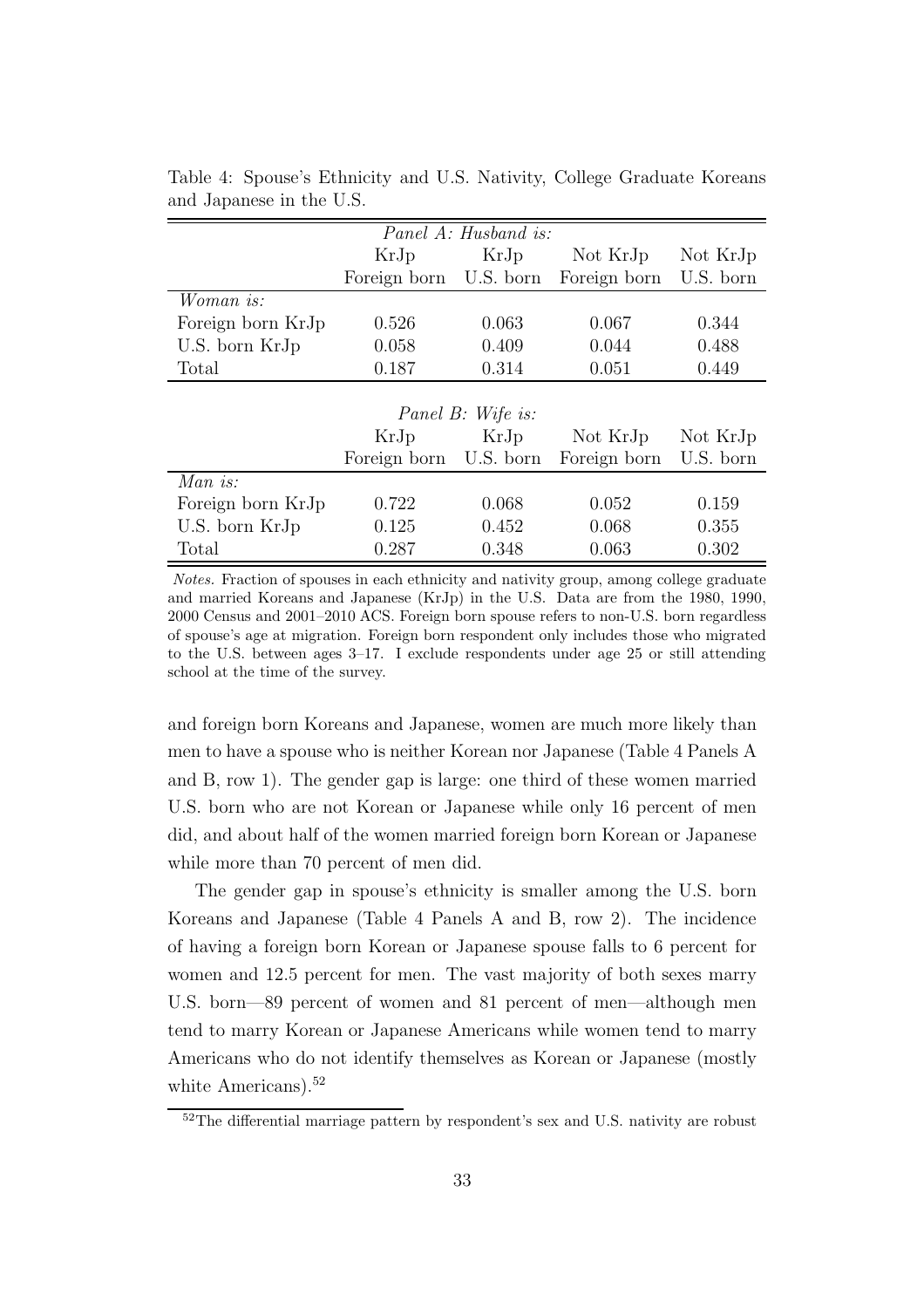These findings suggest that Korean and Japanese men and women have different preferences for their spouse's ethnicity and U.S. nativity. Korean and Japanese men (particularly the foreign born) usually marry Korean or Japanese immigrants whereas Korean and Japanese women (even those who are foreign born) marry Americans.

To test whether women's inclination to marry out of their ethnic group can be explained by the Korean and Japanese men being more traditional than American men, I exploit regional variation in the composition of the Korean and Japanese male population. That is, for each statecohort cell (six decennial birth cohorts and 51 states, including the District of Columbia), I calculate the fraction foreign born among Korean and Japanese men—number of foreign born Korean and Japanese men divided by the total number of Korean and Japanese men. A larger share means that there are more foreign born than U.S. born among the Korean and Japanese men in respondent's state-cohort.<sup>53</sup>

The estimating equation is the following linear probability model:

$$
Y_{ist} = \beta_0 + \beta_1 X_{ist} + \beta_2 \frac{f}{\text{rac}} \frac{f}{\text{c}t} + \beta_3 \frac{t}{\text{cd}t}_{st} + \gamma_t + \delta_s + \varepsilon_{ist} \tag{13}
$$

where the dependent variable is an indicator variable that equals 1 if husband is not Korean or Japanese and 0 otherwise. The key covariates  $fracf{bc}$  and  $total_{st}$  are, respectively, the fraction foreign born among Koreans and Japanese men and the total number of Koreans and Japanese men in the respondent's state s and cohort  $t.^{54}$  The usual demographic controls are included. Cohort fixed effects absorb common time trends that may exist with regards to immigration from Asia or discrimination against interracial marriage. State fixed effects control for differences across states such as the type of industries and racial composition. Standard errors are clustered at the state-cohort level.

Table 5 presents the result of estimating equation (13) separately by

to including respondent's age, education, ethnicity, and state and cohort fixed effects.

<sup>53</sup>Pooling all state-cohort cells, the fraction foreign born among Korean and Japanese men ranges from 0 to 1 and has mean of 0.51 and standard deviation of 0.29. Hawaii and Idaho have low fraction foreign born whereas New Jersey and New York have high fraction foreign born among Korean and Japanese men.

<sup>54</sup>State here refers to the state of current residence. Note that state of birth cannot be used because of the foreign born group.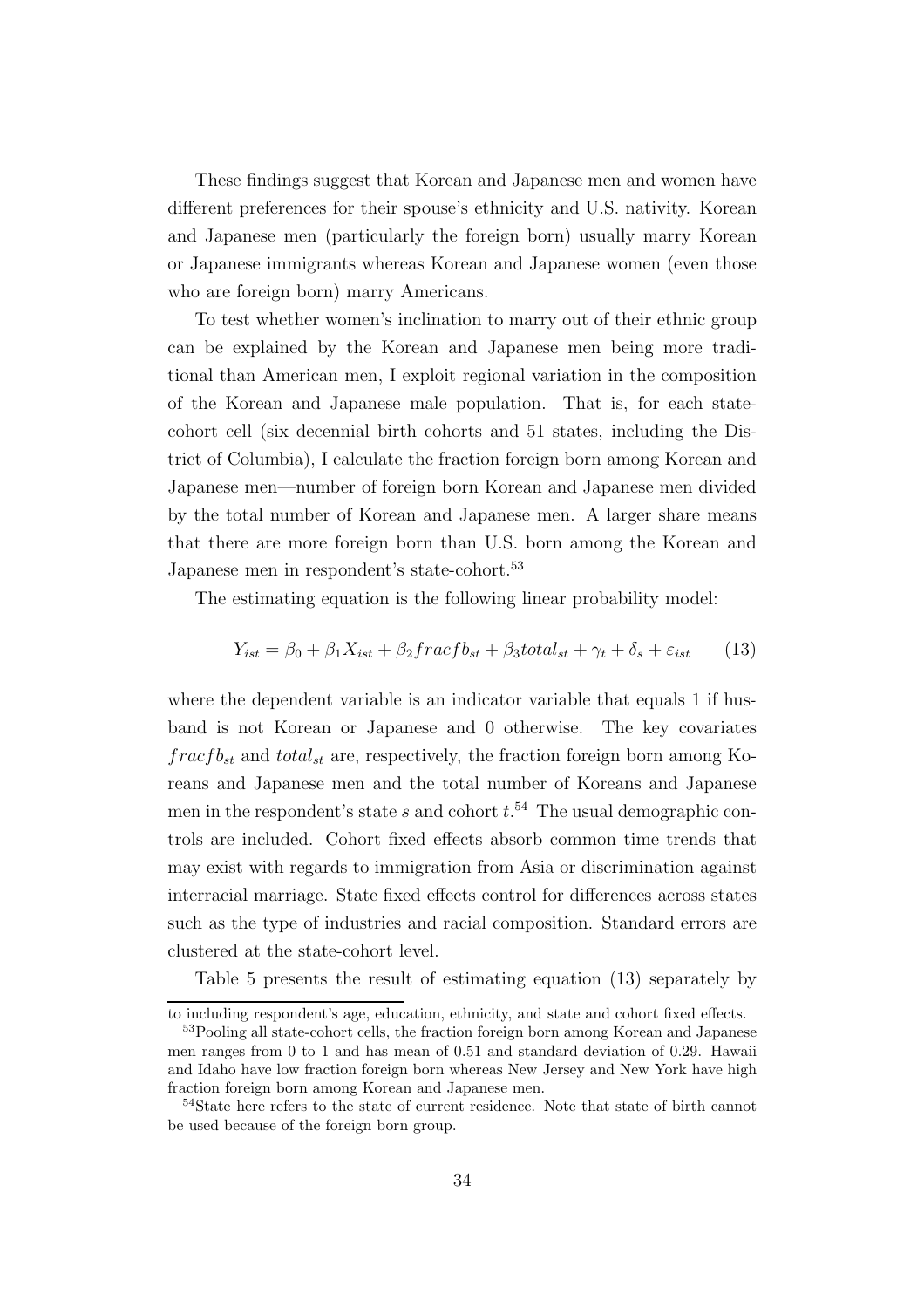| Dependent variable=1 if husband is not Korean or Japanese |                  |                             |              |                                 |  |
|-----------------------------------------------------------|------------------|-----------------------------|--------------|---------------------------------|--|
|                                                           |                  | College graduate KrJp women |              | Non-college graduate KrJp women |  |
|                                                           | Foreign born     | U.S. born                   | Foreign born | U.S. born                       |  |
|                                                           | $\left(1\right)$ | $\left( 2\right)$           | (3)          | $\left(4\right)$                |  |
| Fraction foreign born, KrJp men                           | $0.742***$       | $0.573***$                  | 0.150        | $0.528***$                      |  |
|                                                           | (0.222)          | (0.127)                     | (0.252)      | (0.121)                         |  |
| $ln(Total number of KrJp$ men)                            | $-0.259*$        | 0.007                       | 0.003        | $-0.106**$                      |  |
|                                                           | (0.135)          | (0.067)                     | (0.068)      | (0.052)                         |  |
| Fraction foreign born, KrJp women                         | $-0.119$         | 0.261                       | $-0.021$     | 0.281                           |  |
|                                                           | (0.276)          | (0.191)                     | (0.377)      | (0.174)                         |  |
| ln(Total number of KrJp women)                            | 0.010            | 0.031                       | $-0.276**$   | $0.156**$                       |  |
|                                                           | (0.140)          | (0.084)                     | (0.108)      | (0.075)                         |  |
| Husband college graduate                                  | $-0.037$         | $-0.035**$                  | 0.024        | $-0.049***$                     |  |
|                                                           | (0.036)          | (0.017)                     | (0.028)      | (0.018)                         |  |
| Control for age, ethnicity                                | Yes              | Yes                         | Yes          | Yes                             |  |
| State FE                                                  | Yes              | Yes                         | Yes          | Yes                             |  |
| Cohort FE                                                 | Yes              | Yes                         | Yes          | Yes                             |  |
| N                                                         | 2,965            | 10,817                      | 2,414        | 14,108                          |  |
| Dependent variable mean                                   | 0.41             | 0.53                        | 0.46         | 0.41                            |  |

Table 5: Effect of Korean and Japanese Male Composition on Husband's Ethnicity, Korean and Japanese Womenin the U.S.

Notes. Effect of fraction foreign born among Korean and Japanese (KrJp) men in one's state and cohort on husband's ethnicity, among married Korean and Japanese women in the U.S. Data are from the 1980, 1990, 2000 Census and 2001–2010 ACS. Fraction<br>foreign have energy are (wanna) is the number of foreign have (regardless of are at migration) divid foreign born among men (women) is the number of foreign born (regardless of age at migration) divided by the number of Korean and Japanese men (women) by state and cohort. State-cohort cells with no Korean or Japanese men (women) are excluded. ln(Total number of KrJp) is the log of the total number of Korean and Japanese men (women) by state and cohort. Controls for both respondent's and husband's age are included. Birth cohort is grouped into six decennial periods, from 1925–1934 to 1975–1985. <sup>I</sup> exclude respondents who have migrated to the U.S. under age <sup>3</sup> or over 17, who are under age 25, or still attending school at the time of the survey. Standard errors are clustered by state and cohort.  $*$   $p < 0.10, **$   $p < 0.05, **$   $p < 0.01$ .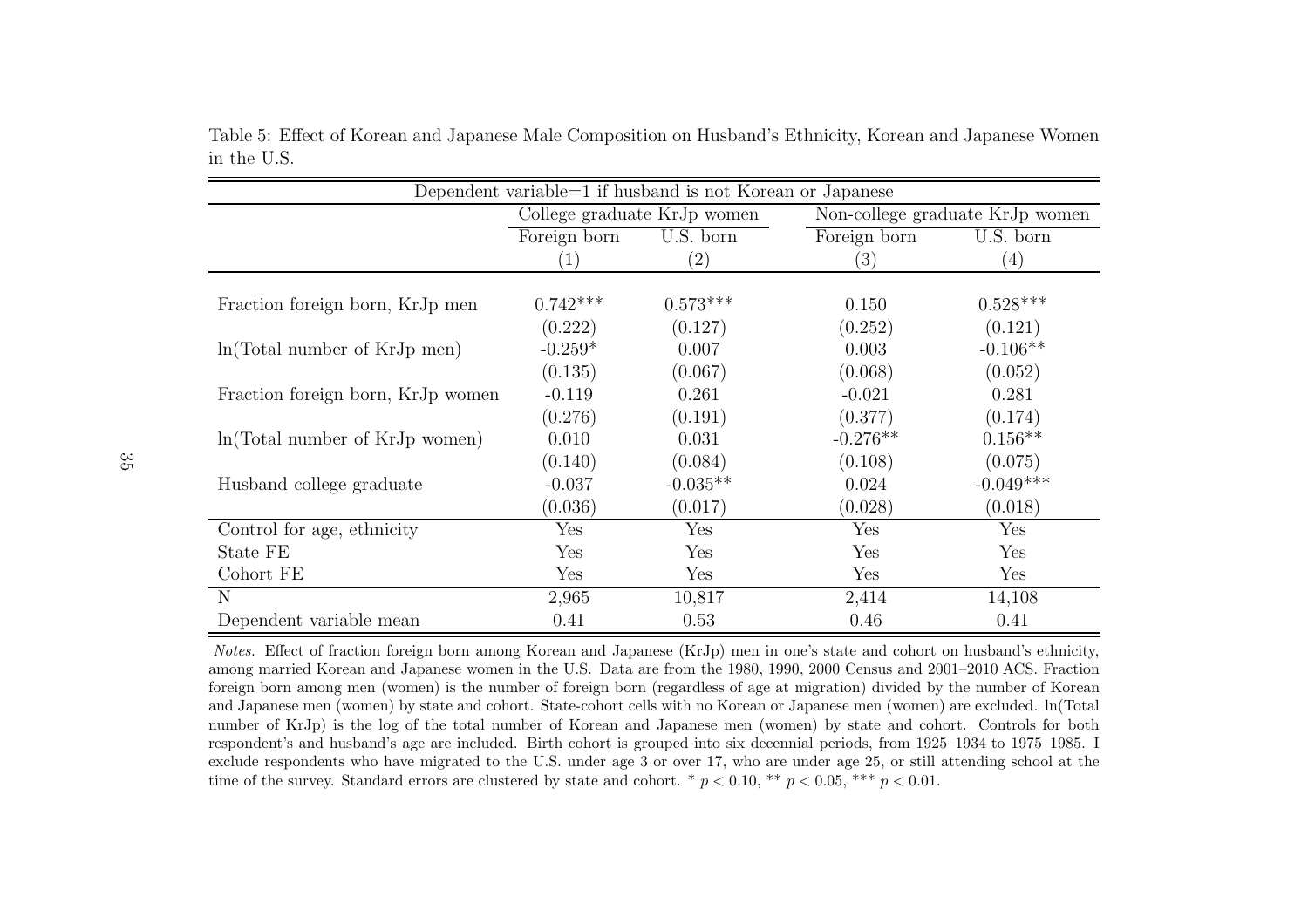education and U.S. nativity of Korean and Japanese women. The positive coefficient on fraction foreign born among Korean and Japanese men shows that the probability a Korean or Japanese woman marries out of her ethnic group increases when there are fewer U.S. born among the Korean and Japanese men in her state-cohort. Moreover, consistent with the model's assumption that the disutility from having a traditional husband is greater for educated women than for uneducated women, the coefficient is larger in magnitude for college women (cols. 1 and 2) than for non-college women (cols. 3 and 4).

The results are not driven by differences in the chance of meeting a Korean or Japanese of the opposite sex or the competition between Koreans and Japanese of the same sex in the marriage market; I control for both the total number of Korean and Japanese men and women in the respondent's state and cohort and also the fraction foreign born within the female population. The findings imply a causal relationship between a Korean or Japanese woman's decision to marry outside her ethnic group and the composition of men in her own ethnic group.<sup>55</sup>

One potential concern with the interpretation that Korean and Japanese women marry American men because they are modern is that American men might marry Korean and Japanese women expecting them to be obedient housewives. Another is that Korean and Japanese women might marry American men to "marry-up" in socioeconomic status. However, I find that Korean and Japanese women's probability of working after marriage is higher when the husband is not Korean or Japanese (see Appendix Table A5).<sup>56</sup> Moreover, non-Asian husbands do not have higher educational attainment than their wives relative to Asian husbands (see Appendix Table A6 $)$ .<sup>57</sup>

In summary, female Korean and Japanese college graduates in the U.S.

<sup>55</sup>Repeating the analysis for Korean and Japanese men shows that the fraction foreign born among the Korean and Japanese women in respondent's state and cohort does not have a statistically significant effect. That is, Korean and Japanese men's preference for Asian wives do not respond sensitively to the composition of the female population.

<sup>56</sup>Using alternative definitions of work status, such as usual hours worked per week, yields similar results.

<sup>57</sup>Using the National Latino and Asian American Survey, Chen and Takeuchi (2011) similarly find that Asian women in the U.S. who marry non-Asians are not marrying-up in terms of education or occupation status.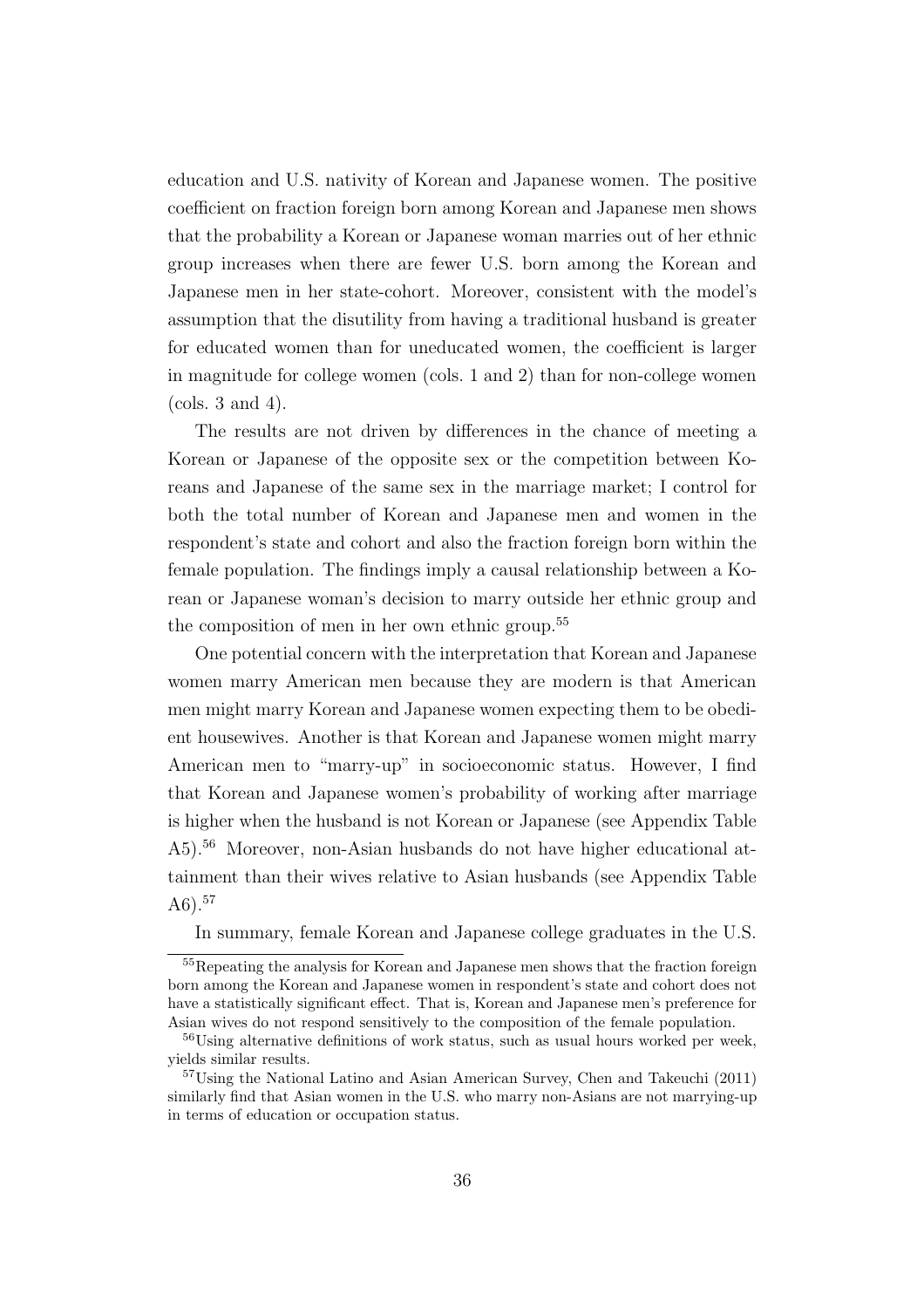are as likely to be married as are non-college graduates. In terms of spouse's type, Korean and Japanese women in the U.S. are much more likely to marry Americans than their male peers, particularly when the fraction of first generation immigrants is large within the Korean and Japanese male population. Korean and Japanese women's LFP after marriage and their education levels relative to their husbands' suggest that the observed marriage patterns are not driven by the selection of American men who want housewives or the marrying-up of Asian women.

# 5 Conclusion

The "East Asian tigers" transformed into developed economies in less than 50 years. Today, women's educational attainment and labor market performance in this region have become comparable to, or even surpassed those of other developed countries. In contrast to the U.S., however, marriage rates of college graduate women in Asia have become lower relative to that of non-college graduate women. The low marriage rates of college educated Asian women has been termed the "Gold Miss" phenomenon.

I argue that the Gold Miss phenomenon arises in traditional societies that underwent rapid growth in women's wages. Rapid improvement in women's economic status creates a gap between the women's role that men grew up observing and the role that the new generation of educated women choose to take. I test my hypothesis using data from Japan and the U.S. In Japan, I find that a mother's working status and educational attainment are positively correlated with her son's gender attitudes and his likelihood of having a working wife. In the U.S. time use data, I find that husbands from countries with low female labor force participation rates, like the Gold Miss countries, increase wives' housework burden. Finally, women from Korea and Japan—two major Gold Miss countries—have greater options in the U.S. marriage market because they can marry American men instead of Korean and Japanese men. Indeed, in the U.S., Korean and Japanese college women are as likely to be married as non-college women.

Overall, this paper provides an explanation for why the Gold Miss phenomenon arose in developed Asian countries and also identifies the driving forces behind the evolution of educated women's economic and household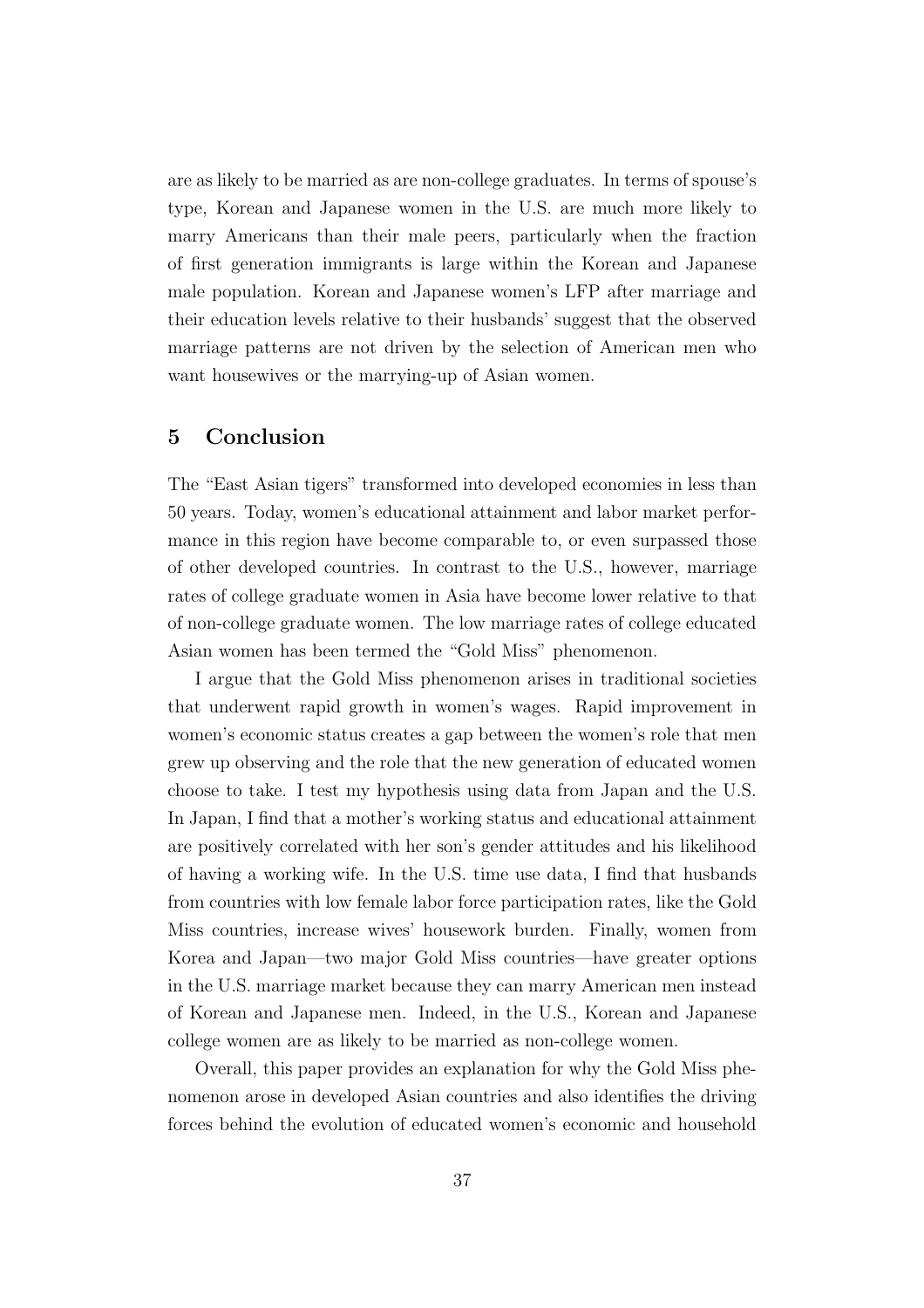# References

- Abraham, Katharine G., Sarah M. Flood, Matthew Sobek, and Betsy Thorn, *American Time Use Survey Data Extract System: Version 2.4*, Maryland Population Research Center, University of Maryland, College Park, Maryland, and Minnesota Population Center, University of Minnesota, Minneapolis, Minnesota, 2011. (http://www.atusdata.org).
- Akerlof, George A. and Rachel E. Kranton, "Economics and Identity," *Quarterly Journal of Economics*, 2000, *115* (3), 715–753.
- Alesina, Alberto and Paola Giuliano, "The Power of the Family," *Journal of Economic Growth*, 2010, *15* (2), 93–125.
- , Nathan Nunn, and Paola Guiliano, "Fertility and the Plough," *American Economic Review Papers and Proceedings*, 2011, *101* (3), 499– 503.
- Becker, Gary S., *The Economics of Discrimination*, Chicago: University of Chicago Press, 1957.
- , *A Treatise on the Family: Expanded Edition*, Cambridge: Harvard University Press, 1991.
- Bisin, Alberto and Thierry Verdier, "Beyond the Melting Pot: Cultural Transmission, Marriage, and the Evolution of Ethnic and Religious Traits," *Quarterly Journal of Economics*, 2000, *115* (3), 955–988.
- Blau, Francine D. and Lawrence M. Kahn, "Gender and Assimilation Among Mexican Americans," *NBER Working Paper No. 11512*, 2007.
- Chen, Juan and David T. Takeuchi, "Intermarriage, Ethnic Identicy, and Perceived Social Standing Among Asian Women in the United States," *Journal of Marriage and Family*, 2011, *73* (4), 876–888.
- Chiappori, Pierre-Andre and Oliver Donni, "Non-unitary Models of Household Behavior: A Survey of the Literature," in José A. Molina, ed., *Household Economic Behaviors*, Springer, 2011, pp. 1–40.
- Cortes, Patricia and Jessica Y. Pan, "Outsourcing Household Production: Foreign Domestic Helpers and Native Labor Supply in Hong Kong," *Journal of Labor Economics*, 2013.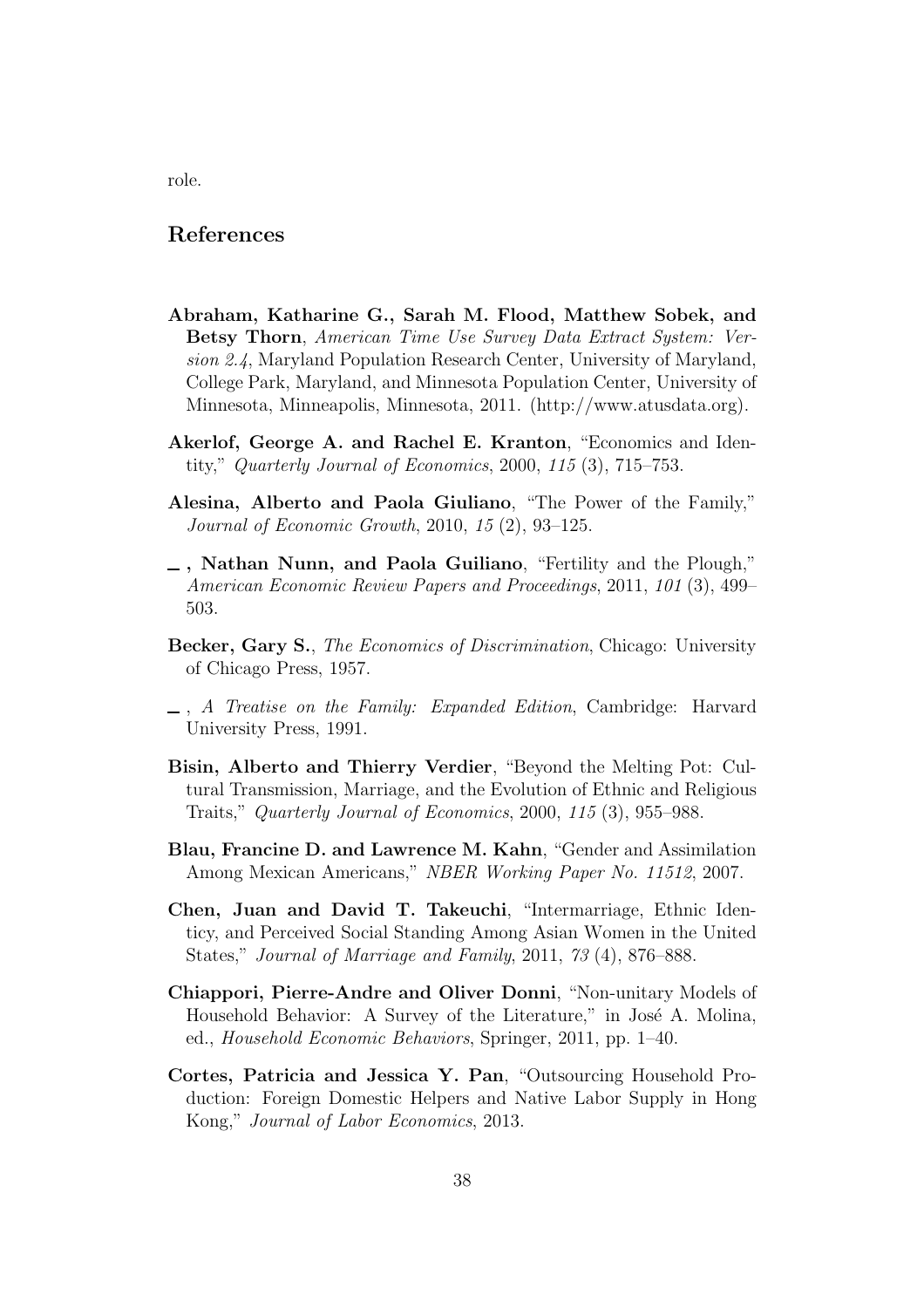- Fernández, Raquel, Alessandra Fogli, and Claudia Olivetti, "Mothers and Sons: Preference Formation and Female Labor Force Dynamics," *Quarterly Journal of Economics*, 2004, *119* (4), 1249–1299.
- $\Box$  and  $\Box$ , "Culture: An Empirical Investigation of Beliefs, Work and Fertility," *American Economic Journal: Macroeconomics*, 2009, *1* (1), 146–177.
- Feyrer, James, Bruce Sacerdote, and Ariel Dora Stern, "Will the Stork Return to Europe and Japan? Understanding Fertility within Developed Nations," *Journal of Economic Perspectives*, 2008, *22* (3), 3–22.
- Giuliano, Paola, "Living Arrangements in Western Europe: Does Cultural Origin Matter?," *Journal of the European Economic Association*, 2007, *5* (5), 927–952.
- Goldin, Claudia, *Understanding the Gender Gap: An Economic History of American Women*, New York: Oxford University Press, 1990.
- , "The Long Road to the Fast Track: Career and Family," *Annals of the American Academy of Political and Social Science*, 2004, *596*, 20–35.
- and Lawrence Katz, "The Power of the Pill: Oral Contraceptives and Women's Career and Marriage Decisions," *Journal of Political Economy*, 2002, *110* (4), 730–770.
- $\Box$  and  $\Box$ , "Putting the "Co" in Education: Timing, Reasons, and Consequences of College Coeducation from 1835 to the Present," *Journal of Human Capital*, 2011, *5* (4), 377–417.
- Greenwood, Jeremy, Ananth Seshadri, and Mehmet Yorukoglu, "Engines of Liberation," *Review of Economic Studies*, 2005, *72* (1), 109– 133.
- Guryan, Jonathan, Erik Hurst, and Melissa Kearney, "Parental Education and Parental Time with Children," *Journal of Economic Perspectives*, 2008, *22* (3), 23–46.
- Hochschild, Arlie R. and Anne Machung, *The Second Shift: Working Parents and the Revolution at Home*, New York: Viking, 1989.
- Huang, Shirlena, Brenda S. A. Yeoh, and Noor A. Rahman, eds, *Asian Women as Transnational Domestic Workers*, Singapore: Marshall Cavendish Academic, 2005.
- Hwang, Jisoo, "The Second Shift: Housework Time Among Immigrants." PhD dissertation, Harvard University 2013.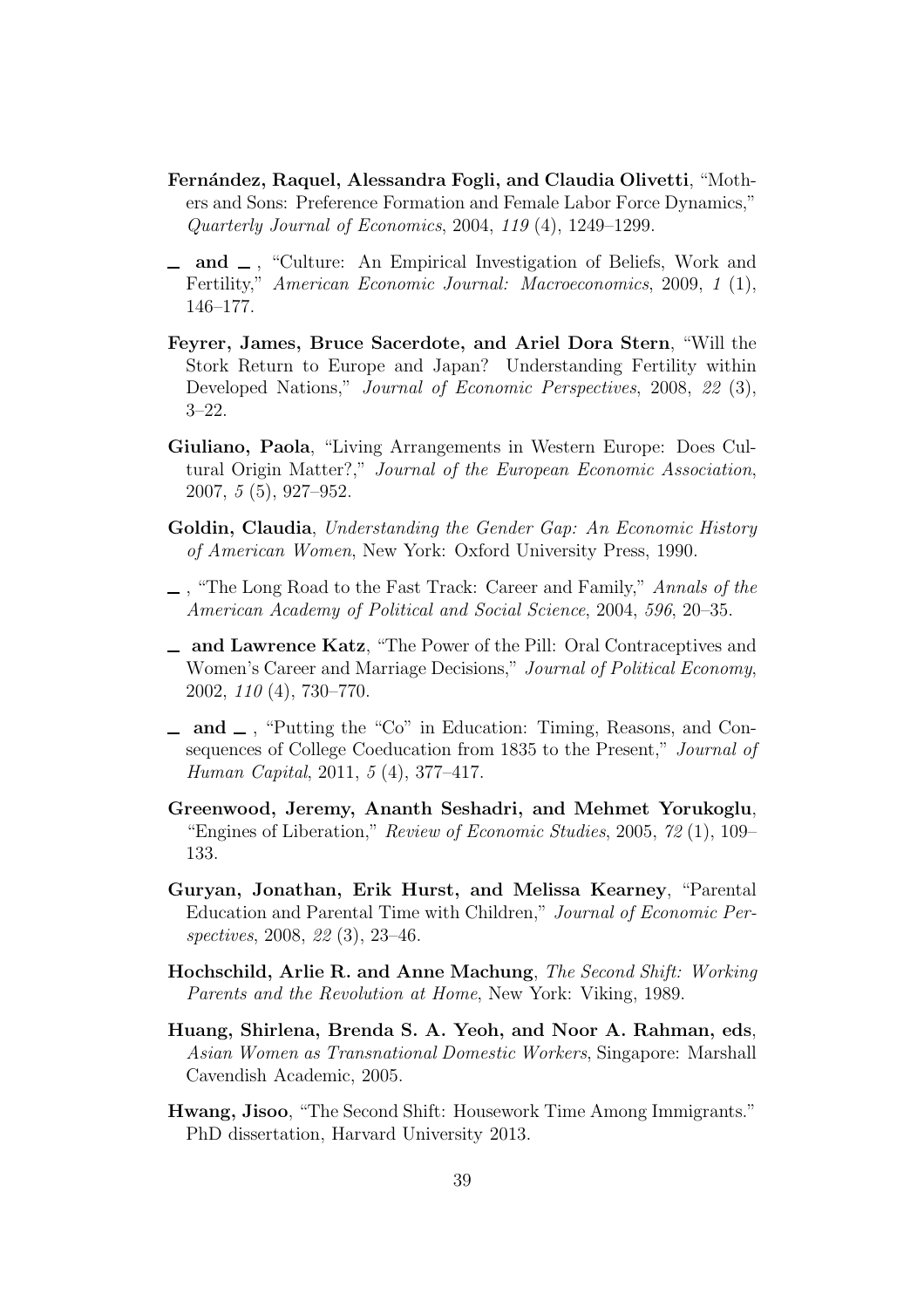- Jones, Gavin W. and Bina Gubhaju, "Trends in Marriage in the Low Fertility Coutries of East and Southeast Asia," *Asian Population Studies*, 2009, *5* (3), 237–265.
- Kalmijn, Matthijs, "Shifting Boundaries: Trends in Religious and Educational Homogamy," *American Sociological Review*, 1991, *56* (6), 786– 800.
- Kawaguchi, Daiji and Soohyung Lee, "Brides for Sale: Cross-Border Marriages and Female Immigration," *HBS Working Paper No. 12–082*, 2012.
- Olivetti, Claudia and Eleonora Patacchini, "Mothers and Friends: Intergenerational Preference Transimission and Women's Work Choices," 2012. Unpublished.
- Rubin, Lillian, *Intimate Strangers: Men and Women Together*, New York: Harper and Row, 1983.
- Ruggles, Steven, J. Trent Alexander, Katie Genadek, Ronald Goeken, Matthew B. Schroeder, and Matthew Sobek, *Integrated Public Use Microdata Series: Version 5.0*, Minneapolis: University of Minnesota, 2010.
- Sacerdote, Bruce, "How Large are the Effects from Changes in Family Environments? A Study of Korean American Adoptees," *Quarterly Journal of Economics*, 2007, *122* (1), 119–157.
- Schwartz, Christine R. and Robert D. Mare, "Trends in Educational Assortative Marriage from 1940 to 2003," *Demography*, 2005, *42* (4), 621– 646.
- Stevenson, Betsey and Justin Wolfers, "Marriage and Divorce: Changes and Their Driving Forces," *Journal of Economic Perspectives*, 2007, *21* (2), 27–52.
- Tanioka, Ichiro, Michio Nitta, Noriko Iwai, and Tokio Yasuda, *Japanese General Social Survey, 2005*, (ICPSR 4703), Ann Arbor, MI: Inter-university Consortium for Political and Social Research.
- , Noriko Iwai, Michio Nitta, and Hiroki Sato, *Japanese General Social Survey, 2000, 2001, 2002, 2003*, (ICPSR 3593, 4213, 4214, 4242), Ann Arbor, MI: Inter-university Consortium for Political and Social Research.
- $\ldots$ ,  $\ldots$ , and Tokio Yasuda, *Japanese General Social Survey, 2006*, (ICPSR 25181), Ann Arbor, MI: Inter-university Consortium for Political and Social Research.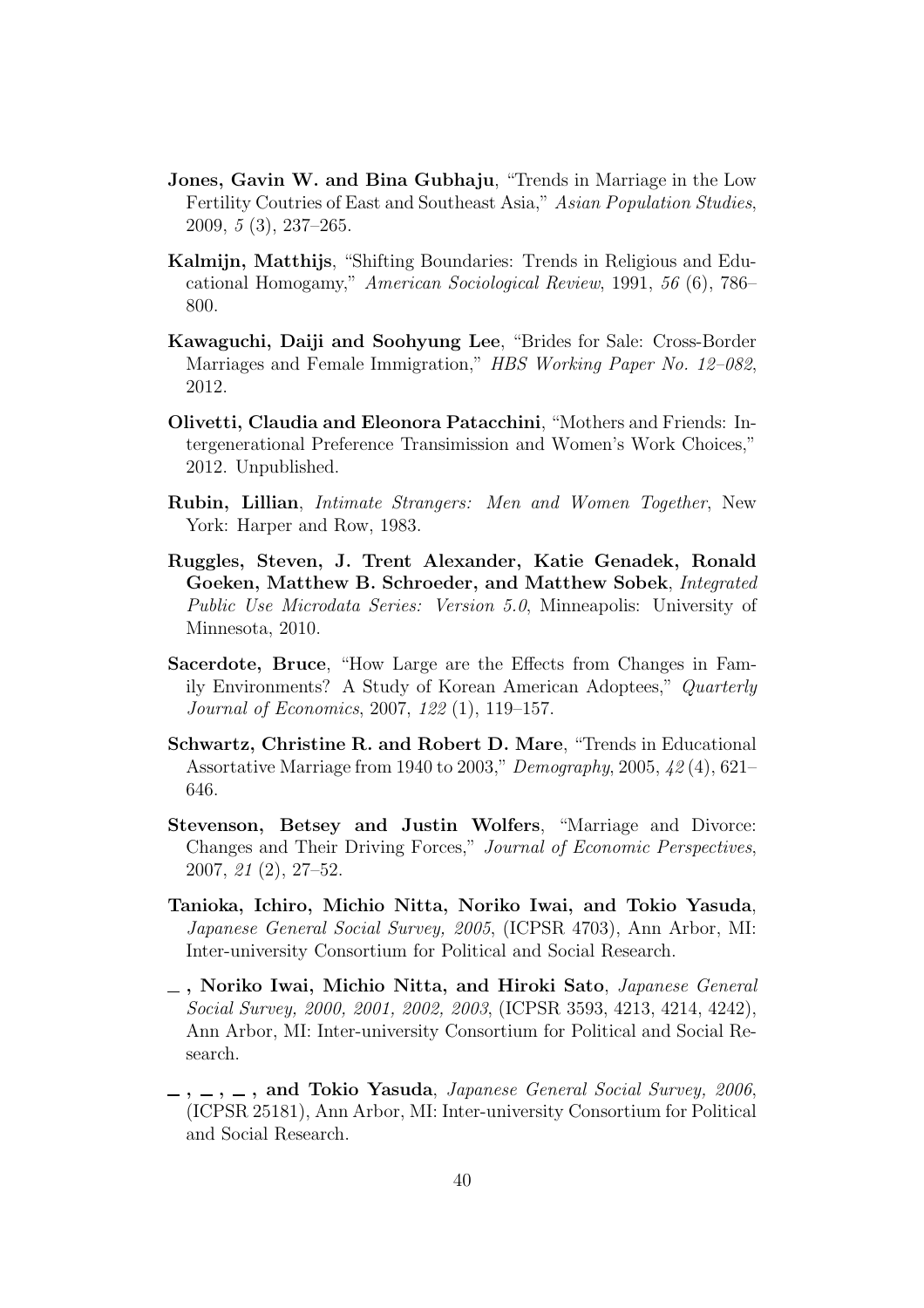# For Online Publication

# A Data Appendix

# A.1 Korean Data

The Korean Population Census is collected by the National Statistical Office every five years and are 2 percent samples of the population, excluding the institutionalized. Micro-data is available for years 1995, 2000, and 2005. The 2005 data does not distinguish between four-year colleges and less than four-year colleges, however, and hence I only use the 1995 and 2000 samples  $(N = 1, 756, 493)$ . For the most recent cohorts, I use the Korean Economically Active Population Survey instead. It is collected monthly and covers individuals age 15 and older (both in and out of labor force) in Korea. I pool all months of 2012 ( $N = 327, 865$ ).

Korea's Time Use Survey is collected by the National Statistical Office and covers household members older than age 10 in 8,100 households nationwide. "Household Activities" corresponds to the same category in the Bureau of Labor Statistics time use data. Activities such as housework, food and drink preparation and clean-up, interior maintenance, exterior maintenance, vehicle maintenance, and household management are included. It does not include time spent on caring for children or other family members.

# A.2 Hong Kong Data

The 2006 Hong Kong Population By-Census is collected by the Hong Kong Census and Statistics Department and is a 5 percent sample of the population  $(N = 460, 197)$ . Educational attainment is defined using the variable EDUCNH (highest level completed). The four groups corresponding to high school, junior college, college, and graduate school are: senior secondary, post-secondry (non-degree), post-secondary (degree), and graduate school. More specifically, senior secondary includes secondary forms 4 to 7; post-secondary (non-degree) includes various diploma courses and vocational training schools; post-secondary (degree) includes degree institutions; graduate level includes master degree, PhD, and other postgraduate courses.

# A.3 Japanese Data

The JGSS has a variable WEIGHT to weight data for population estimates based on the Japanese Population Census. In the 2000–2005 datasets, this is produced by calculating the number of people which one respondent represents by taking into account sex (two categories), 10–year age group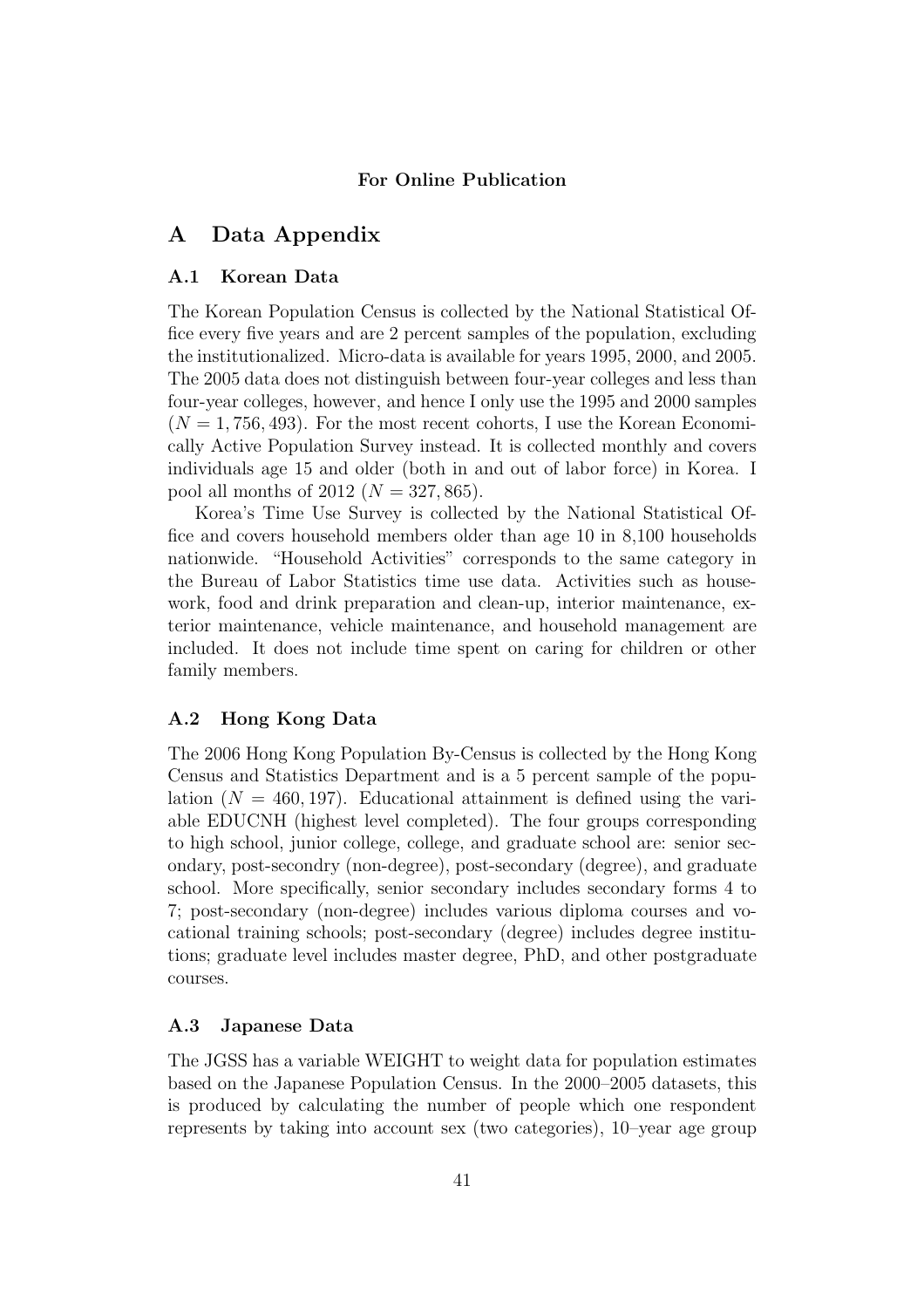(six categories), region (six categories), and city or not (two categories). From 2006, the variable is produced by sex (two categories) and 10–year age groups (seven categories). In order to attach weights across survey years, I harmonize this variable so that weight is constructed from sex (two categories) and 10–year age group (six categories) for all years in my sample.

Income (SZINCOMX, SSSZINCM) reports the total annual income during the previous year (before taxes and other deductions) from main job. This is converted into 1999 yen using the Consumer Price Index adjustment factors. All top-coded values in each year are multiplied by 1.45.

In the 2008 survey, age is reported in intervals. I construct respondents' exact age by subtracting birth year (which is available across all years) from the year of the survey. Respondents under age 25 are excluded from the sample. However, birth year for spouse is not provided. Hence, I take the midpoint of each 10–year age group for the spouse. The intervals range from age group 20–29 to 90–99. Hence, spouses who are actually under age 25 may be included in the analyses.

To control for the number of children when analyzing married women's labor force participation, we need to know the number of children (under a certain age) who are currently living with the respondent. Total number of children (CCNUMTTL) variable in the JGSS, however, counts both those who left home or are deceased. Hence, I construct a variable that counts the number of children under 19 living with the respondent by compiling the age of each child (CC01AGE, CC02AGE, etc.) as reported by the respondent. Because child's age is categorical data in 10–year age groups, I use 19 as the cut-off (instead of 18, as in other datasets).

The Japanese Time Use Survey is conducted by the Bureau of Statistics and covers household members older than age 10 in 99,000 households nationwide. "Housework" is a separate category from "Child care" and "Nursing" and includes activities such as food preparation, cleaning, caring for family members other than children, keeping the family account, and visits to the public office on personal or family matters.

# A.4 ATUS

I weigh all observations using the person weight (WT06) to make the sample representative. Family income (FAMINCOME) includes the income of all members of the household who are 15 years of age or older. Income includes money from jobs, net income from business, pensions, dividends, interest, Social Security payments, and any other monetary income received by family members. This is the only earnings information available on the self-employed as well. It is based on categorical data; I calculate the midpoint of the categorical variable. When top-coded (\$75,000 from January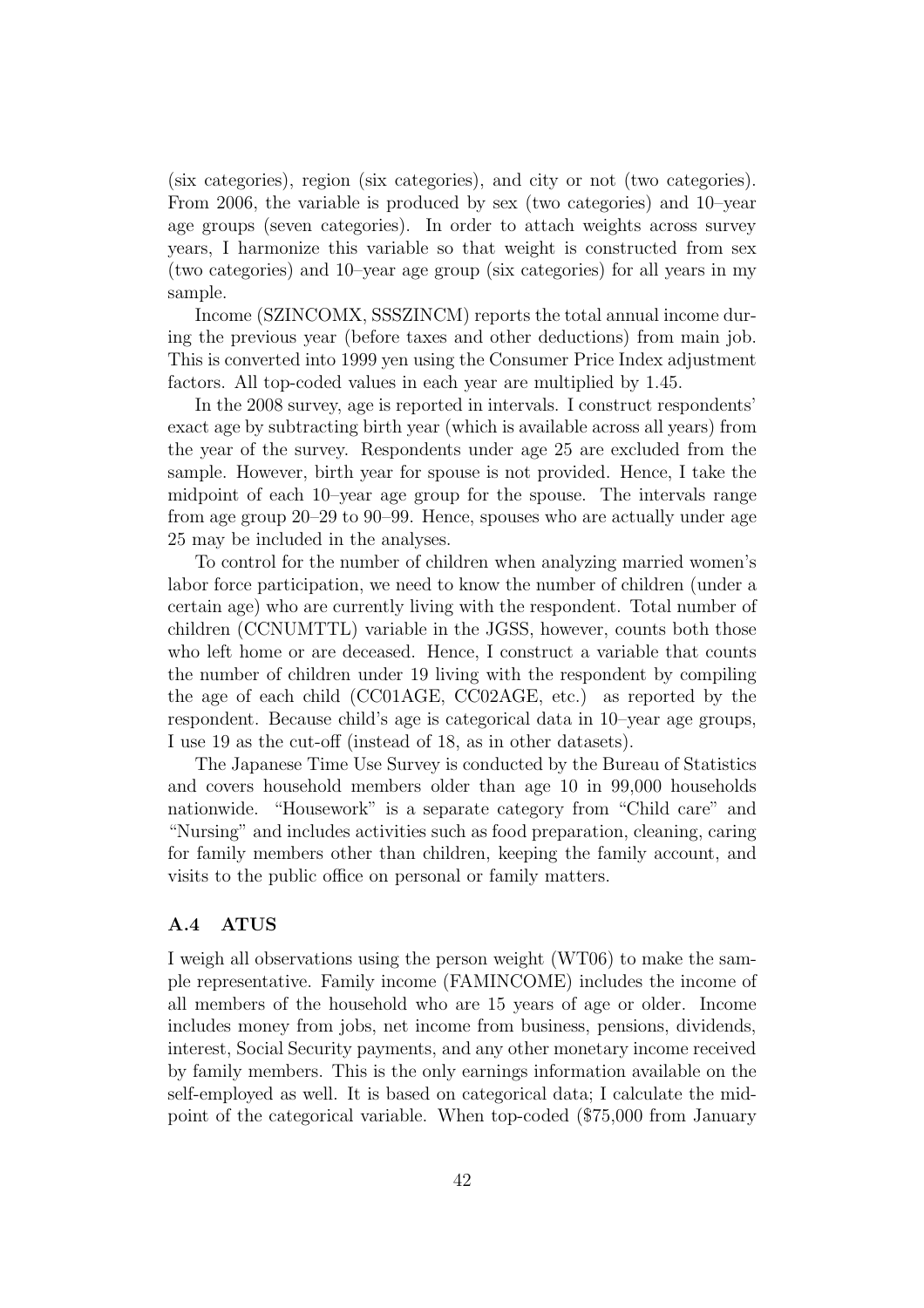to September in 2003 and \$150,000 thereafter), it is multiplied by a factor of 1.45.

Individuals whose father's birthplace (FBPL) is indicated as regions or continents, such as "Central America n.s." and "Africa n.s." are excluded from the analyses. For the countries that are named or grouped differently in the ATUS from the United Nations dataset, the following adjustments have been made (FBPL are assigned the LFP rate of the country in parenthesis): Czechoslovakia and Czech Republic (Czech Republic); Korea and South Korea (Republic of Korea); England, Scotland, Wales, United Kingdom, and United Kingdom n.s. (United Kingdom); Ireland and Northern Ireland (Ireland); Other USSR/Russia and USSR n.s. (Russian Federation).

# A.5 U.S. Census and ACS

I weigh all observations using the IPUMS person weight (PERWT) to make the sample representative. Age at migration is calculated by subtracting the respondent's birthyear from the year of immigration variable. For cases when the year of immigration is given as intervals, I take the most conservative approach by using the last year in the bracket (to ensure that I do not include any immigrants who came to the U.S. when older than 17). Income (INCTOT) reports total pre-tax personal income or losses from all sources for the previous year. This is converted into 1999 dollars using the Consumer Price Index adjustment factors. All top-coded values in each year are multiplied by 1.45.

# B Technical Appendix

# B.1 Discussions

# B.1.1 Disutility Term and Joint Maximization

Other things equal, assume that the disutility term is in men's utility function instead of women's. Then the utility of a married man of type M and T are:

$$
\begin{cases}\nV_M(w_m, w_f) = \max_{0 \le t_m \le 1} & \frac{1}{2}(t_m w_m + t_f w_f) + \beta \log((1 - t_m) + (1 - t_f)) \\
V_T(w_m, w_f) = \max_{0 \le t_m \le 1} & \frac{1}{2}(t_m w_m + t_f w_f) + \beta \log((1 - t_m) + (1 - t_f)) \\
& -(\alpha_0 + \alpha_1(t_f))\n\end{cases}
$$

whereas a married woman's utility function is invariant to the type of husband:

$$
V_f(w_m, w_f) = \max_{0 \le t_f \le 1} \frac{1}{2} (t_m w_m + t_f w_f) + \beta \log((1 - t_m) + (1 - t_f))
$$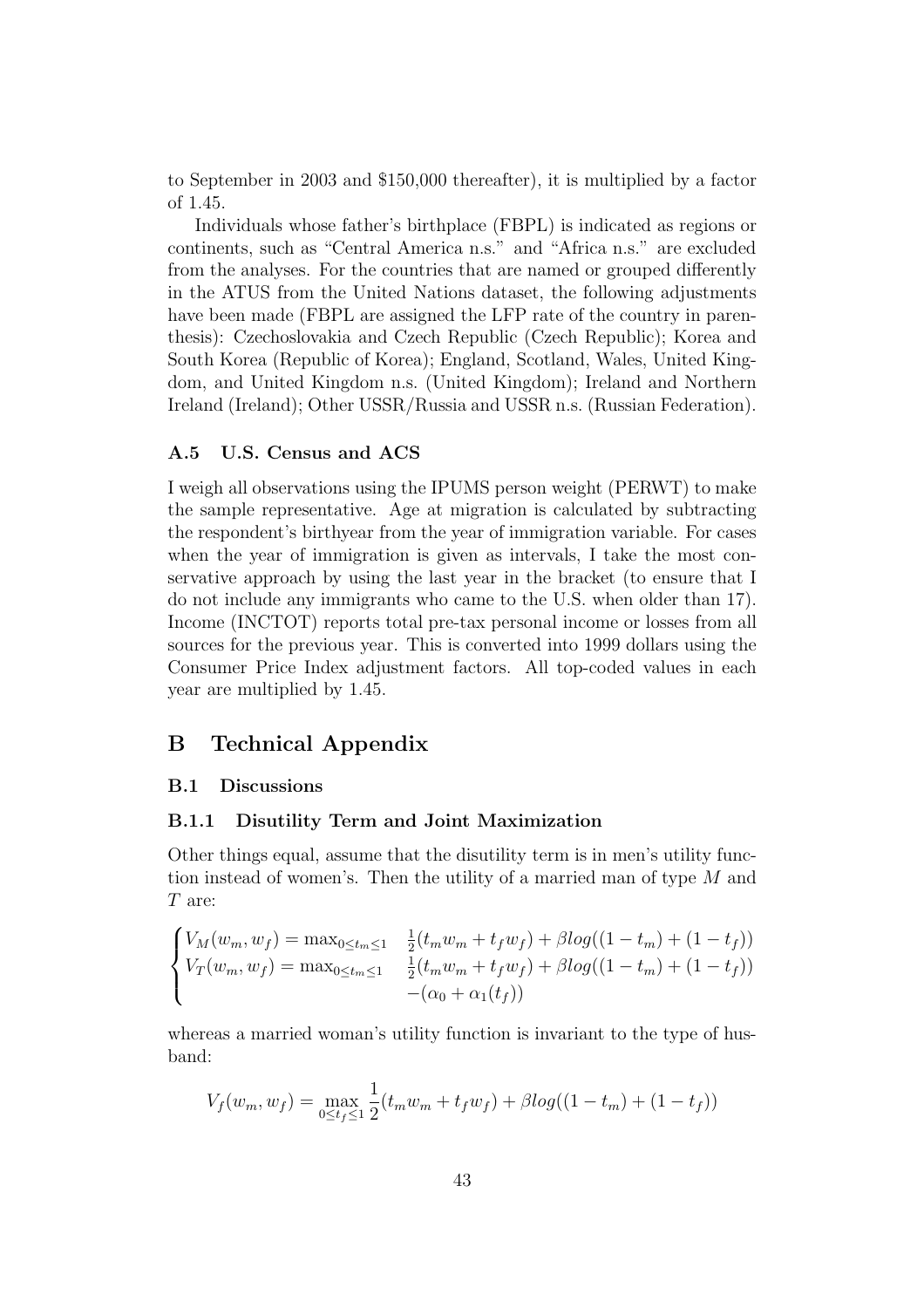Given  $w_m > w_f$ , a married man always works  $t_m^* = 1$ . Unlike in Section 3.2, a woman's optimal time allocation,  $t_f^*$ , now does not depend on the type of husband: if  $w_f > 2\beta$ , she spends  $1 - \frac{2\beta}{w_f}$  $\frac{2\beta}{w_f}$  of her time on market activities and if  $w_f \leq 2\beta$ , she stays at home.

Since  $t_f^*$  is increasing in  $w_f$ , and men's disutility is also increasing in  $t_f^*$ , there is a threshold wage  $w_f$  where  $V_T$  drops below  $\nu_m$ .<sup>58</sup> Hence, Gold Misses arise when traditional men reject educated women with wages above this threshold. (This contrasts with the model where educated women are *choosing* to remain single.) The expected utility from becoming educated  $(V_E(\lambda_M))$  and the fraction of educated women  $(\lambda_E)$  thus *decrease* as women's wages rise over time.

Therefore, the model is not isomorphic to the case with the disutility term in men's utility function. In papers that study only married couples (and not whether to marry or not) or that do not focus on changes in women's wages over time (for example, Fernández et al., 2004) both setups may yield similar results.

Alternatively, the two cases may be isomorphic in a joint maximization framework. For example, let each married household maximize the following weighted average of husband's and wife's utility:

$$
\max_{0 \le t_m, t_f \le 1} \theta U_m(c_m, h, t_m, t_f) + (1 - \theta) U_f(c_f, h, t_m, t_f)
$$
(14)

where  $0 < \theta < 1$ ,  $c_i$  is consumption, h is household public goods, and  $t_i$ is defined as before. (Unmarried agent's utility function is defined analogously.)

Assume that time spent on market activity enters directly into the utility function because the disutility from working is smaller than the disutility from doing household chores. That is, in addition to earning market wage  $w_i$ , self-fulfillment, working conditions, and other fringe benefits from a job are higher than from staying at home.<sup>59</sup>

Hence, some function of  $t_i$  and  $t_j$  enters in the utility of agent i married to agent j, where the marginal utility from  $t_i$ ,  $MU_{t_i}$ , is positive. For simplicity, assume  $MU_{t_i} = 0$  for all women and modern men. That is, apart from the utility gain from increase in household income, there need not be any additional utility gain from one's spouse working versus staying at home.

Traditional men, however, are characterized by  $MU_{t_i} \ll 0$ . They get disutility from wife working. Thus, solving equation (14) given wages, a woman is more likely to be a housewife when her husband is traditional.

Furthermore, since the disutility from working is smaller than that from

<sup>58</sup>I abstract from the trivial case where the disutility is so small that everybody marries.

<sup>&</sup>lt;sup>59</sup>Note that this does not imply that individuals enjoy working per se.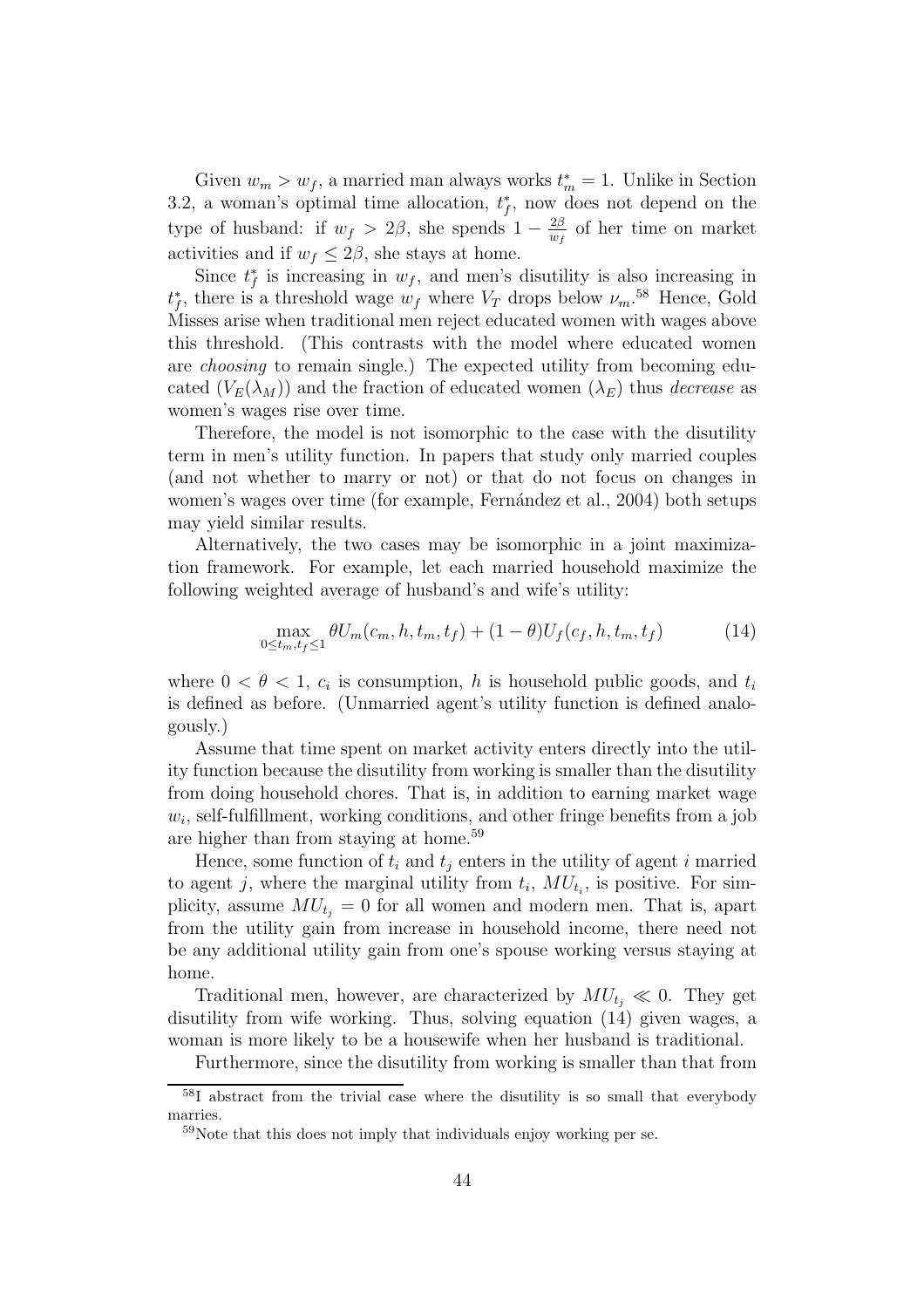housework, a woman with a sufficiently high wage would choose to remain single when matched to a traditional man. When single, she can optimally outsource housework whereas when married to a traditional man, she has to do the less enjoyable housework due to her husband's disutility. Men always prefer to marry since with  $w_m > w_f$ , they always work in equilibrium.

# B.1.2 Effort and Wage Distributions

Wages may be proportionate to the effort exerted such that a greater e generates a better wage distribution (in the sense of first-order stochastic dominance). That is,  $W(w_f; e)$  would be a continuous cumulative distribution function with support  $[0, w_m)$  where  $W(w_f; e_2) \leq W(w_f; e_1) \ \forall w_f$  if  $e_2 > e_1$ .

Women differ in their costs of investing in education,  $C(e)$ . Each woman chooses e to maximize her expected utility:

$$
\max_{e \geq 0} W(2\beta; e)V_U(\lambda_M) + (1 - W(2\beta; e))V_E(\lambda_M) - C(e)
$$

where  $V_U(\lambda_M)$  and  $V_E(\lambda_M)$  are defined as in equation (7). Once a woman chooses her optimal  $e^*$ , she draws her wage from  $W(w_f; e^*)$ . If her wage is higher than  $2\beta$ , she works in equilibrium. If her wage is lower, she becomes a full-time housewife.

The difference with my model is that by choosing  $e$ , each woman can directly affect the wage distribution from which she draws from. Since the support of  $W(w_f; e)$  is  $[0, w_m)$ , there is a probability that even an educated woman draws a wage lower than  $2\beta$ . Thus, women would be distinguished by their revealed wages instead of their education investment per se. Consequently, equation (9) would also be redefined, such that  $\lambda_E$ equals the fraction of women who draw wages above  $2\beta$ . Marriage and household time allocation decisions are unaffected since they are functions of  $w_f$ , and not e.

This alternative setup would require one to define how e translates into different wage distributions and how that also interacts with the wage distribution exogenously changing over time.

# B.2 Proofs of Propositions

**Proposition 1.** When  $\alpha_0$  and  $\alpha_1$  *satisfy equation* (5),  $\underline{w}_E < \widetilde{w}_E < w_m$ . *When they are larger,*  $\widetilde{w}_E < \underline{w}_E < w_m$ *. When they are smaller,*  $\underline{w}_E <$  $w_m < \widetilde{w}_E$ .

*Proof.*  $\underline{w}_E < \widetilde{w}_E$  holds if  $\nu_f < V_{ET}$  at  $w_f = \underline{w}_E$ .  $\underline{w}_E$  can be found from equating  $V_{UT}$  with  $V_{ET}$ . Plug in the expression for  $\underline{w}_E$  to equations (3) and (4). The inequality with regards to  $\alpha$  is:  $\alpha_0 + \alpha_1 < \frac{1}{2}$  $\frac{1}{2}(w_m - \underline{w}_E) + \beta log2$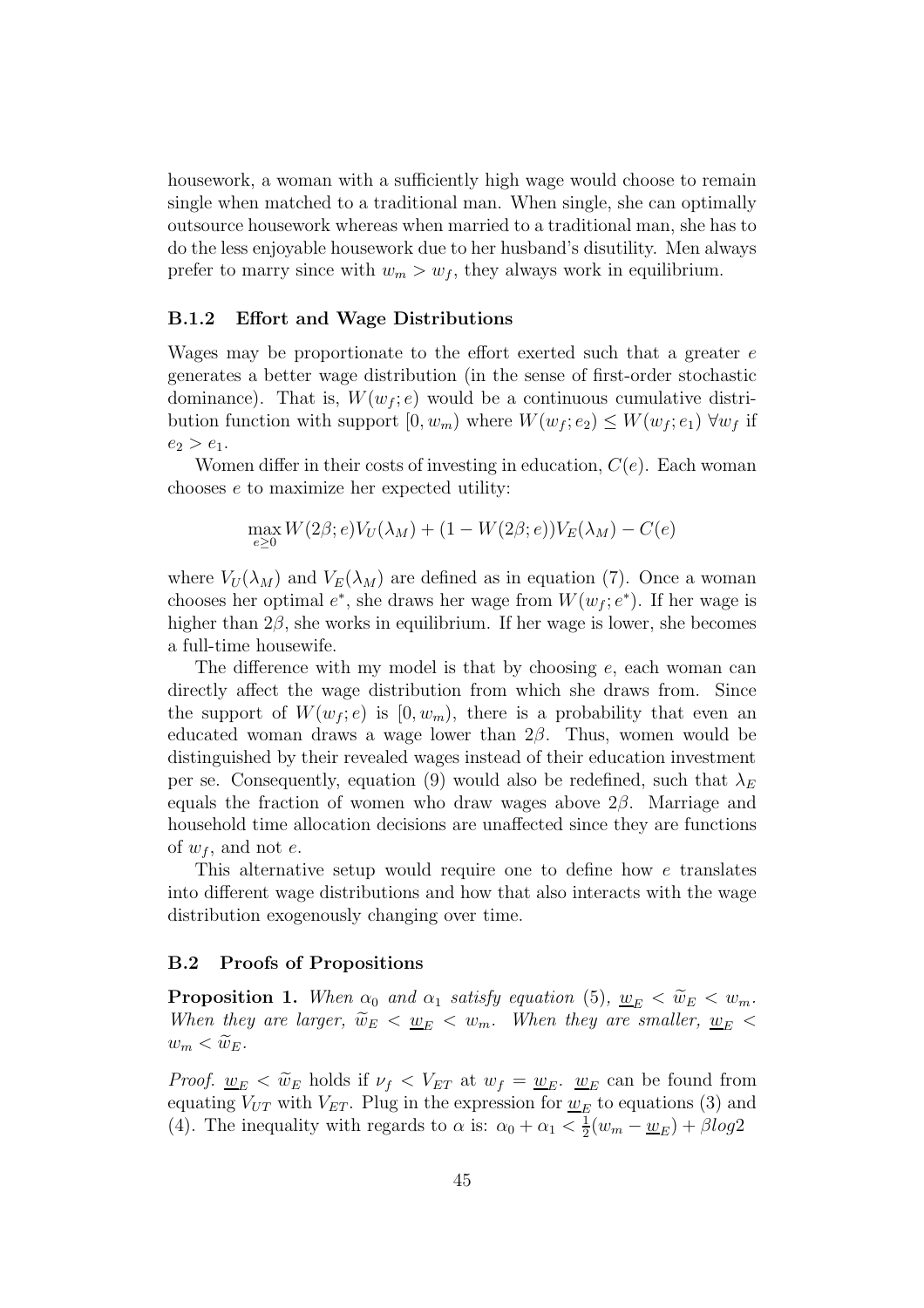$\widetilde{w}_E < w_m$  holds if  $\nu_f > V_{ET}$  at  $w_f = w_m$ . Plug in  $w_m$  to equations (3) and (4). The inequality with regards to  $\alpha$  is:  $\alpha_0 + \alpha_1 > \beta \log 2$ .

 $\Box$ 

When both inequalities above are satisfied,  $\underline{w}_E < \widetilde{w}_E < w_m$ .

**Proposition 2.**  $\hat{e}(\lambda_M)$  *is an increasing function of*  $\lambda_M$ *, and*  $\hat{e}(\lambda_M) \geq 0$ *always holds.*

*Proof.* Since  $\hat{e}(\lambda_M)$  is defined as in equation (8) and  $V_U'(\lambda_M) = \alpha_0$ , we just need to show that  $V_E'(\lambda_M) > \alpha_0$  holds.

$$
V_E'(\lambda_M) = \int_{2\beta}^{\underline{w}_E} (V_{EM} - V_{ET}) dW + \int_{\underline{w}_E}^{\widetilde{w}_E} \alpha_0 dW + \int_{\widetilde{w}_E}^{w_m} (V_{EM} - \nu_f) dW
$$

Plugging in the equations for  $V_{EM}$ ,  $V_{ET}$ , and  $\nu_f$  from equations (3) and (4), the expression becomes:

$$
V_E'(\lambda_M) = \alpha_0 + \int_{2\beta}^{\underline{w}_E} \left(\frac{1}{2}w_E - \beta + \beta \log\left(\frac{2\beta}{w_E}\right)\right)dW
$$

$$
+ \int_{\widetilde{w}_E}^{w_m}\left(\frac{1}{2}(w_m - w_E) + \beta \log 2 - \alpha_0\right)dW
$$

The first integral is non-negative when  $w_E \geq 2\beta$ . (It equals zero if  $w_E$ are all higher than  $w_E$ .) By assumption (5) and that  $\alpha_0 \le \beta \log 2$ , the second integral is positive. (It would equal zero if and only if  $\alpha_0 = \beta \log 2$ and there is a discrete jump at  $w_E = w_m$  such that  $prob(\widetilde{w}_E \leq w_E$  $w_m$ ) = 0. Since  $W(w_E)$  is a continuous cumulative function over  $(2\beta, w_m)$ , the latter condition cannot hold.) Hence  $V_E'(\lambda_M) > \alpha_0$  and therefore  $V_E'(\lambda_M) - V_U'(\lambda_M) > 0.$ 

Since  $\widehat{e}(\lambda_M)$  is an increasing function of  $\lambda_M$ , it is sufficient to show that  $\hat{e}(0) > 0.$   $\hat{e}(0) = \int_{2\beta}^{\widetilde{w}_E} V_{ET} dW + \int_{\widetilde{w}_E}^{w_m} \nu_f dW - V_{UT}$ . We know that  $V_{ET} = V_{UT}$ when  $2\beta < w_E \leq w_E$ ,  $V_{ET} > V_{UT}$  when  $w_E < w_E \leq \tilde{w}_E$ , and  $\nu_f > V_{ET}$ when  $w_E > \tilde{w}_E$ . Thus  $\tilde{e}(0) \geq 0$  always holds.

**Proposition 3.** *Given*  $W_{t-1}(.)$  *and*  $\lambda_{Mt-1}$ *, if the distribution*  $W_{t1}(.)$  *firstorder stochastically dominates*  $W_{t2}$ .),  $F_{Et1} \geq F_{Et2}$ .

*Proof.* Given  $W_{t-1}(.)$  and  $\lambda_{Mt-1}$ ,  $\lambda_{Mt}$  is determined regardless of  $W_t(.)$ (see equation (1)).  $\hat{e}(\lambda_{Mt}) = V_E(\lambda_{Mt}) - V_U(\lambda_{Mt})$ .  $V_U(\lambda_{Mt})$  is invariant to changes in  $w_E$ . So we just need to show that

$$
V_E(\lambda_{Mt}) = \int_{2\beta}^{\widetilde{w}_E} (\lambda_{Mt} V_{EM} + (1 - \lambda_{Mt}) V_{ET}) dW_t
$$
  
+ 
$$
\int_{\widetilde{w}_E}^{w_m} (\lambda_{Mt} V_{EM} + (1 - \lambda_{Mt}) \nu_f) dW_t
$$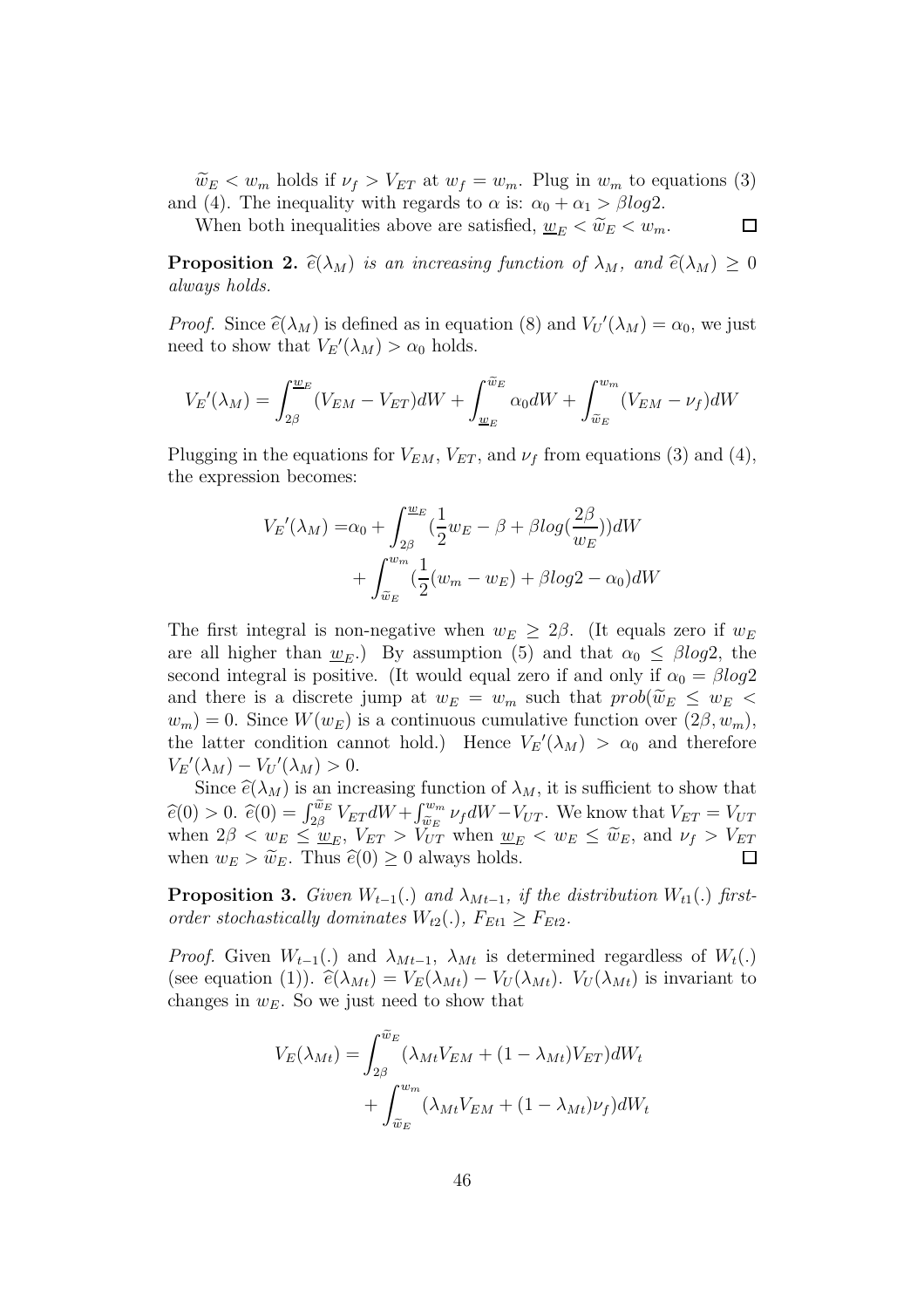is larger under  $W_{t1}(.)$  than under  $W_{t2}(.)$ .

By definition of first-order stochastic dominance,  $W_{t1}(\widetilde{w}_E) \leq W_{t2}(\widetilde{w}_E)$ and hence the probability weight on the second integral is relatively larger under  $W_{t1}$ (.) than under  $W_{t2}$ (.). Since  $V_{EM}$  is an increasing function of  $w_E$ and  $V_{ET} < \nu_f$  when  $w_E > \tilde{w}_E$  (by definition of  $\tilde{w}_E$ ),  $(\lambda_M V_{EM} + (1 - \lambda_M)\nu_f)$ is larger than  $(\lambda_M V_{EM} + (1 - \lambda_M) V_{ET})$ . Hence the probability weight on the larger term is larger under  $W_{t1}$ (.) than under  $W_{t2}$ (.).

The comparative statics follows directly from equations (9) and (10).  $\Box$ 

**Proposition 4.** *Given*  $W_{t-1}(.)$  *and*  $\lambda_{Mt-1}$ *, educated women's marriage* probability is an increasing function of  $W_t(\widetilde{w}_E)$ . Hence if the distribution  $W_{t1}$ (.) *first-order stochastically dominates*  $W_{t2}$ (.)*,*  $p_{Et1} \leq p_{Et2}$ *.* 

*Proof.* We need to show that  $p_E(\lambda_{Mt})$  (as defined in equation (6)) is smaller under  $W_{t1}(.)$  than under  $W_{t2}(.)$ . Given  $W_{t-1}(.)$  and  $\lambda_{Mt-1}, \lambda_{Mt}$  does not change with regards to  $W_t(.)$  (see equation (1)).  $p_E(\lambda_{Mt})$  can be rewritten as  $W_t(\widetilde{w}_E)(1 - \lambda_{Mt}) + \lambda_{Mt}$ . Since  $\lambda_{Mt} < 1$ ,  $p_{Et}$  is an increasing function of  $W_t(\widetilde{w}_E)$ .  $W_t(\widetilde{w}_E).$ 

**Proposition 5.** *Suppose*  $W_t(.)$  *first-order stochastically dominates*  $W_{t-1}(.)$ *at all t.* The decrease in  $p_E$  from  $t-1$  to t is larger when (i) the drop in  $W(\widetilde{w}_E)$  *from*  $t-1$  *to*  $t$  *is larger and (ii) the shift in*  $W(.)$  *from*  $t-2$  *to*  $t-1$ *is smaller.*

*Proof.* Condition (i): From Proposition 4, we know that  $p_E(\lambda_{Mt})$  decreases in  $W_t(\widetilde{w}_E)$  given  $\lambda_{Mt}$ . Hence a drop in  $W(\widetilde{w}_E)$  from  $t-1$  to t helps decrease educated women's marriage probability.

Condition (ii): By Proposition 3 and equation (1), we know that the increase in  $\lambda_M$  from  $t-1$  to t is larger when the (first-order stochastically dominating) change in  $W(.)$  from  $t-2$  to  $t-1$  is larger. Hence if there is a large positive shift in the wage distribution from  $t-2$  to  $t-1$ ,  $\lambda_{Mt}$  would be much larger than  $\lambda_{Mt-1}$ . This helps increase educated women's marriage probability since  $p_E(\lambda_{Mt})$  increases in  $\lambda_{Mt}$  (see equation (6)) given  $W_t(.)$ .

Both (i) and (ii) are needed for the Gold Miss phenomenon to arise. If only condition (i) holds and there was a significant wage growth from  $t-2$  to  $t-1$ , then even if there is a large drop in  $W(\widetilde{w}_E)$  at t,  $p_E$  may not fall because there is now a larger fraction of modern type in the marriage market than at  $t - 1$ . Conversely, if only condition (ii) holds and there is only a trivial change in  $W(\widetilde{w}_E)$ ,  $p_E$  would not fall since a woman (matched to a traditional type) does not forgo marriage unless her wage is higher than  $\widetilde{w}_E$ .  $\Box$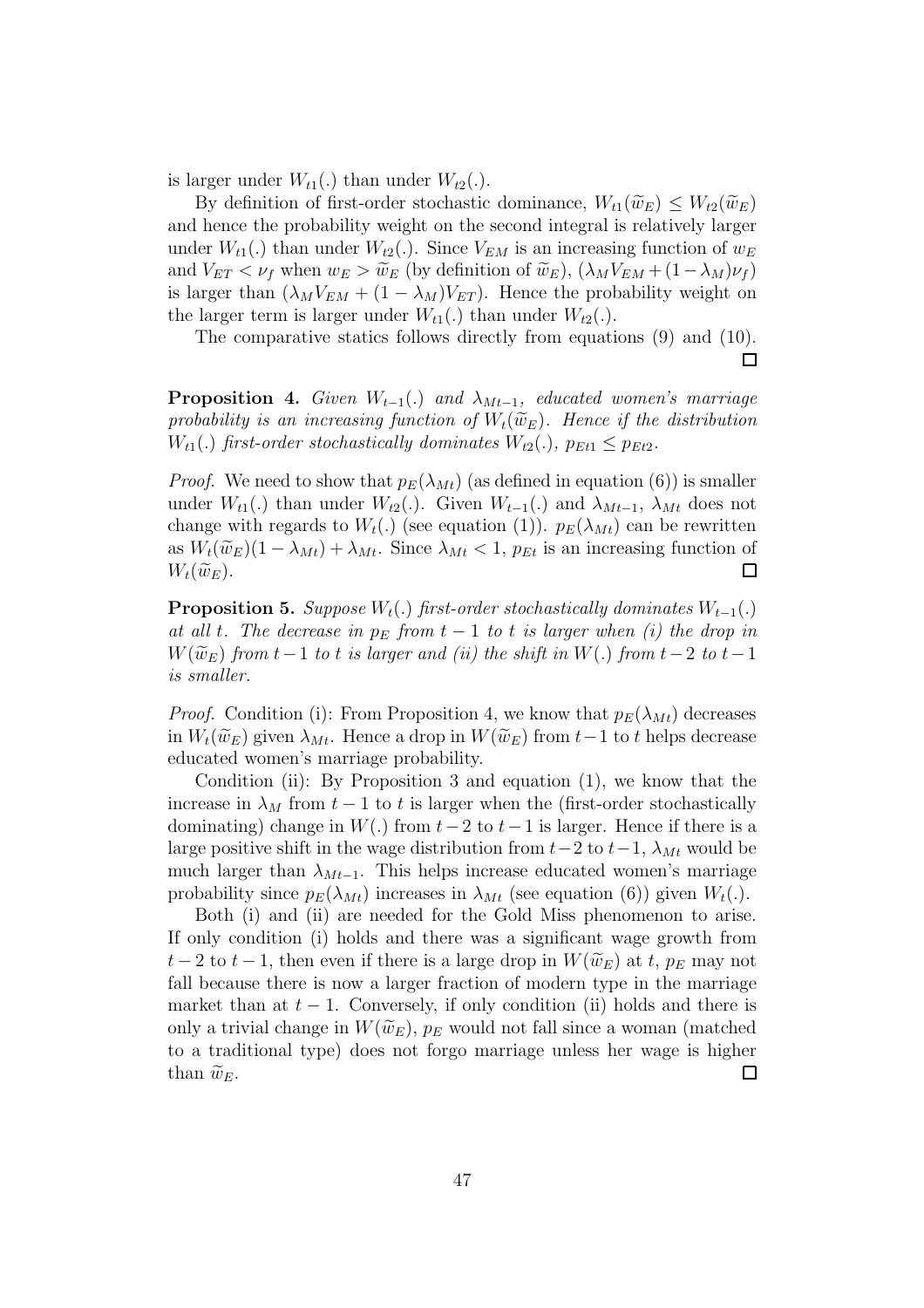|                         | Men     |           | Women   |           |
|-------------------------|---------|-----------|---------|-----------|
|                         | Mean    | <b>SD</b> | Mean    | <b>SD</b> |
|                         |         |           |         |           |
| Birthyear               | 1953.28 | (15.79)   | 1951.98 | (16.72)   |
| Age                     | 50.29   | (15.65)   | 51.58   | (16.61)   |
| College graduate        | 0.33    | (0.47)    | 0.12    | (0.32)    |
| LFP                     | 0.80    | (0.40)    | 0.52    | (0.50)    |
| Ever married            | 0.82    | (0.38)    | 0.89    | (0.32)    |
| Currently married       | 0.78    | (0.42)    | 0.72    | (0.45)    |
| Mother's LFP at age 15  | 0.67    | (0.47)    | 0.69    | (0.46)    |
| Mother college graduate | 0.03    | (0.16)    | 0.02    | (0.15)    |
| Father college graduate | 0.11    | (0.31)    | 0.10    | (0.30)    |
| Rural at age 15         | 0.45    | (0.50)    | 0.43    | (0.50)    |
| N                       | 7,317   |           | 8,569   |           |

Table A1: Descriptive Statistics, JGSS Sample

Notes. Means and standard deviations by sex. Data are from the 2000–2008 JGSS. See Appendix A.3 for details. LFP is an indicator variable that equals 1 if the respondent is in the labor force. Mother's LFP at age 15 equals 1 if mother had a paying job when respondent was about 15 years old. I exclude respondents under age 25 or enrolled in school at the time of the survey. All observations are weighted by the person weight.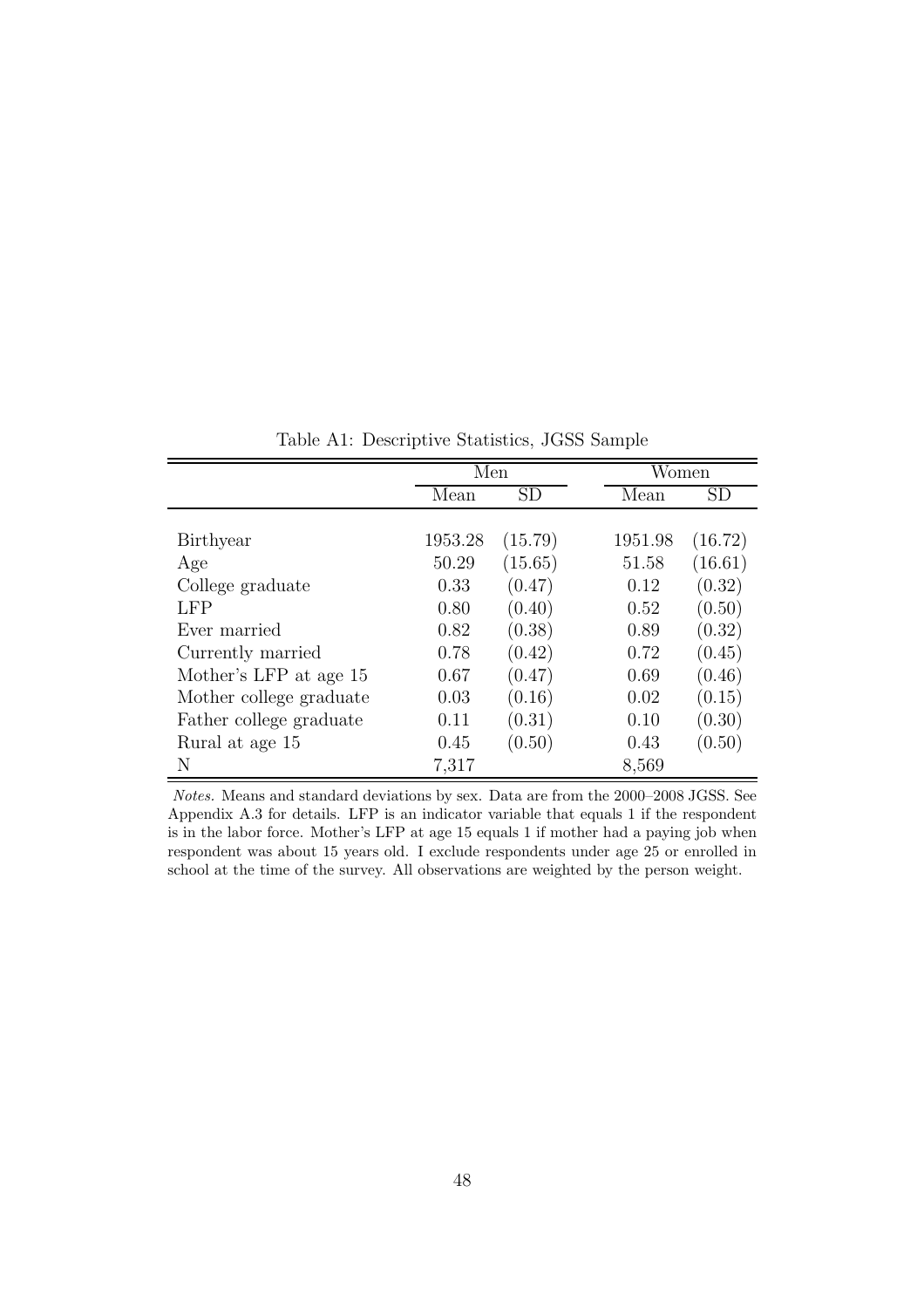| Dependent variable=1 if: | Ever married    | Wife works  |
|--------------------------|-----------------|-------------|
|                          | Men Over Age 35 | Married Men |
|                          | (1)             | (2)         |
|                          |                 |             |
| Mother's LFP at age 15   | $0.033*$        | $0.072**$   |
|                          | (0.018)         | (0.030)     |
| Mother college graduate  | 0.029           | 0.064       |
|                          | (0.041)         | (0.069)     |
| Father college graduate  | 0.024           | $-0.038$    |
|                          | (0.023)         | (0.037)     |
| ln(Income)               | $0.090***$      | $-0.084***$ |
|                          | (0.015)         | (0.024)     |
| Wife college graduate    |                 | $0.055*$    |
|                          |                 | (0.032)     |
| No. of children under 19 |                 | $-0.039**$  |
|                          |                 | (0.016)     |
| Control for age          | Yes             | Yes         |
| Rural at age 15 FE       | Yes             | Yes         |
| Region and Urban FE      | Yes             | Yes         |
| Cohort FE                | Yes             | Yes         |
| N                        | 1,252           | 1,302       |
| Dependent variable mean  | 0.91            | 0.49        |

Table A2: Effects of Mother's LFP and Education, College Graduate Men in Japan

Notes. Effect of mother's LFP and education on probability ever married and wives' LFP, among college graduate men in Japan. Data are from the 2000–2008 JGSS. See Appendix A.3 for details. Mother's LFP at age 15 equals 1 if mother had a paying job when respondent was about 15 years old. ln(Income) is the log of total personal income (in 1999 yen). Controls for respondent's and wife's (col. 2 only) age are included. Region is a set of six dummies, and urban is a set of three dummies for the size of municipality. Birth cohort is grouped into six decennial periods, from 1920–1929 to 1970–1983. I exclude respondents under age 25 or enrolled in school at the time of the survey. Robust standard errors in brackets. \*  $p < 0.10$ , \*\*  $p < 0.05$ , \*\*\*  $p < 0.01$ .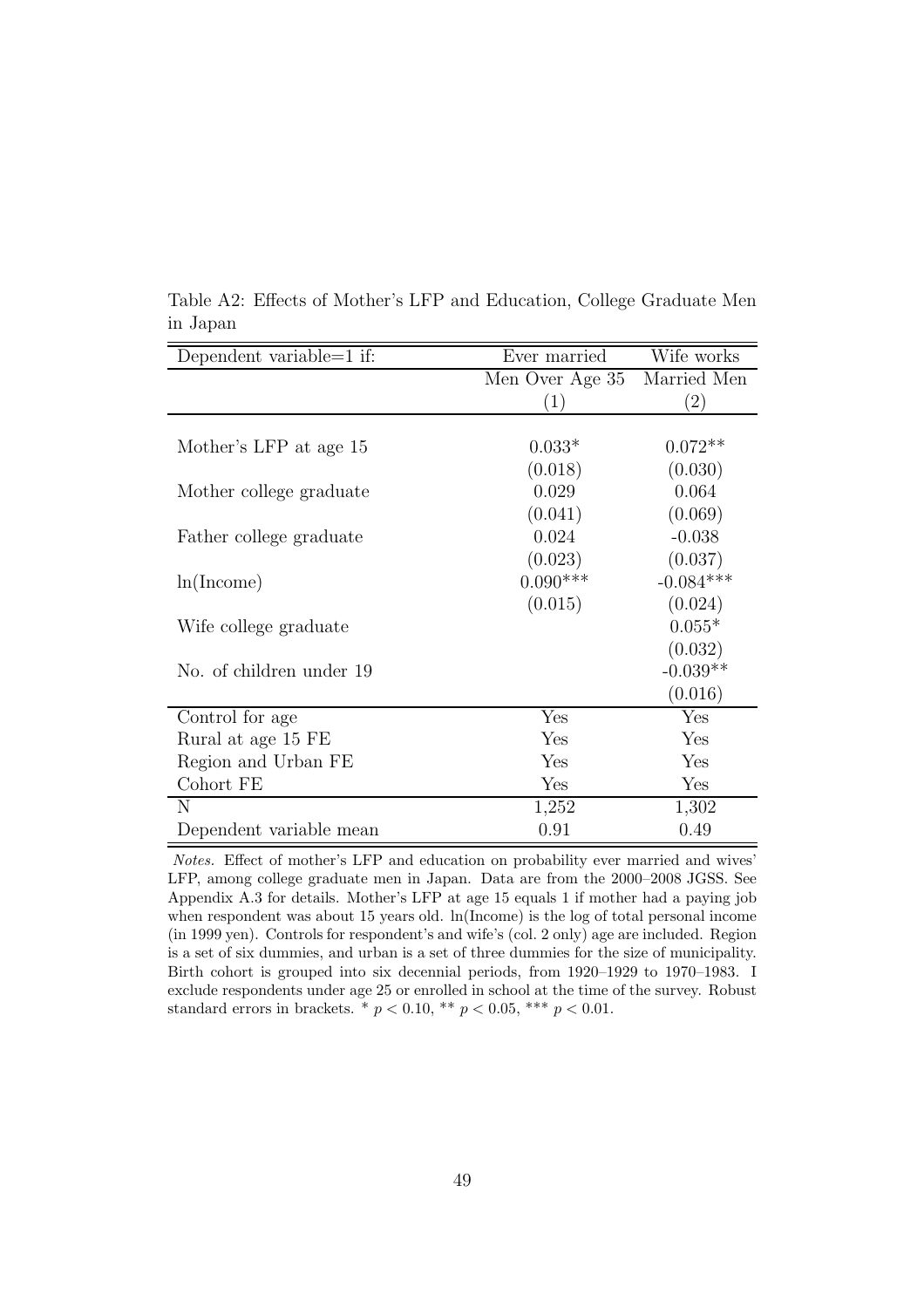|                           | Men     |         |         | Women   |
|---------------------------|---------|---------|---------|---------|
|                           | Mean    | SD      | Mean    | SD      |
|                           |         |         |         |         |
| Year of birth             | 1958.32 | (14.46) | 1960.79 | (13.55) |
| College graduate          | 0.81    | (0.39)  | 0.61    | (0.49)  |
| U.S. born                 | 0.16    | (0.37)  | 0.15    | (0.36)  |
| LFP                       | 0.85    | (0.36)  | 0.53    | (0.50)  |
| Usual work hours          | 35.45   | (19.56) | 22.23   | (24.66) |
| Spouse's usual work hours | 15.68   | (20.76) | 35.43   | (23.00) |
| $ln(Family\ income)$      | 11.03   | (0.81)  | 10.95   | (0.86)  |
| No. of children under 18  | 0.99    | (0.99)  | 0.86    | (1.05)  |
| N                         | 116     |         | 163     |         |

Table A3: Descriptive Statistics of Married Respondents from Gold Miss Countries, ATUS Sample

Notes. Mean and standard deviations by sex, among married respondents whose father's birthplace is Hong Kong, Japan, Korea, Singapore, or Taiwan. Data are from the 2003– 2011 ATUS. See Appendix A.4 for details. Usual work hours are number of hours per week, and individuals who responded "hours vary" are excluded. ln(Family income) is the log of family income (in 1999 dollars). I exclude respondents under age 25 or enrolled in school at the time of the survey. All observations are weighted by the person weight.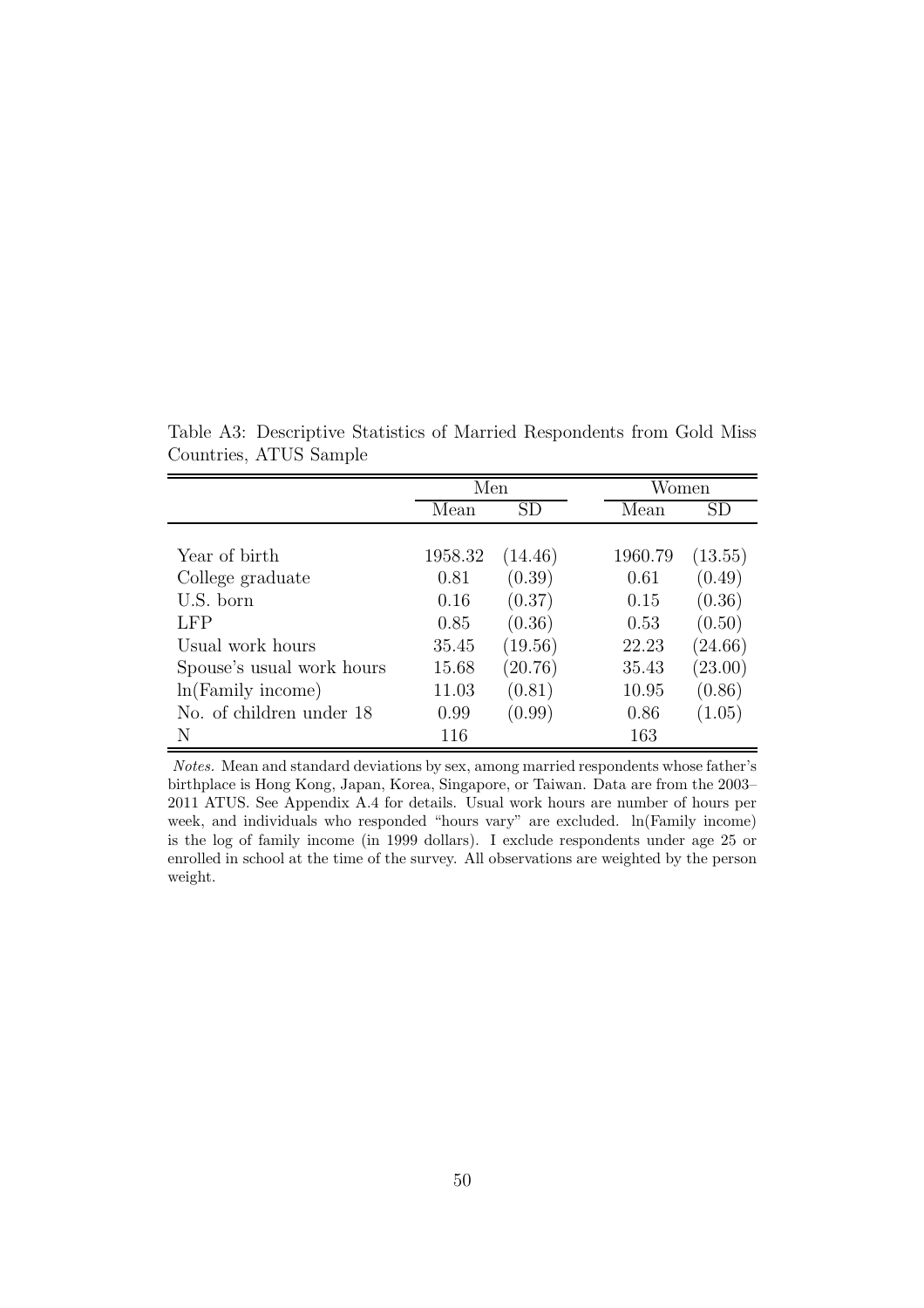|                     | Foreign born |         |         | U.S. born |
|---------------------|--------------|---------|---------|-----------|
|                     | Men          | Women   | Men     | Women     |
|                     |              |         |         |           |
| Year of birth       | 1967.71      | 1966.82 | 1950.77 | 1949.08   |
|                     | (9.18)       | (10.56) | (18.15) | (18.89)   |
| College graduate    | 0.61         | 0.59    | 0.46    | 0.43      |
|                     | (0.49)       | (0.49)  | (0.50)  | (0.49)    |
| LFP                 | 0.93         | 0.86    | 0.73    | 0.64      |
|                     | (0.26)       | (0.34)  | (0.45)  | (0.48)    |
| ln(Income)          | 10.60        | 10.10   | 10.47   | 9.98      |
|                     | (1.05)       | (1.19)  | (0.99)  | (1.08)    |
| Ever married        | 0.69         | 0.73    | 0.74    | 0.80      |
|                     | (0.46)       | (0.44)  | (0.44)  | (0.40)    |
| Currently Married   | 0.60         | 0.57    | 0.60    | 0.55      |
|                     | (0.49)       | (0.50)  | (0.49)  | (0.50)    |
| Japanese            | 0.14         | 0.18    | 0.86    | 0.86      |
|                     | (0.35)       | (0.38)  | (0.35)  | (0.35)    |
| Speaks English well | 0.96         | 0.96    | 0.98    | 0.97      |
|                     | (0.20)       | (0.21)  | (0.14)  | (0.16)    |
| Year of immigration | 1978.43      | 1977.32 |         |           |
|                     | (9.52)       | (10.67) |         |           |
| Age at immigration  | 10.72        | 10.50   |         |           |
|                     | (4.35)       | (4.54)  |         |           |
| N                   | 7,189        | 7,366   | 45,238  | 44,794    |

Table A4: Descriptive Statistics of Koreans and Japanese in the U.S., Census and ACS Sample

Notes. Means and standard deviations by sex and nativity, among Koreans and Japanese in the U.S. Data are from the 1980, 1990, 2000 Census and 2001–2010 ACS. See Appendix A.5 for details. Foreign born only includes those who migrated to the U.S. between ages 3–17. LFP is an indicator variable that equals 1 if the respondent is in the labor force. ln(Income) is the log of total personal income (in 1999 dollars). "Speaks English well" is an indicator variable that equals 1 if the respondent "speaks only English," "speaks English very well," or "speaks English well" and 0 if "does not speak English" or "can speak English but not well." I exclude respondents under age 25 or still attending school at the time of the survey. All observations are weighted by the IPUMS person weight.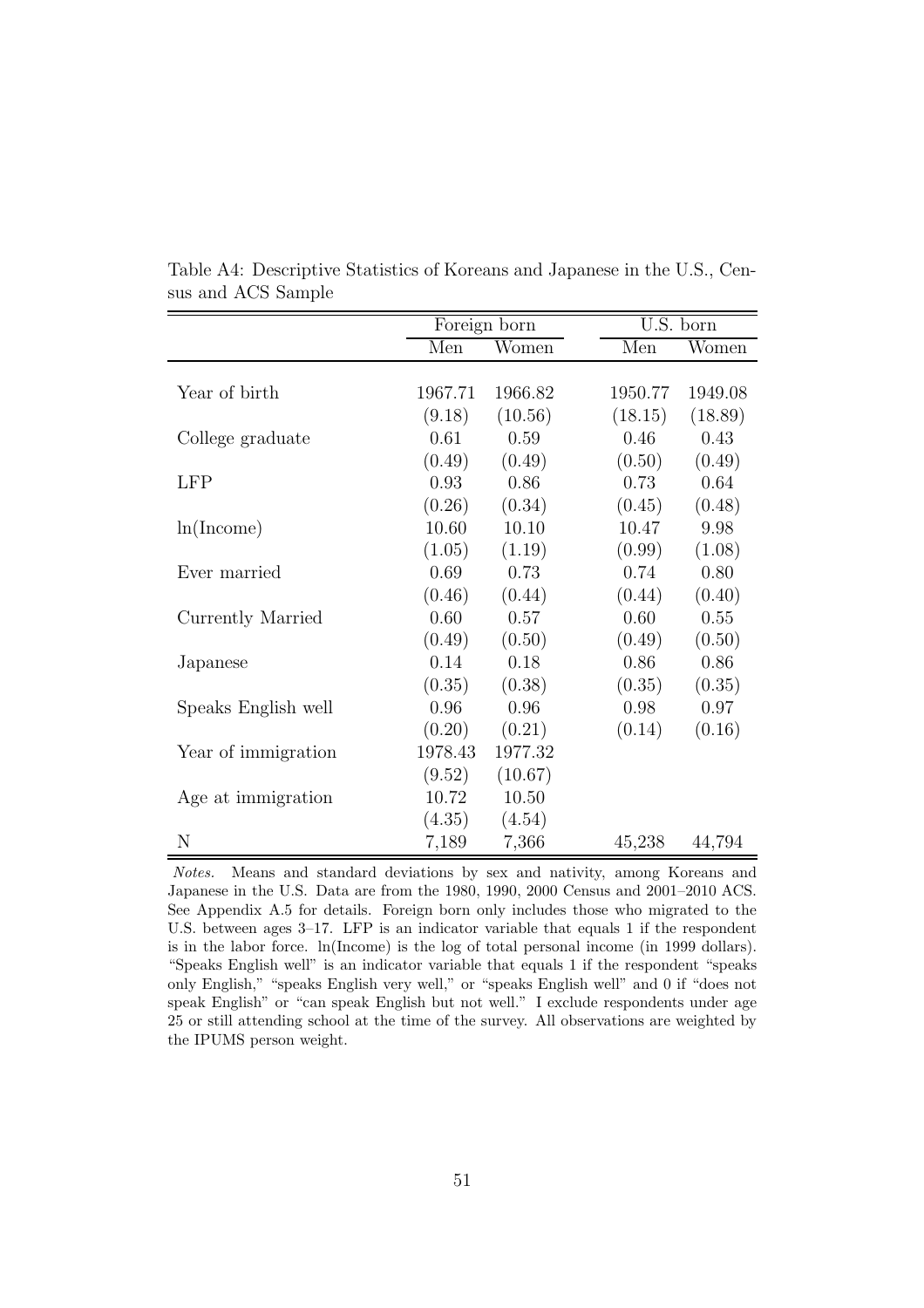| Dependent variable=1 if participate in labor force |                         |                   |  |  |
|----------------------------------------------------|-------------------------|-------------------|--|--|
|                                                    | Foreign born            | U.S. born         |  |  |
|                                                    | KrJp women              | KrJp women        |  |  |
|                                                    | (1)                     | $\left( 2\right)$ |  |  |
|                                                    |                         |                   |  |  |
| Husband not KrJp                                   | $0.093***$              | 0.002             |  |  |
|                                                    | (0.026)                 | (0.010)           |  |  |
| Husband U.S. born                                  | $-0.004$                | 0.024             |  |  |
|                                                    | (0.026)                 | (0.020)           |  |  |
| Husband college graduate                           | $-0.017$                | $-0.027***$       |  |  |
|                                                    | (0.023)                 | (0.010)           |  |  |
| ln(Husband's income)                               | $-0.080***$             | $-0.024***$       |  |  |
|                                                    | (0.010)                 | (0.005)           |  |  |
| College graduate                                   | $0.110***$              | $0.064***$        |  |  |
|                                                    | (0.022)                 | (0.010)           |  |  |
| No. of children under 18                           | $-0.037***$             | $-0.009**$        |  |  |
|                                                    | (0.010)                 | (0.005)           |  |  |
| No. of children under 5                            | $-0.116***$             | $-0.131***$       |  |  |
|                                                    | (0.017)                 | (0.012)           |  |  |
| Control for age, ethnicity                         | $\overline{\text{Yes}}$ | Yes               |  |  |
| State FE                                           | Yes                     | Yes               |  |  |
| Cohort FE                                          | Yes                     | Yes               |  |  |
| $\mathbf N$                                        | 5,262                   | 24,637            |  |  |
| Dependent variable mean                            | 0.66                    | 0.63              |  |  |

Table A5: Effect of Husband's Ethnicity and U.S. Nativity on LFP of Korean and Japanese Women in the U.S.

Notes. Effect of husband's ethnicity and U.S. nativity on labor force participation, among married Korean and Japanese (KrJp) women in the U.S. Data are from the 1980, 1990, 2000 Census and 2001–2010 ACS. Controls for both respondent's and spouse's age are included. ln(Husband's income) is the log of husband's total personal income (in 1999 dollars). Birth cohort is grouped into six decennial periods, from 1925–1934 to 1975–1985. I exclude respondents who have migrated to the U.S. under age 3 or over 17, who are under age 25, or still attending school at the time of the survey. Robust standard errors in brackets. \*  $p < 0.10$ , \*\*  $p < 0.05$ , \*\*\*  $p < 0.01$ .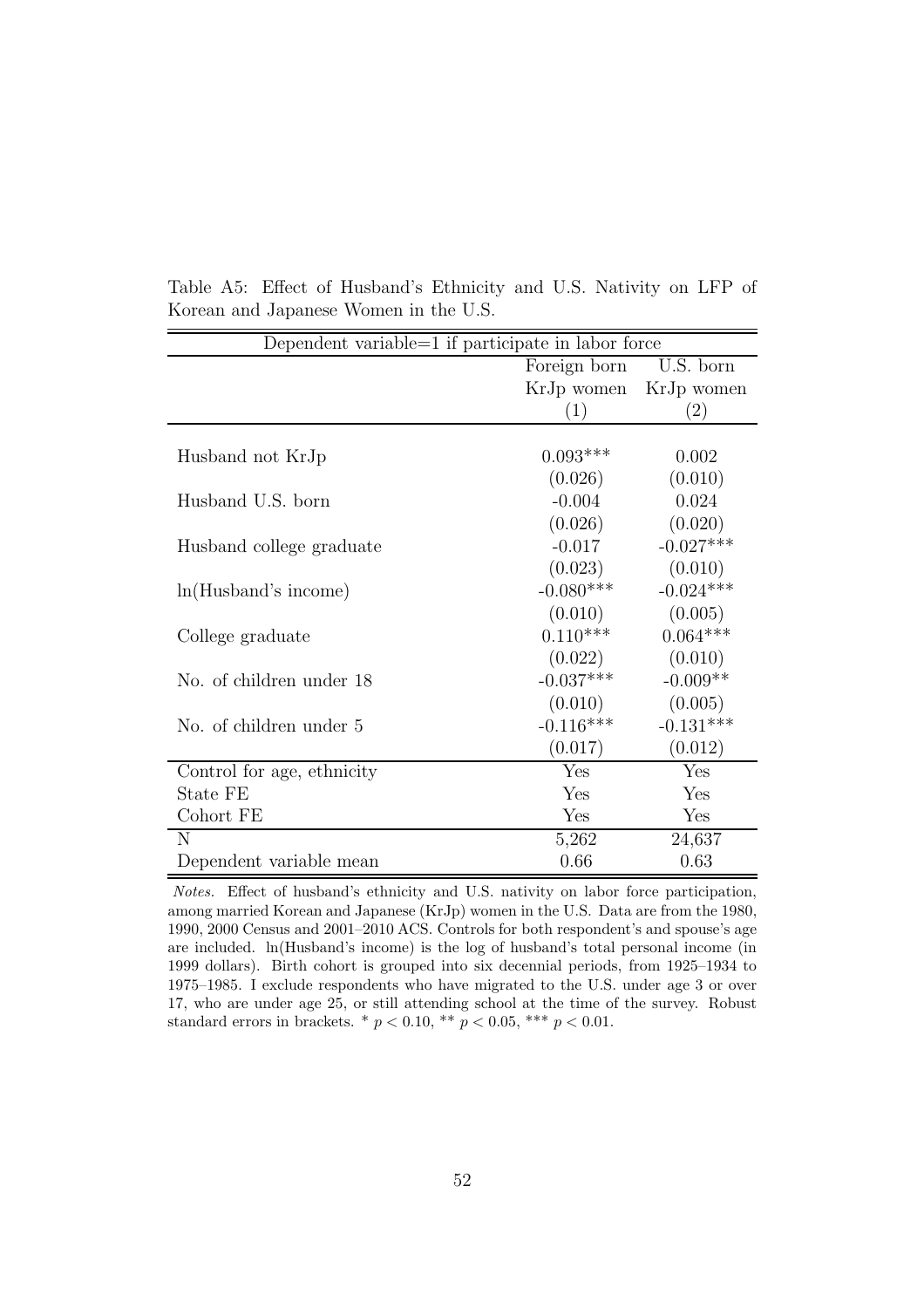| Dependent variable $=1$ if husband's education is higher than wife's |                  |                   |  |  |
|----------------------------------------------------------------------|------------------|-------------------|--|--|
|                                                                      | Foreign born     | U.S. born         |  |  |
|                                                                      | KrJp women       | KrJp women        |  |  |
|                                                                      | $\left(1\right)$ | $\left( 2\right)$ |  |  |
|                                                                      |                  |                   |  |  |
| Husband not Korean or Japanese                                       | $-0.023$         | $-0.016*$         |  |  |
|                                                                      | (0.026)          | (0.010)           |  |  |
| Husband U.S. born                                                    | 0.009            | $-0.022$          |  |  |
|                                                                      | (0.026)          | (0.018)           |  |  |
| Husband's age                                                        | $0.006***$       | $-0.001$          |  |  |
|                                                                      | (0.002)          | (0.001)           |  |  |
| Education                                                            | $-0.150***$      | $-0.134***$       |  |  |
|                                                                      | (0.009)          | (0.004)           |  |  |
| Age                                                                  | $-0.006**$       | 0.002             |  |  |
|                                                                      | (0.002)          | (0.001)           |  |  |
| Control for ethnicity                                                | Yes              | Yes               |  |  |
| State FE                                                             | Yes              | Yes               |  |  |
| Cohort FE                                                            | Yes              | Yes               |  |  |
| N                                                                    | 5,379            | 24,928            |  |  |
| Dependent variable mean                                              | 0.33             | 0.26              |  |  |

Table A6: Marrying-Up?, Korean and Japanese Women in the U.S.

Notes. Husband's relative educational attainment, among married Korean and Japanese (KrJp) women in the U.S. Data are from the 1980, 1990, 2000 Census and 2001–2010 ACS. Educational attainment is divided into four groups: high school graduate or less, some college, four-year college graduate, and graduate and professional degrees. The dependent variable equals 1 if husband's education is higher than wife's by at least one step. Birth cohort is grouped into six decennial periods, from 1925–1934 to 1975–1985. I exclude respondents who have migrated to the U.S. under age 3 or over 17, who are under age 25, or still attending school at the time of the survey. Robust standard errors in brackets. \*  $p < 0.10$ , \*\*  $p < 0.05$ , \*\*\*  $p < 0.01$ .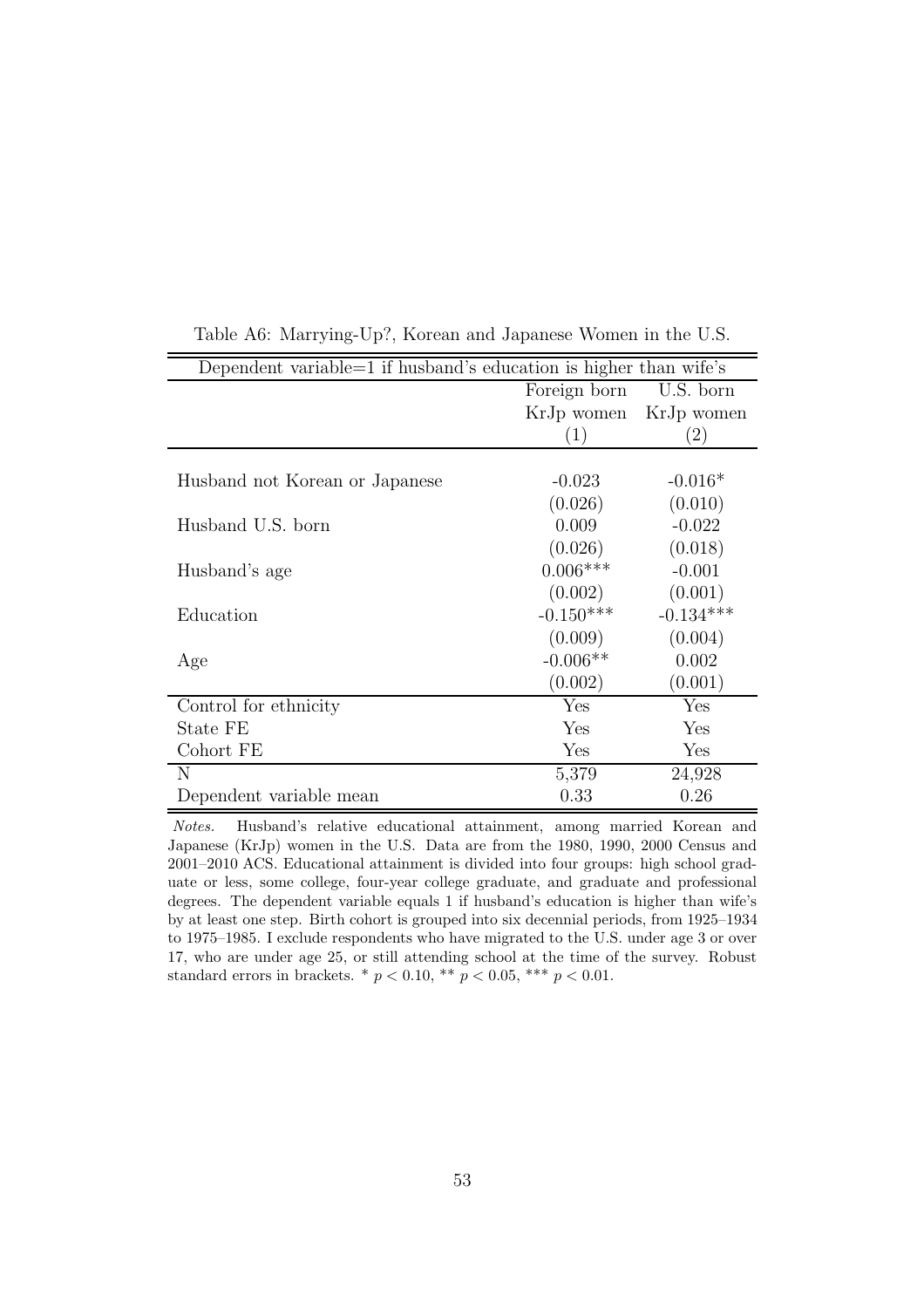

Figure A1: GDP Per Capita Trends of Developed Asian Countries

Notes. GDP per capita measured in 1990 international (Geary-Khamis) dollar units. Data are taken from Angus Maddison's Historical Statistics of the World Economy.